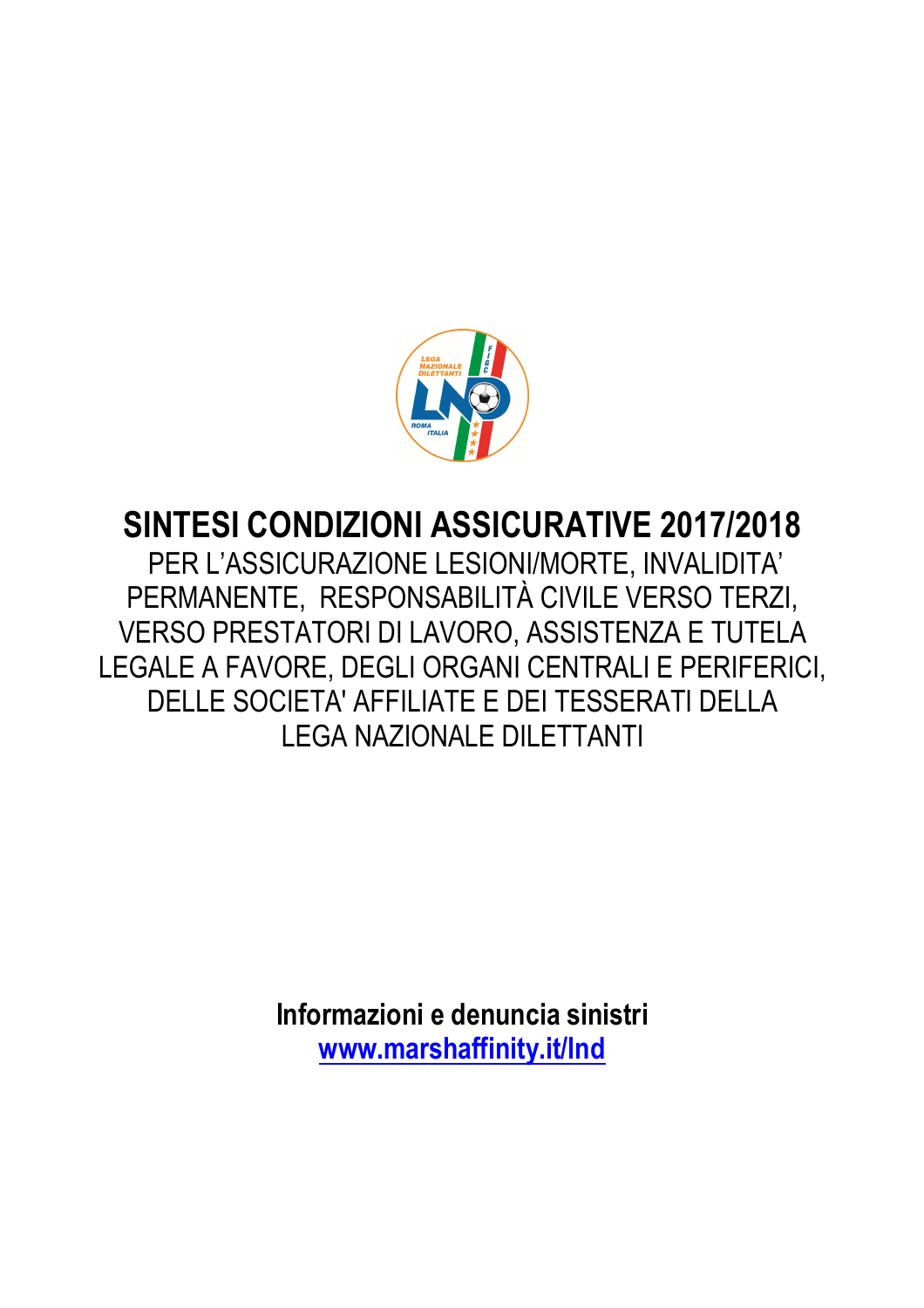| GARANZIE RESPONSABILITÀ CIVILE VERSO TERZI RESPONSABILITÀ CIVILE VERSO PRESTATORI D'OPERA18 |    |
|---------------------------------------------------------------------------------------------|----|
|                                                                                             |    |
|                                                                                             |    |
|                                                                                             |    |
|                                                                                             |    |
|                                                                                             |    |
|                                                                                             |    |
|                                                                                             |    |
|                                                                                             |    |
|                                                                                             |    |
|                                                                                             | 22 |

# **SOMMARIO**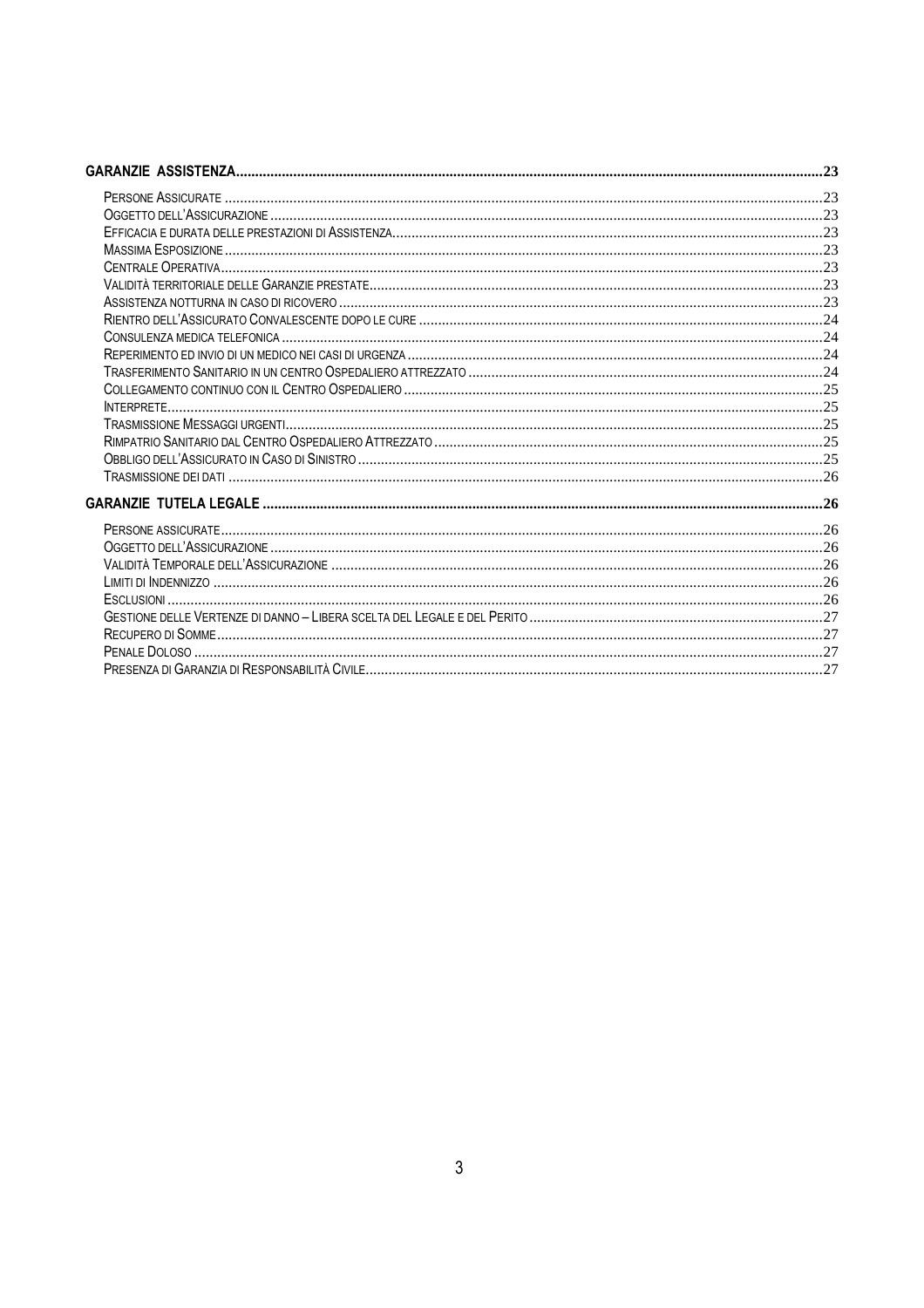### **Titoli che danno diritto all'assicurazione**

I titoli che costituiscono diritto alle garanzie assicurative - senza distinzione di attività - purché rientrante negli scopi della Contraente, di ruolo ricoperto o di mansione esercitata, sono:

- La Tessera nominativa e numerata e/o la richiesta di tesseramento on-line, effettuata da parte della Società Sportiva, vidimata dal Comitato Regionale di appartenenza;
- Per le Società sportive l'affiliazione alla Lega Nazionale Dilettanti;

La tessera verrà rilasciata a cura della Lega Nazionale Dilettanti anche a mezzo dei suoi organi periferici (Comitati Regionali, Provinciali, territoriali, Società affiliate) da questa specificatamente autorizzati attraverso le forme organizzative che ritiene di adottare.

#### **DEFINIZIONI**

| <b>Assicurato</b>   | Il soggetto il cui interesse è protetto dall'assicurazione e più precisamente la Lega<br>Nazionale Dilettanti, comprese le strutture periferiche, le Società partecipanti al<br>Campionato LND affiliate alla stessa, i Tesserati e gli Ausiliari ed in particolare:                                                                                                                                                                                                                                                                                                         |
|---------------------|------------------------------------------------------------------------------------------------------------------------------------------------------------------------------------------------------------------------------------------------------------------------------------------------------------------------------------------------------------------------------------------------------------------------------------------------------------------------------------------------------------------------------------------------------------------------------|
|                     | Categoria<br>A) Tutti i calciatori, Allenatori, Tecnici e Massaggiatori tesserati per le Società affiliate<br>alla Lega Nazionale Dilettanti, con esclusione dei calciatori partecipanti all'Attività<br>Ricreativa, Amatoriale e dei tesserati del Settore Giovanile e Scolastico:<br>B) Tutti i calciatori partecipanti all'Attività Ricreativa ed Amatoriale (attività non<br>agonistica, legata allo svolgimento di Tornei, con vincolo di tesseramento limitato alla<br>durata di svolgimento della manifestazione, comunque non superiore a una Stagione<br>Sportiva); |
|                     | C) I Dirigenti delle Società Sportive affiliate alla Lega Nazionale Dilettanti sia durante<br>lo svolgimento dell'attività di dirigente delle società o degli organismi di Lega, sia<br>durante lo svolgimento di qualunque altra attività prevista dalla Lega per questo<br>ruolo.                                                                                                                                                                                                                                                                                          |
| <b>Assicuratore</b> | Il soggetto che presta l'assicurazione e stipula il relativo contratto.                                                                                                                                                                                                                                                                                                                                                                                                                                                                                                      |
| Assicurazione       | Il contratto di assicurazione.                                                                                                                                                                                                                                                                                                                                                                                                                                                                                                                                               |
| Assistenza          | L'aiuto tempestivo, in denaro o in natura, fornito all'Assicurato che si trovi in difficoltà<br>a seguito del verificarsi di un Sinistro.                                                                                                                                                                                                                                                                                                                                                                                                                                    |
| <b>Associati</b>    | Tutti i Tesserati delle suindicate Società, esclusivamente mentre esplicano la loro<br>attività per conto delle stesse.                                                                                                                                                                                                                                                                                                                                                                                                                                                      |
| <b>Ausiliari</b>    | Tutte le persone con incarico di sovrintendere, controllare, assistere ed organizzare<br>l'attività per la quale è prestata l'assicurazione, quali allenatori, insegnanti,<br>massaggiatori, medici e tutte le persone componenti lo staff tecnico, dirigenti,<br>accompagnatori, responsabili di attività e servizi e tutti i componenti lo staff<br>dirigenziale ed amministrativo.                                                                                                                                                                                        |
| <b>Beneficiario</b> | L'Assicurato stesso. In caso di morte ed in mancanza di designazione saranno<br>beneficiari gli eredi legittimi e/o testamentari dell'Assicurato.                                                                                                                                                                                                                                                                                                                                                                                                                            |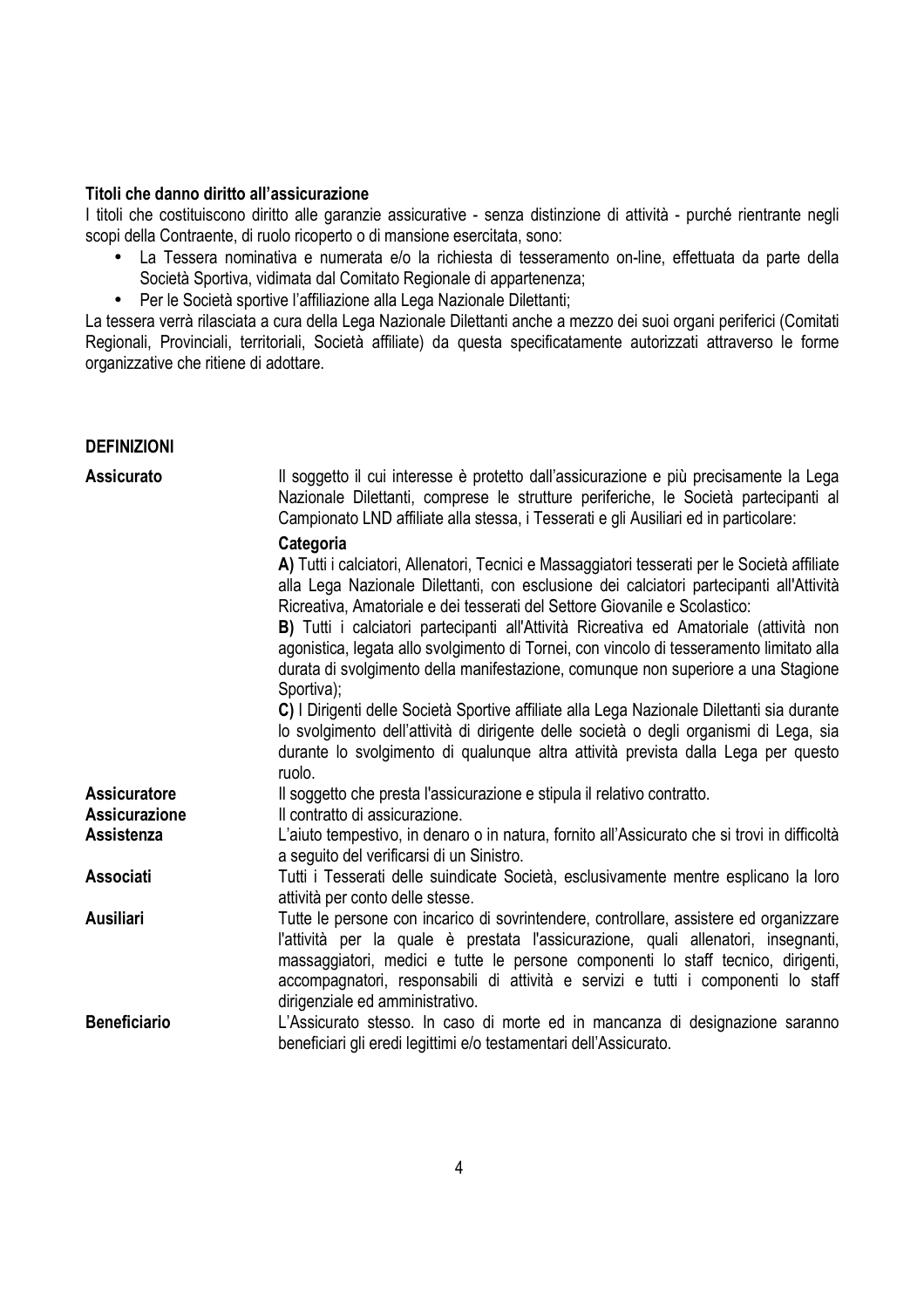| Centrale operativa             | la struttura della Compagnia, costituita da risorse umane e da attrezzature, in                |
|--------------------------------|------------------------------------------------------------------------------------------------|
|                                | funzione 24 ore su 24 tutti i giorni dell'anno, per l'erogazione delle prestazioni di          |
|                                | Assistenza. E' composta dalla Centrale Telefonica, che riceve le chiamate degli                |
|                                | Assicurati e attiva le assistenze, e dalla Rete Esterna che effettua gli interventi sul        |
|                                | posto.                                                                                         |
| <b>Contraente</b>              | la Lega Nazionale Dilettanti.                                                                  |
| Cose                           | Sia gli oggetti materiali, sia gli animali.                                                    |
| Day - Hospital                 | La degenza, senza pernottamento, in Istituto di cura.                                          |
| <b>Familiare</b>               | La persona legata da vincolo di parentela con l'Assicurato e con lui stabilmente               |
|                                | convivente nell'abitazione così come risultante dallo stato di famiglia.                       |
| Franchigia                     | L'importo previsto dalle norme contrattuali che, in caso di sinistro, viene detratto dalla     |
|                                | somma liquidabile a termini di polizza, per restare a carico dell'Assicurato.                  |
| <b>Frattura</b>                | Una soluzione di continuo dell'osso, parziale o totale, prodotta da infortunio                 |
| Inabilità temporanea           | Temporanea incapacità fisica dell'Assicurato ad attendere alle proprie occupazioni.            |
| Indennizzo                     | La somma dovuta dall'Assicuratore in caso di sinistro.                                         |
| Infortunio                     | Evento dovuto a causa fortuita violenta ed esterna, che produca lesioni corporali              |
|                                | obiettivamente constatabili, le quali hanno per conseguenza la morte, una invalidità           |
|                                | permanente o una inabilità temporanea.                                                         |
| Invalidità permanente          | Perdita o diminuzione definitiva ed irrimediabile della capacità ad attendere ad un            |
|                                | qualsiasi lavoro proficuo, indipendentemente dalla professione svolta.                         |
| Istituto di cura:              | Istituto universitario, ospedale, casa di cura, Day Hospital regolarmente autorizzati          |
|                                | all'erogazione dell'assistenza ospedaliera. Non sono convenzionalmente considerati             |
|                                | istituti di cura gli stabilimenti termali, le strutture che hanno prevalentemente finalità     |
|                                | dietologiche, le case di cura per convalescenza o lungodegenza o per soggiorni, le             |
|                                | strutture per anziani.                                                                         |
| Lesione                        | Ogni modificazione delle strutture di una parte del corpo specificamente prevista              |
|                                | nella Tabella allegata, purché determinata da infortunio.                                      |
| <b>Polizza</b>                 | I Documenti che provano l'Assicurazione                                                        |
| Post-ricovero                  | Periodo di convalescenza successivo al ricovero                                                |
| Residenza                      | Il luogo in cui l'Assicurato ha la dimora abituale in Italia.                                  |
| <b>Ricovero</b>                | Periodo di degenza in istituto di cura. Viene considerata ricovero anche la degenza            |
|                                | avvenuta in regime di Day Hospital, purché certificata da cartella clinica.                    |
| <b>Rimpatrio Sanitario</b>     | Il trasferimento dell'Assicurato dall'Estero in Italia.                                        |
| <b>Rischio</b>                 | La probabilità che si verifichi il sinistro.                                                   |
| <b>Sinistro</b>                | Il verificarsi del fatto dannoso per il quale è prestata la garanzia assicurativa.             |
| Società:                       | Si intende la Società o l'Associazione sportiva presso cui l'Assicurato è tesserato            |
| <b>Trasferimento Sanitario</b> | Il trasporto dell'Assicurato ad insindacabile giudizio della centrale Operativa:               |
|                                | a) dall'istituto di cura presso il quale si trova ricoverato all'istituto di cura prescelto ed |
|                                | abilitato alle cure del caso;                                                                  |
|                                | b) dal luogo del sinistro al più vicino ed idoneo istituto di cura;                            |
|                                | c) dall'istituto di cura presso il quale si trova ricoverato al proprio domicilio, in caso di  |
|                                | dimissione.                                                                                    |
|                                |                                                                                                |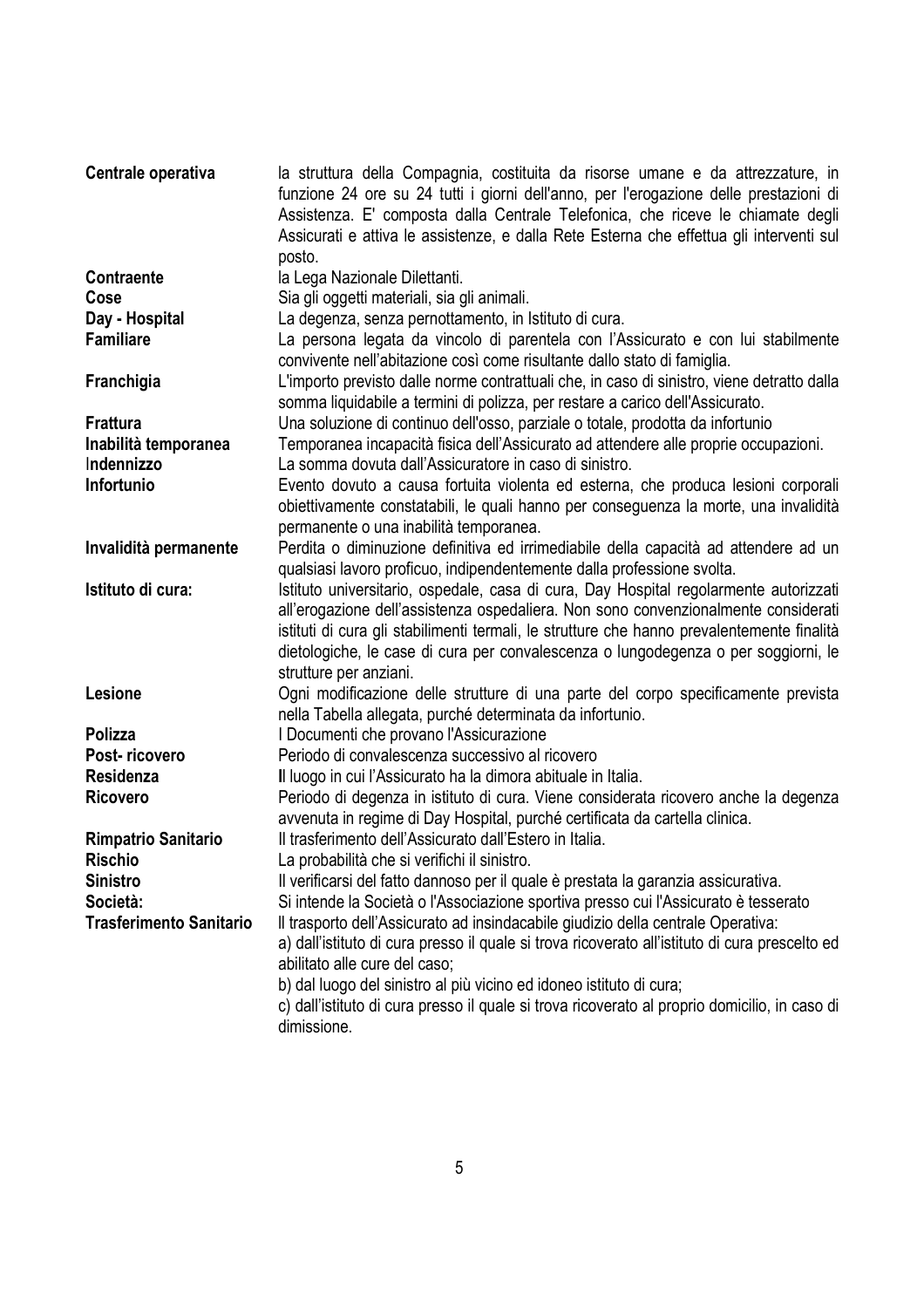| <b>Trasporto Sanitario:</b>    | L'organizzazione del trasferimento dell'Assicurato con il mezzo più idoneo                                                       |
|--------------------------------|----------------------------------------------------------------------------------------------------------------------------------|
|                                | (ambulanza, treno, aereo di linea, sanitario) ad insindacabile giudizio della centrale                                           |
|                                | operativa.                                                                                                                       |
| <b>Trattamento chirurgico:</b> | Provvedimento terapeutico cruento attuato da medico/specialista con necessità di<br>almeno un pernottamento in istituto di cura. |
| Viaggio:                       | Qualunque località al di fuori dell'Italia sia durante i trasferimenti che durante il<br>soggiorno                               |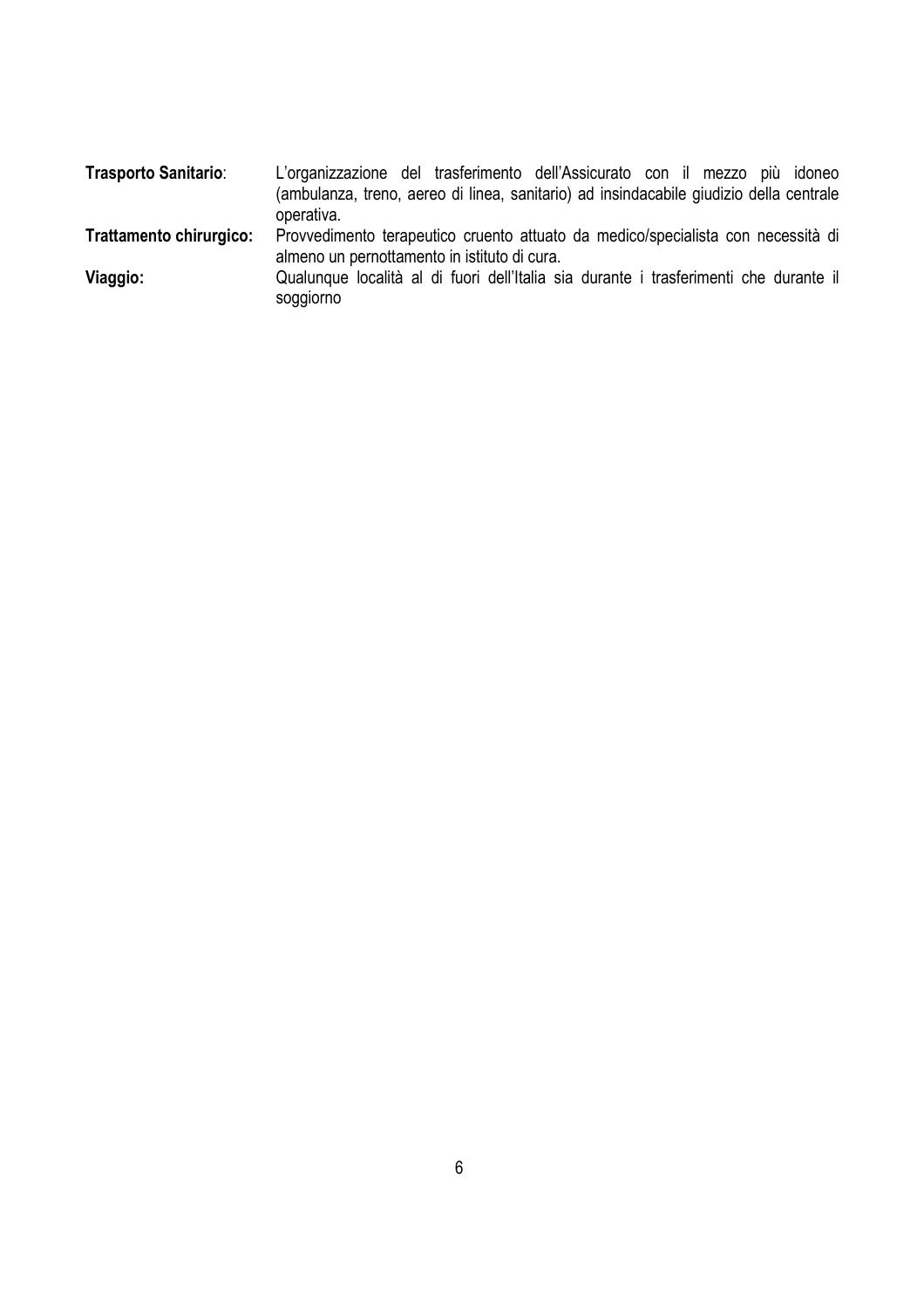# **NORME COMUNI A TUTTE LE SEZIONI**

### **Estensione territoriale**

L'assicurazione vale per il Mondo intero.

### **Limite di età**

L'assicurazione vale per le persone senza limiti di età.

### **Interpretazione del Contratto**

In caso di eventuali dubbi di interpretazione sui contenuti delle clausole contrattuali, le stesse saranno interpretate in senso favorevole all'Assicurato.

### **Altre Assicurazioni**

L'Assicurato sono esonerati dall'obbligo di denunciare all'Assicuratore eventuali altre polizze da esso stipulate per il medesimo rischio.

### **Foro competente**

Per ogni controversia che dovesse insorgere tra Assicuratore e Assicurato il foro competente sarà quello di residenza e/o domicilio dell'Assicurato.

# **GARANZIA INFORTUNI**

### **SETTORE A) "CALCIATORI TECNICI e DIRIGENTI"**

### **Persone assicurate**

CATEGORIA A), B), C).

### **Oggetto dell'assicurazione**

L'assicurazione prestata con la presente polizza, comprende gli infortuni che colpiscano gli Assicurati sul campo, o entro i limiti dell'impianto sportivo o luogo di svolgimento dell'attività stessa, in occasione di:

- Partecipazione a gara di campionato, di torneo od amichevoli, purché dirette da arbitri incaricati dalla Federazione competente;
- Allenamenti, purché questi siano preventivamente autorizzati o controllati dalla organizzazione sportiva competente e siano svolti per preparazione fisico-atletica.

L'assicurazione comprende gli infortuni che colpiscano gli Assicurati durante:

- 1. I trasferimenti collegiali effettuati su ordinari mezzi pubblici di trasporto, dalla residenza al luogo della manifestazione o dell'allenamento cui gli Assicurati stessi devono partecipare; o dal luogo dell'allenamento a quello della manifestazione e ritorno, sempreché il viaggio venga effettuato in comitiva regolarmente organizzata ed assistita dagli appositi accompagnatori. Ai fini delle norme del presente punto, si considerano "mezzi pubblici di trasporto" anche gli automezzi di noleggio da rimessa, appositamente noleggiati con autista dell'impresa, per spostamenti collettivi di complessi di atleti o squadre; compreso il mezzo di proprietà della squadra.
- 2. I trasferimenti effettuati con mezzi privati limitatamente ai trasferimenti compiuti per partecipare alle gare ed allenamenti ufficiali controllati; partecipazione che dovrà risultare da documentazione ufficiale.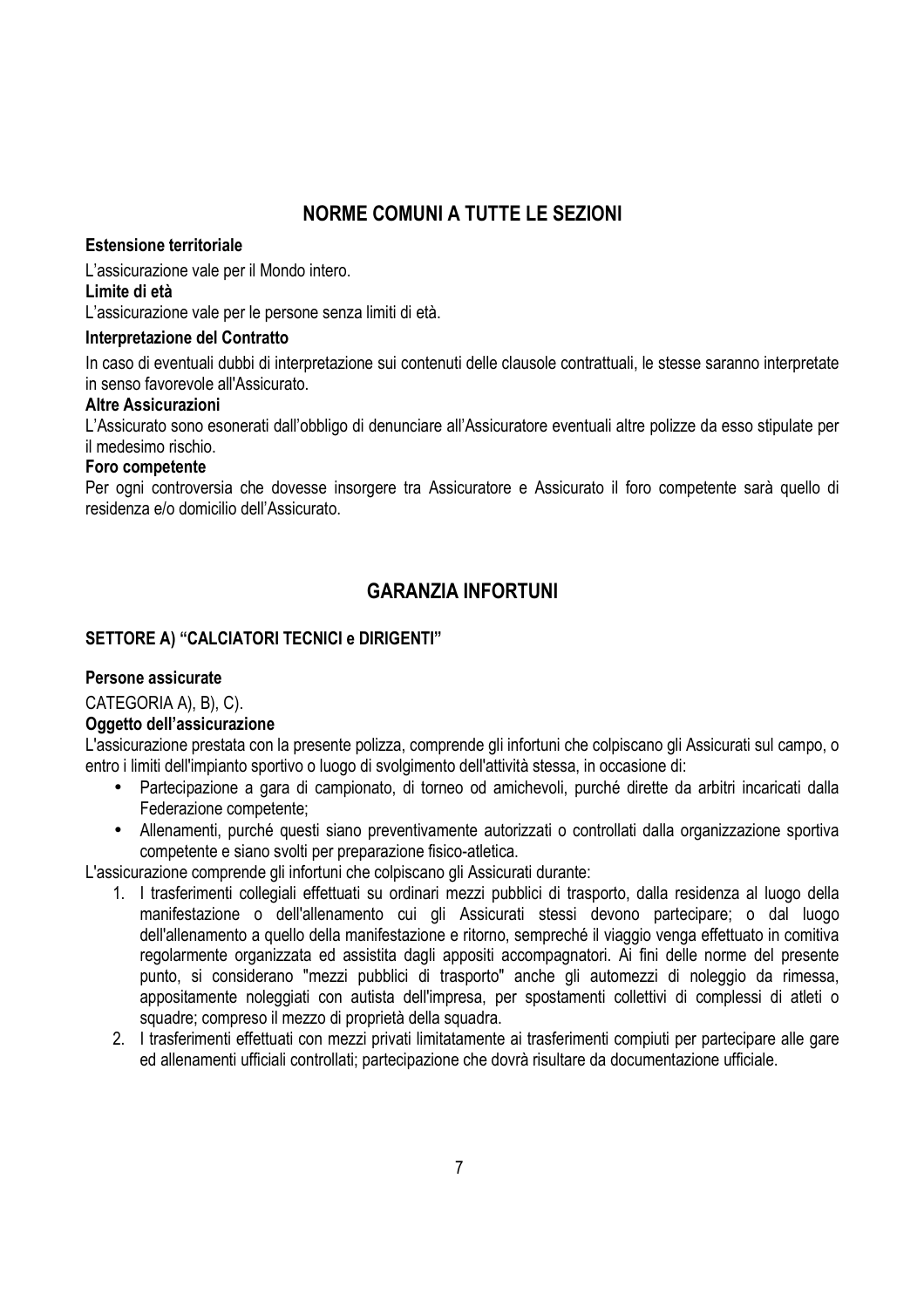3. I trasferimenti su mezzi adibiti a pronto soccorso o privati, durante il trasporto al più vicino luogo di ricovero.

Tale assicurazione opera a condizione che l'infortunio sia occorso in una località compresa lungo una direttrice di marcia compatibile con il percorso necessario per recarsi presso il luogo deputato alle attività oggetto della copertura in data ed orario compatibili con la necessità di pervenire in tempo utile presso tale luogo ovvero lungo il percorso e con il tempo necessario per il rientro presso il luogo di destinazione dell'attività stessa.

Gli allenamenti ufficiali controllati devono intendersi come effettuati sotto il controllo di un tecnico e/o allenatore tesserato, o di un dirigente della Società anch'esso tesserato, che eventualmente sarà chiamato, insieme al Presidente, a controfirmare la denuncia, assumendosi la responsabilità della veridicità dei dati.

#### **Garanzie prestate**

Morte, Perdita Anno Scolastico, Indennità Forfetaria HIV, Lesioni, Rimborso spese di cura ospedaliere, Rimborso Spese di Cura Grandi Interventi, Spese di cura pre-post intervento chirurgico, Rimborso spese specialistiche, Indennità giornaliera in caso di ricovero, Rimborso per cure dentarie e/o protesi dentarie, Indennità forfettaria per applicazione di apparecchio gessato e/o immobilizzante e/o inamovibile, Danno estetico, Indennità Aggiuntiva.

### **Somme Assicurate**

L'assicurazione si intende prestata, per ogni singolo Assicurato, per le seguenti somme:

| $\mathbf{1}$ . | Morte:                                                                  |   | € 80.000,00 |
|----------------|-------------------------------------------------------------------------|---|-------------|
| 2.             | Indennità Forfetaria HIV:                                               |   | € 16.000,00 |
| 3.             | Lesioni come da Tabella allegato A):                                    |   | € 80.000,00 |
| 4.             | Rimborso Spese di Cura Ospedaliere:                                     | € | 7.000,00    |
| 5.             | Rimborso Spese di Cura Ospedaliere in caso di "grandi interventi":      |   | € 16.000,00 |
| 6.             | Spese di Cura pre-post Intervento Chirurgico:                           | € | 2.000,00    |
| 7.             | Rimborso Spese Specialistiche:                                          | € | 750,00      |
| 8.             | Indennità Giornaliera In Caso Di Ricovero:                              | € | 100,00      |
| 9.             | Rimborso Per Cure Dentarie e/o Protesi Dentarie:                        | € | 6.000,00    |
|                | 10. Indennità Forfettaria Per Applicazione Di Apparecchio gessato:      | € | 300,00      |
|                | 11. Danno Estetico:                                                     | € | 1.500,00    |
|                | 12. Indennità Aggiuntiva:                                               |   | € 12.000,00 |
|                | 13. Perdita Anno Scolastico:<br>incremento pari al 20% degli indennizzi |   |             |

#### **ESTENSIONI DI GARANZIA**

#### **Perdita anno scolastico per i tesserati studenti**

Qualora a seguito di infortunio indennizzabile ai sensi di polizza, l'Assicurato sia costretto ad un'assenza dalle regolari lezioni, tale da comportare la perdita dell'anno scolastico, espressamente motivata e convalidata dall'organismo scolastico preposto, l'indennità corrisposta verrà incrementata del 20%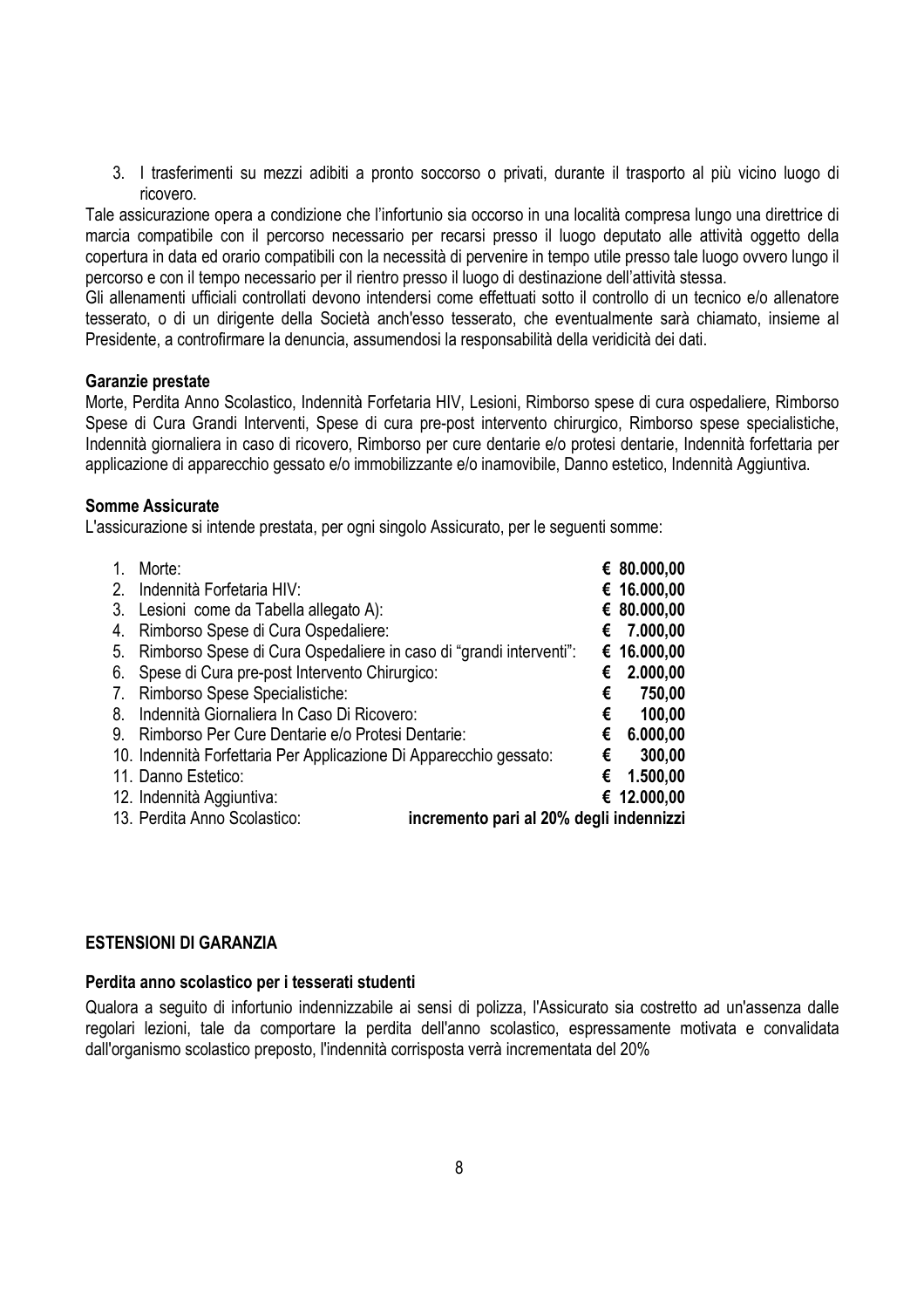### **Contagio da H.I.V.**

Qualora a seguito di infortunio indennizzabile ai sensi di polizza e per causa di una trasfusione ematica avvenuta nel corso delle cure necessarie per l'infortunio stesso, l'Assicurato contragga il virus H I V, l'Assicuratore liquida un'ulteriore indennità forfetaria pari a €uro 16.000,00.

### **Rappresentativa nazionale**

In occasione delle convocazioni per la Rappresentativa Nazionale e regionali, per gli infortuni avvenuti sul terreno di gioco, i massimali s'intendono triplicati.

### **Caso Lesioni**

L'assicuratore corrisponde gli indennizzi nella misura prevista alla Tabella Lesioni allegata.

In caso di evento che produca più lesioni comprese nella Tabella, l'Assicuratore non corrisponderà complessivamente indennizzi superiori al capitale assicurato. La perdita totale (anatomica o funzionale) di più organi od arti comporta l'applicazione di una percentuale

### **Rimborso spese di cura ospedaliere**

In caso di infortunio che comporti un ricovero, la Compagnia Assicuratrice rimborsa all'Assicurato, fino alla concorrenza della somma prevista per anno assicurativo e dietro presentazione di relativa documentazione, le spese mediche o spese chirurgiche sostenute durante il periodo di ricovero ed in particolare quelle relative a:

- onorari dei medici e dei chirurghi, degli aiuti degli assistenti, degli anestesisti, diritti di sala operatoria e materiale di intervento;
- accertamenti diagnostici, cure;
- rette di degenze;

I rimborsi vengono effettuati a cura ultimata con uno scoperto del 20%, con un minimo di € 200,00 per sinistro, in caso di Day Hospital tale minimo è elevato ad € 250,00;

### **Rimborso spese per "Grandi Interventi"**

Il Rimborso delle spese ospedaliere in caso di "grandi interventi" a seguito di infortunio indennizzabile ai sensi di polizza verranno risarcite fino alla concorrenza della somma pattuita per persona e per anno assicurativo. Per Grandi interventi si intendono:

**Collo**  Resezioni e plastiche tracheali **Esofago**  Interventi per lesioni traumatiche **Torace**  Lobectomie, bilolectomie, pneumonectomie **Stomaco-duodeno intestino tenue**  Resezione intestinale per via laparoscopica **Colon-retto**  Colectomia totale con ileorectoanastomosi senza o con ileostomia **Fegato e vie biliari**  Resezioni epatiche maggiori o minori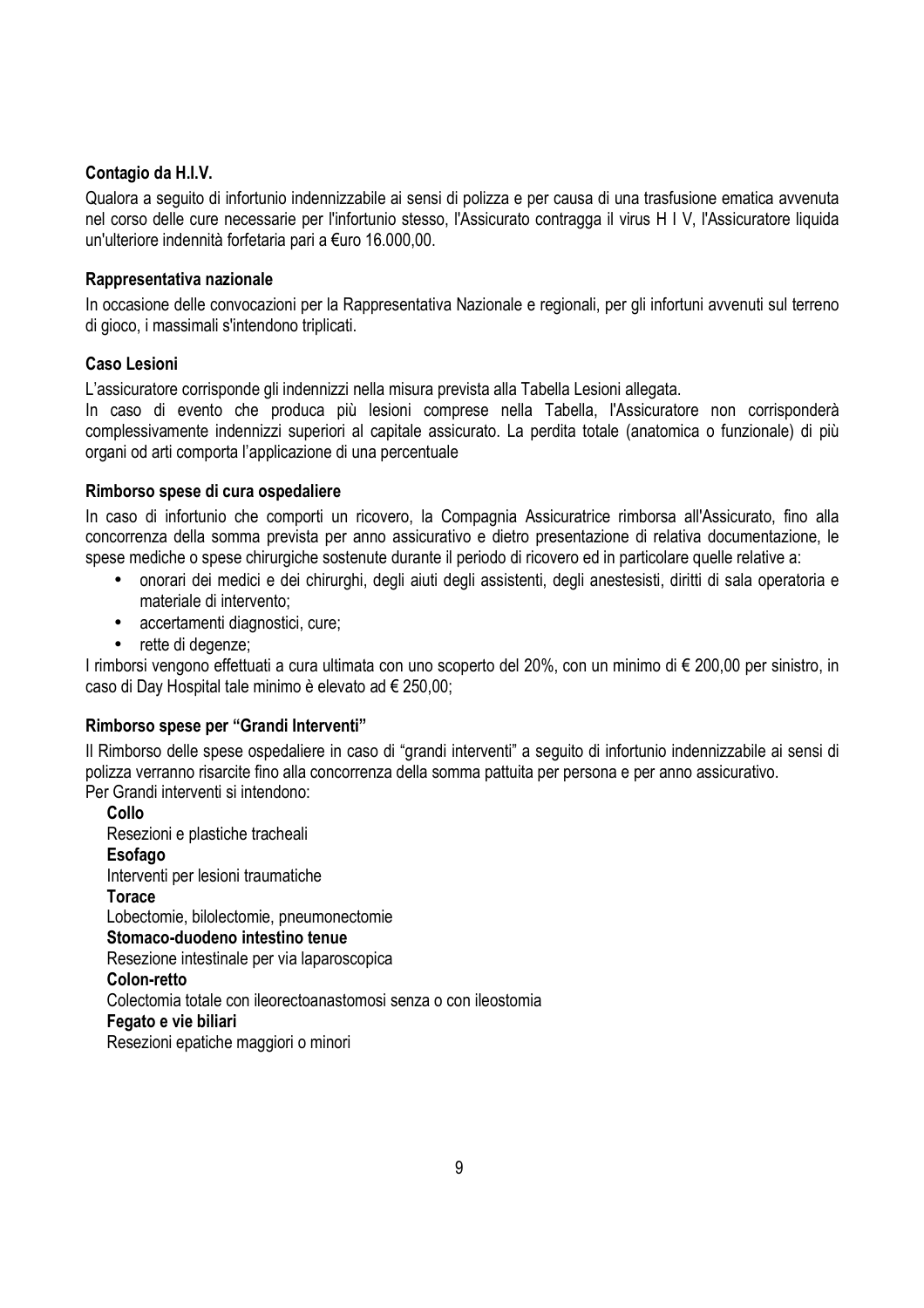Anastomosi bilio-digestive **Pancreas-milza-surrene**  Pancreatectomia totale (compresa eventuale linfoadenectomia) **Chirurgia maxillo facciale**  Terapia chirurgica delle fratture del mascellare superiore Terapia chirurgica dei fracassi dello scheletro facciale Ricostruzione della mandibola con innesti ossei Ricostruzione della mandibola con materiale alioplastico **Cardio Chirurgia**  Interventi per corpi estranei Sutura del cuore per ferite **Neurochirurgia**  Craniotomia per lesioni traumatiche cerebrali Cranioplastica ricostruttiva **Chirurgia vascolare**  Interventi sull'arteria succlavia vertebrale o carotide extracranica (monolaterali) Interventi sulle arterie viscerali o renali Interventi sulle arterie dell'arto superiore o inferiore (monolaterali) Trattamento delle lesioni traumatiche della aorta Trattamento delle lesioni traumatiche delle arterie degli arti e del collo **Chirurgia Ortopedia**  Artrodesi grandi segmenti Artrodesi vertebrale per via anteriore Artroprotesi totale del ginocchio Artroprotesi di spalla Artroprotesi di anca parziale e totale Disarticolazione interscapolo – toracica Emipelvectomia Riduzione cruenta e stabilizzazione spondilofistesi Osteosintesi vertebrale **Chirurgia Urologia**  Nefrectomia polare Cistectomia totale con derivazione urinaria e neovescica con segmento intestinale ortotopica o etrotopica Resezione uretrale e uretrorafia **Chirurgia ginecologica**  Laparotomia per ferite o rotture uterine **Chirurgia Oculistica**  Vitrectomia anteriore e posteriore Trapianto corneale a tutto spessore Orchiaggio per distacco di retina **Chirurgia Otorinolaringoiatria**  Interventi per recupero funzionale del VII nervo cranico Laringectomia sopraglottica o subtotale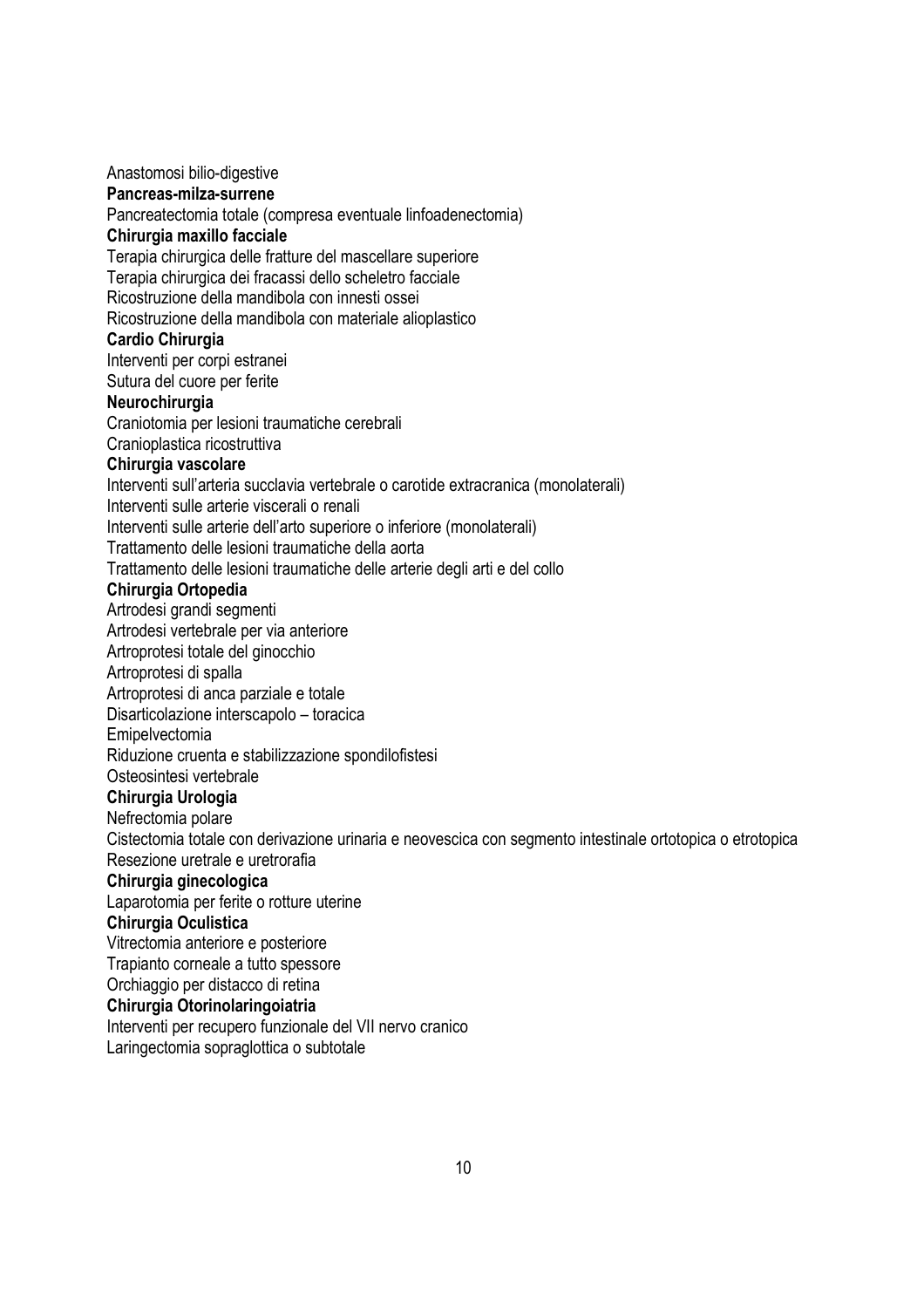Laringectomie parziali verticali Laringectomia e Faringoiarigenctomia totale

### **Spese di cura pre-post intervento chirurgico**

In caso di intervento chirurgico conseguente ad infortunio indennizzabile ai sensi di Polizza, viene messa a disposizione dell'Assicurato un'ulteriore somma per spese mediche sostenute entro i 90 giorni prima e/o dopo l'intervento chirurgico.

Nell'ambito di tale somma vengono stabiliti ulteriori limiti di indennizzo per sinistro:

- € 500,00 per sinistro, per le spese relative a trattamenti fisioterapici;
- $\bullet \quad \in 300,00$  per le spese di visite mediche.

Tale garanzia è prestata con l'applicazione di una franchigia fissa ed assoluta di € 100,00 per sinistro.

### **Rimborso prestazioni specialistiche**

In caso di infortunio, la Compagnia Assicuratrice rimborsa all'Assicurato, le seguenti prestazioni specialistiche:

- TAC;
- Risonanza Magnetica;
- Radiografie;
- Ecografie;
- Tutori ortopedici;
- Artroscopia diagnostica;

Indipendentemente dal rimborso delle spese di cura in caso di ricovero e a quelle pre e post intervento chirurgico già contemplate in polizza.

Il rimborso delle prestazioni di cui sopra è prestato nel limite per persona previsto al punto "Somme Assicurate", per sinistro e per anno assicurativo, previa deduzione di una franchigia fissa ed assoluta di € 75,00 per sinistro.

### **Indennita' Giornaliera in caso di ricovero**

In caso di ricovero ospedaliero per infortunio indennizzabile a termini di polizza, è prevista la corresponsione della diaria giornaliera prevista al punto "Somme Assicurate" per un massimo indennizzabile per anno assicurativo di 90 giorni.

I primi due giorni del 1° ricovero non prevedono la corresponsione di alcuna diaria.

Nel caso in cui si abbiano più ricoveri a seguito di un unico sinistro, si procederà come segue:

- la franchigia verrà applicata sul primo ricovero;
- per i ricoveri successivi di durata pari o inferiore a 2 giorni, non verrà corrisposta alcuna indennità giornaliera;
- per i ricoveri successivi di durata superiore ai 2 giorni, verrà corrisposta l'indennità giornaliera senza nuova applicazione della franchigia di 2 giorni.
- In caso di Day-Hospital non verrà corrisposta alcuna Indennità Giornaliera.

La presente garanzia non è cumulabile con il Rimborso Spese da Ricovero.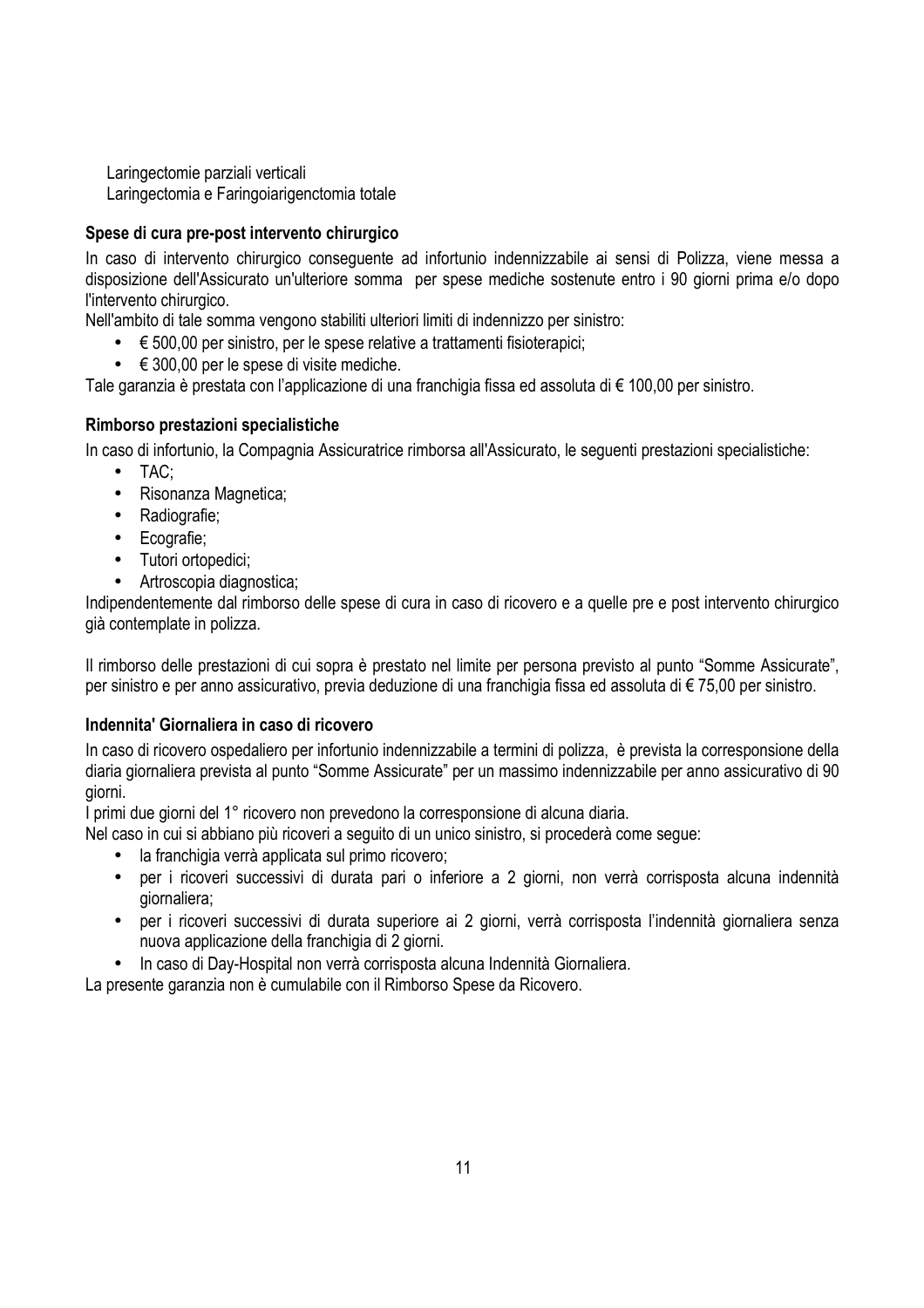#### **Rimborso spese per cure dentarie e/o protesi dentarie**

Nell'ambito della somma assicurata riferita alla garanzia "Rimborso spese da ricovero", l'assicurazione comprende il rimborso delle spese effettivamente sostenute e documentate per cure dentarie, conseguenti ad infortunio, anche se non effettuate in regime di ricovero, con il limite previsto per anno assicurativo e con una franchigia fissa di € 100,00 per sinistro e fino ad un massimo di € 500,00 per dente.

Sono riconosciuti eventuali danni a protesi dentarie. Le spese sostenute per cure dentarie saranno ammesse a rimborso solo se l'infortunio che le ha determinate sia avvenuto nel corso di una partita ufficiale e ne sia stata fatta menzione nel referto arbitrale.

Per rottura dei denti si intende la perdita di almeno 1/3 del tessuto duro di dente non deciduo (sono escluse le lesioni del tessuto paradontale e dei denti molli), per l'accertamento del caso è richiesta la documentazione radiologica.

### **Indennità forfettaria per applicazione di apparecchio gessato**

In caso di applicazione di apparecchio gessato e/o immobilizzante e inamovibile a seguito di infortunio che abbia per conseguenza una frattura radiologicamente accertata e/o rottura di legamenti, l'Assicuratore riconoscerà all'Assicurato un importo forfettario per sinistro.

Per infortuni che abbiano per conseguenza fratture al viso, alle costole, o lussazioni della spalla, saranno considerati come apparecchio gessato e/o immobilizzante e inamovibile le applicazioni o fasciature di ogni genere. Il diritto al riconoscimento dell'indennizzo maturerà solo dietro presentazione di regolare documentazione medica rilasciata a Istituto di Cura all'infortunato, dove si certifica l'applicazione e rimozione di apparecchio gessato e/o immobilizzante e inamovibile.

La presente Indennità Forfettaria non è operante a favore della CTG. B) di persone assicurate:

Calciatori partecipanti all'attività Ricreativa ed Amatoriale (attività non agonistica, legata allo svolgimento di Tornei, con vincolo di tesseramento limitato alla durata di svolgimento della manifestazione, comunque non superiore ad una Stagione Sportiva).

### **Danno estetico**

Si conviene che, in caso di infortunio indennizzabile a termine di polizza, la Società rimborserà all'assicurato, fino ad un massimo stabilito, le spese ospedaliere sostenute per interventi di chirurgia plastica ricostruttiva, allo scopo di ridurre o eliminare i danni estetici conseguenti a lesioni al viso con sfregi o con deformazioni permanenti.

In caso di assicurati che non abbiano compiuto il quattordicesimo anno verranno rimborsate tutte le spese sostenute per interventi di chirurgia plastica o stomatologia ricostruttiva

E' stabilito che restano escluse dall'assicurazione le spese per l'eliminazione o correzione di difetti fisici al viso preesistenti all'evento, nonché le spese relative a protesi, interventi e cure in genere odontoiatriche. Per le spese sostenute all'estero il rimborso sarà effettuato in Italia ed in valuta italiana, al cambio medio della settimana in cui la spesa è stata sostenuta dall'Assicurato, ricavato dalle quotazioni dell'Ufficio Italiano dei Cambi.

### **Indennità Aggiuntive**

Nel caso di morte di un assicurato genitore, il capitale spettante ai figli minorenni conviventi è aumentato del 50%. Ai figli minorenni sono equiparati i figli maggiorenni che siano già portatori di invalidità permanente o superiore al 50%.

Qualora a seguito di infortunio indennizzabile ai sensi di polizza, avvenuto durante l'esercizio dell'attività sportiva, derivi un'Invalidità Permanente non inferiore al 65%, l'Assicurazione liquida all'Assicurato un'indennità ulteriore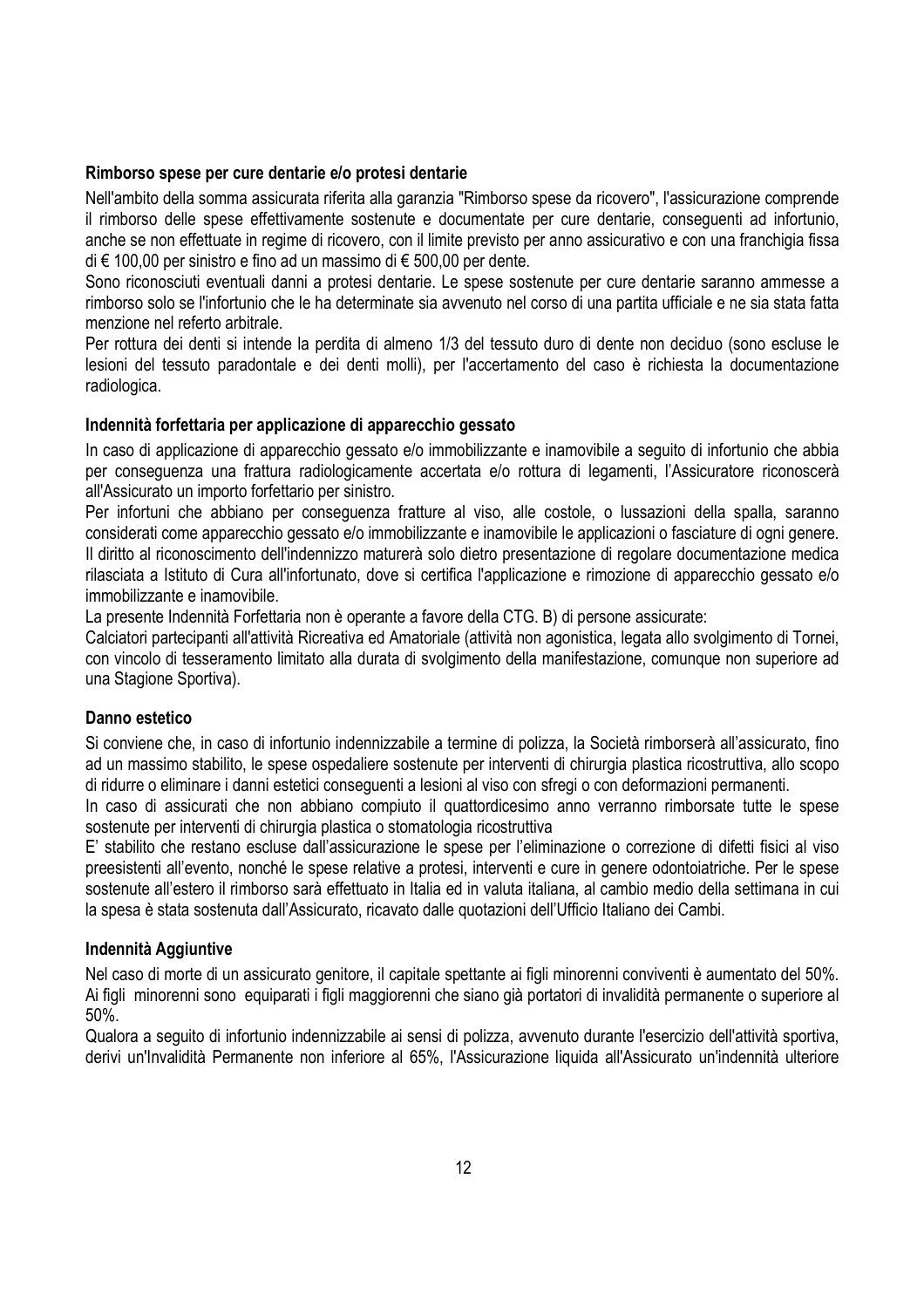necessaria per la costituzione di una rendita immediata di importo pari a €uro 12.000,00 annui, pagabile in due semestralità anticipate per la durata di 10 anni, mediante la stipulazione di un apposito contratto di assicurazione con lo stesso Assicuratore.

### **Rischi compresi**

Si intendono compresi in garanzia anche:

- l'asfissia non derivante da malattia;
- l'avvelenamento acuto e le lesioni derivanti da ingestione o assorbimento involontari di sostante nocive;
- l'annegamento, l'assideramento, il congelamento, la folgorazione, i colpi si sole o di calore o di freddo;
- le conseguenze obiettivamente constatabili di morsi o punture di animali in genere, con l'esclusione delle malattie di cui certi insetti sono portatori necessari;
- gli infortuni sofferti in stato di malore od incoscienza;
- gli infortuni derivanti da imperizia, imprudenza o negligenza anche gravi;
- le lesioni, escluse le ernie non traumatiche, determinate da sforzi;
- gli infortuni derivanti da atti di terrorismo o tumulti popolari, a condizione che l'Assicurato non vi abbia preso parte attiva;
- atti di temerarietà, soltanto se compiuti per dovere di solidarietà umana o per legittima difesa;
- movimenti tellurici, eruzioni vulcaniche, inondazioni, trombe ed uragani.

### **Rischio volo**

L'assicurazione è estesa agli infortuni che l'Assicurato subisca durante i viaggi aerei - turistici o di trasferimento effettuati in qualità di passeggero, su velivoli o elicotteri da chiunque eserciti, tranne che:

da Società/Aziende di lavoro aereo in occasione di voli diversi da trasporto pubblico di passeggeri; da aeroclubs.

La somma delle garanzie di cui alla presente polizza ed eventuali altre assicurazioni da chiunque stipulate in favore degli stessi Assicurati per il rischio volo in abbinamento a polizze infortuni individuali e/o cumulative con la sottoscritta Società non potrà superare il capitale di:

Per persona:

- $\bullet \quad \in 1.035.000.00$  per il caso di Morte;
- € 1.035.000,00 per il caso di Invalidità Permanente.

Complessivamente per aeromobile:

- $\bullet \quad \in 5.165.000,00$  per il caso di Morte;
- € 5.165.000,00 per il caso di Invalidità Permanente.

In detta limitazione per aeromobile rientrano anche i capitali riferentisi ad eventuali altre persone assicurate per lo stesso rischio con altre polizze infortuni individuali e/o cumulative stipulate con la sottoscritta Società dallo stesso Contraente. Nell'eventualità che i capitali complessivamente assicurati eccedano gli importi sopraindicati, gli indennizzi spettanti in caso di sinistro saranno adeguati con riduzione ed imputazione proporzionale sulle singole assicurazioni.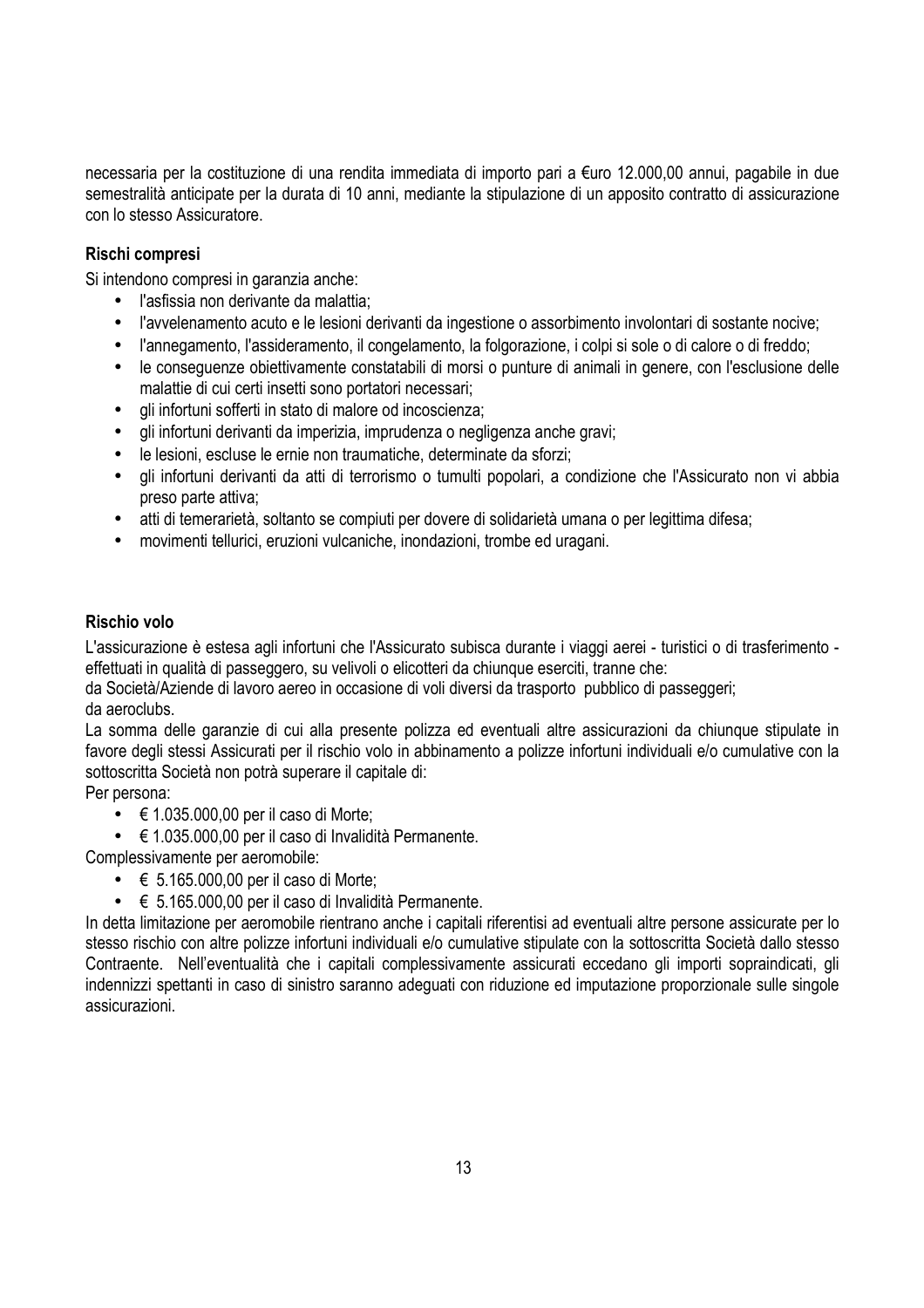### **Responsabilità del Contraente**

Poiché la presente assicurazione è stata stipulata dal Contraente, anche nel proprio interesse quale possibile responsabile del sinistro, si conviene che qualora l'infortunato o, in caso di morte, i beneficiari di cui al successivo – Morte, della polizza, (o soltanto qualcuno di essi) non accettino, a completa tacitazione dell'infortunio, l'indennizzo dovuto ai sensi della presente polizza ed avanzino verso il Contraente maggiori pretese a titolo di responsabilità civile, detto indennizzo nella sua totalità viene accantonato, per essere computato nel risarcimento che il Contraente fosse tenuto a corrispondere per sentenza o transazione. Qualora l'infortunato o gli anzidetti beneficiari recedano dall'azione di responsabilità civile, rimangano in esse soccombenti, l'indennizzo accantonato viene agli stessi pagato sotto deduzione, a favore del Contraente, delle spese di causa da lui sostenute. La Società rinuncia, a favore dell'Assicurato e dei suoi aventi diritto, al diritto di surrogazione di cui all'Art. 1916 c.c. verso i terzi responsabili dell'infortunio.

### **NORME COMUNI A TUTTI I SETTORI**

### **Criteri di indennizzabilità**

L'Assicuratore corrisponde l'indennizzo per le conseguenze dirette ed esclusive dell'infortunio. Se, al momento dell'infortunio, l'Assicurato non è fisicamente integro e sano, sono indennizzabili soltanto le conseguenze che-si sarebbero comunque verificate qualora l'infortunio avesse colpito una persona fisicamente integra e sana. In. caso di perdita anatomica o riduzione funzionale di un organo o di un arto già minorato, le percentuali di Invalidità Permanente, della presente polizza, sono diminuite tenendo conto del grado di invalidità preesistente.

In ogni caso, l'assicurazione è operante a condizione che l'infortunato sia in regola con le visite mediche annuali previste dalle vigenti disposizioni regolamentari.

#### **Morte**

L'indennizzo per il caso di Morte è dovuto se la morte stessa si verifica - anche successivamente alla scadenza della polizza - entro due anni dal giorno dell'infortunio.

Tale indennizzo viene liquidato ai beneficiari designati o, in difetto di designazione, agli eredi dell' Assicurato in parti uguali. L'indennizzo per il caso di Morte non è cumulabile con quello per Invalidità Permanente. Tuttavia, se dopo il pagamento di un indennizzo per Invalidità Permanente, ma entro due anni dal giorno dell'infortunio ed in conseguenza di questo l'Assicurato muore, gli eredi dell' Assicurato non sono tenuti ad alcun rimborso, mentre i beneficiari hanno diritto soltanto alla differenza tra l'indennizzo per Morte - se superiore - e quello già pagato per Invalidità Permanente.

#### **Morte ed Invalidità Permanente per altre cause**

Relativamente alle sole garanzie morte ed invalidità permanente, sono considerati infortunio anche l'infarto cardiaco, l'ictus provocato da emorragia cerebrale, la trombosi cerebrale, l'embolia, la rottura di aneurisma, l'arresto cardiaco-circolatorio (per crisi aritmiche improvvise, gravi bradicardie, sindrome del seno carotideo), le cardiopatie traumatiche (da lesioni non penetranti con conseguente rottura atrii e ventricoli, aritmie, insufficienza cardiaca acuta da rottura valvolare, versamento pericardico emorragico), il trauma extratoracico con ipotensione polmonare (da shock) e conseguente ARDS (Adult Respiratory Distress Syndrome), nonché qualsiasi evento riconducibile alle suindicate patologie, che causino la morte o un'invalidità permanente non inferiore al 60% della totale (grado d'invalidità accertato secondo i criteri e le percentuali previste dalla "Tabella delle valutazioni del grado di Invalidità Permanente per l'industria" allegata al Testo Unico sull'Assicurazione obbligatoria degli Infortuni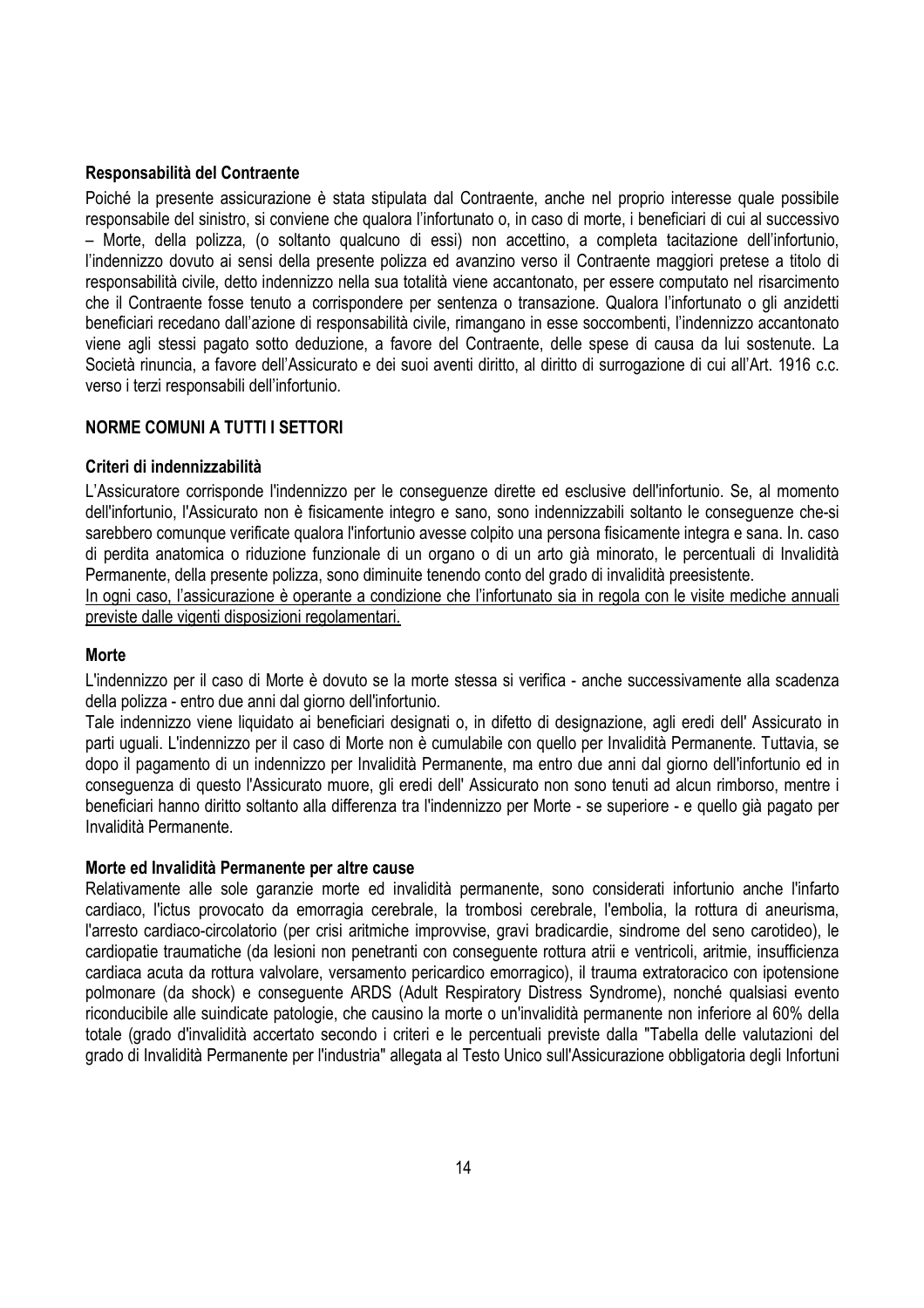sul lavoro 30 giugno 1965 n. 1124 e successive modificazioni intervenute fino alla data di stipulazione della presente polizza, con rinuncia, da parte della Società, all'applicazione della franchigia prevista dalla Legge stessa per il caso di infortunio), verificatisi durante l'esercizio dell'attività sportiva, sul campo o entro il limite sportivo o luogo di svolgimento dell'attività stessa.

### **Precisazioni limitatamente alla garanzia Lesioni**

- Sono escluse le fratture patologiche, le fratture spontanee ed i distacchi cartilaginei di qualsiasi natura. Fratture ed infrazioni sono equiparate ai fini dell'indennizzo.
- Le fratture che, per estensione, interessano parte di epifisi e parte di diafisi, verranno indennizzate per un solo segmento (quello più favorevole all'assicurato).
- Fratture polifocali o comminute del medesimo segmento osseo non determineranno ne una duplicazione ne una maggiorazione dell'indennizzo indicato.
- Le fratture "scomposte" determineranno una maggiorazione del 20% sulla somma indennizzata per la corrispondente lesione; le fratture esposte determineranno una maggiorazione del 50%, salvo per le fratture biossee di avambraccio e arti inferiori espressamente tabellate. Le maggiorazioni non sono cumulabili tra loro.
- I casi assicurati relativi alle "amputazioni" si riferiscono esclusivamente alle perdite anatomiche complete ed ogni diversa menomazione anatomo-funzionale non corrispondente a tale parametro non sarà presa in considerazione ai fini dell'indennizzo.
- Per lussazione s'intende la perdita completa dei reciproci rapporti degli estremi ossei di un'articolazione, per causa violenta, fortuita ed esterna.
- Qualora la lesione riportata dall'assicurato produca allo stesso, nell'arco di 60 giorni dall'evento, tetraplegia o paraplegia, gli verrà indennizzato un capitale pari a quello spettante per il caso morte.
- Per i casi di lesioni legamentose l'indennizzo a termini di polizza è previsto esclusivamente a seguito di intervento chirurgico effettuato entro sei mesi dal prodursi dell'evento stesso.

### **Persone non assicurabili**

Non sono assicurabili le persone affette da alcolismo, tossicodipendenza, AIDS (o sindromi correlate) o dalle seguenti infermità mentali: sindromi organiche cerebrali, schizofrenia, forme maniaco-depressive, psicosi in genere. L'assicurazione cessa con il loro manifestarsi. L'eventuale incasso di premio dopo che si siano verificate le condizioni sopra previste non costituisce deroga; il premio medesimo verrà restituito dall'Assicuratore a richiesta del Contraente.

### **Infortuni derivanti da colpa grave e da tumulti popolari**

In deroga agli arti. 1900 e 1912 c.c. si considerano in garanzia gli infortuni derivanti da colpa grave dell'Assicurato, nonché quelli derivanti da tumulti popolari a condizione che l'Assicurato non vi abbia preso parte attiva.

### **Rinuncia al diritto di surrogazione**

La Società rinuncia, a favore dell'Assicurato e dei suoi aventi diritto, al diritto di surrogazione di cui all'Art. 1916 c.c. verso i terzi responsabili dell'infortunio ad esclusione degli infortuni derivanti da circolazione su strada.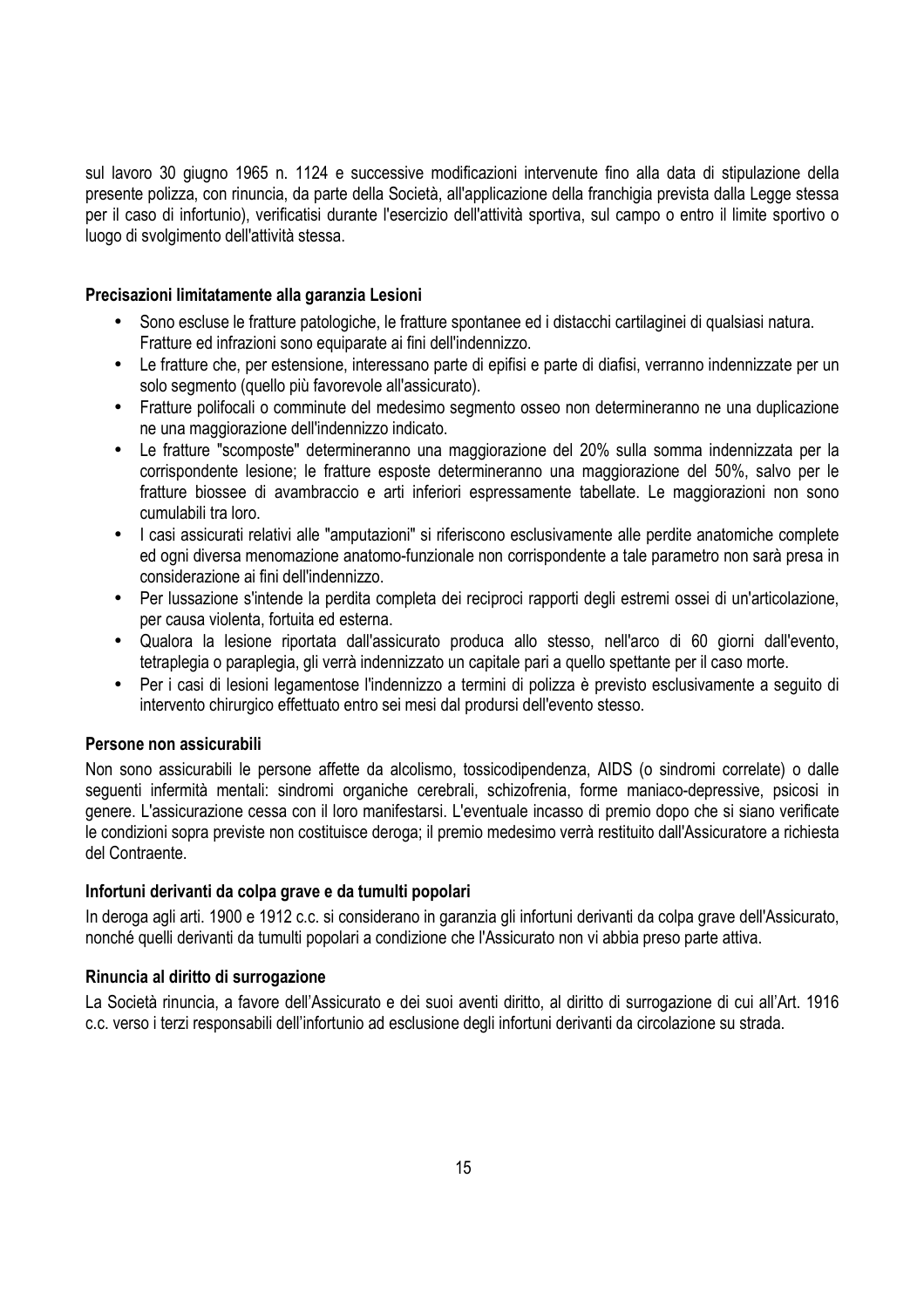### **Rischi esclusi**

Sono esclusi dall'assicurazione gli infortuni causati:

- dall'uso, anche come passeggero, di veicoli o natanti a motore in competizioni non di regolarità pura e nelle relative prove;
- dalla guida di qualsiasi veicolo o natante a motore, se l'Assicurato è privo dell'abilitazione prescritta dalle disposizioni vigenti, salvo il caso di guida con patente scaduta, ma a condizione che l'Assicurato abbia, al momento del sinistro, i requisisti per il rinnovo;
- dall'uso, anche come passeggero, di aeromobili (compresi deltaplani, ultraleggeri e parapendio), salvo quanto disposto al punto Rischio Volo, della presente polizza;
- dalla pratica di pugilato, atletica pesante, lotta nelle sue varie forme, scalata di roccia o ghiaccio, arrampicata libera (free climbing), speleologia, salto dal trampolino con sci od idrosci, sci acrobatico, bob, hockey, rafting, canoa fluviale, rugby, football americano, paracadutismo e sports aerei in genere;
- dalla partecipazione a competizioni o relative prove ippiche, calcistiche, ciclistiche, salvo che esse abbiano carattere ricreativo;
- da ubriachezza, da abuso di psicofarmaci, dall'uso di stupefacenti o allucinogeni;
- da operazioni chirurgiche, accertamenti o cure mediche non resi necessari da infortunio;
- dalla partecipazione dell'Assicurato a delitti da lui commessi o tentati o dalla partecipazione a risse o tumulti o dalla violazione di divieti comunque posti dall'ordinamento statale o sportivo;
- di sport costituenti per l'Assicurato attività professionale, principale o secondaria o che comunque comporti remunerazione sia diretta che indiretta, non dichiarata;
- da guerra, insurrezione, movimento tellurico, inondazione od eruzione vulcanica;
- da trasformazioni o assestamenti energetici dell'atomo, naturali o provocati, e da accelerazione di particelle atomiche (fissione o fusione nucleare, isotopi radioattivi, macchine acceleratrici, raggi X, ecc.);
- direttamente o indirettamente da contaminazione biologica e/o chimica e a seguito di atti terroristici di qualsiasi genere.

Sono altresì escluse:

- le ernie, salvo le ernie traumatiche e le ernie addominali da sforzo con l'intesa, per queste ultime, che:
	- qualora l'ernia risulti operabile, verrà corrisposto solamente l'indennizzo per il caso di Inabilità Temporanea fino ad un massimo di 30 giorni;
	- qualora l'ernia, anche se bilaterale, non risulti operabile secondo parere medico, verrà corrisposto solamente un indennizzo non superiore al 10% della somma assicurata per il caso di Invalidità Permanente totale;

qualora insorga contestazione circa la natura e/o l'operabilità dell'ernia, la decisione è rimessa al Collegio medico di cui indicato al punto Controversie, della presente polizza.

### **Controversie sulla natura e conseguenze delle lesioni**

In caso di disaccordo sul nesso casuale tra evento e lesione, sulla natura o conseguenze delle lesioni o sul grado di invalidità, a richiesta delle Parti si procederà mediante arbitrato di un Collegio Medico, di cui i due primi componenti saranno designati dalle Parti stesse ed il terzo scelto d'accordo dai primi due componenti o, in caso di disaccordo, dal Presidente del Consiglio dell'Ordine dei Medici avente giurisdizione nel luogo ove deve riunisci il Collegio Medico. Tale Collegio Medico risiede presso l'ispettorato Sinistri della Società geograficamente competente.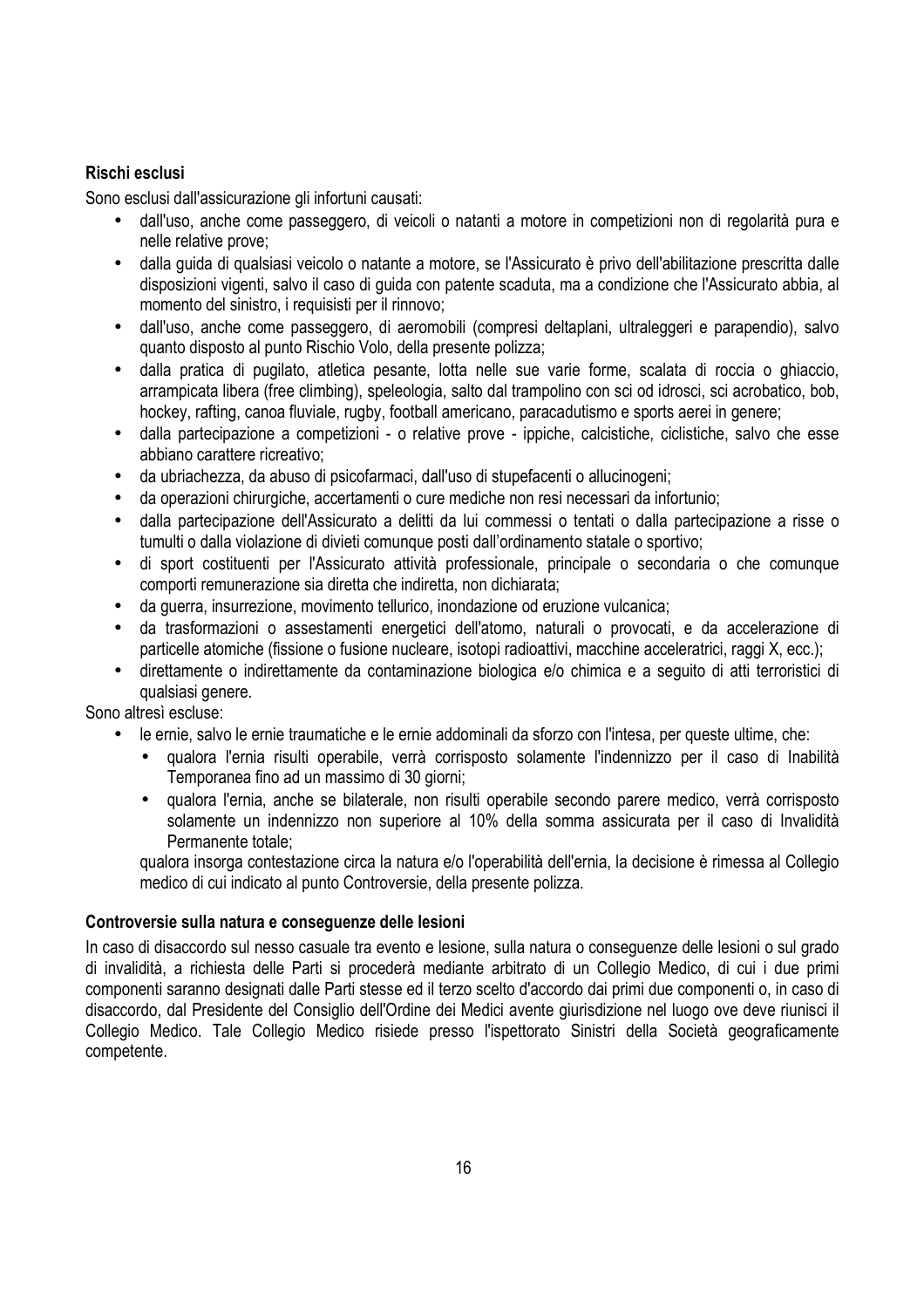Ciascuna delle Parti sostiene le proprie spese e remunera il medico da essa designato, contribuendo per la metà delle spese e competenze per il terzo medico.

E' data facoltà al Collegio Medico di rinviare, ove ne riscontri l'opportunità, l'accertamento della Lesione o l'accertamento definitivo dell'Invalidità ad epoca da fissarsi dal Collegio stesso entro tre anni, nel qual caso il Collegio può intanto concedere una provvisionale sull'indennizzo. Le decisioni del Collegio Medico sono prese a maggioranza di voti, con dispensa da ogni formalità di legge, e sono vincolanti per le parti anche se uno dei medici rifiuti di firmare il relativo verbale.

### **Cumulo di indennizzi**

Gli indennizzi per le prestazioni di Morte, Lesioni e/o Invalidità Permanente non sono cumulabili tra loro.

### **Esonero denuncia infermità pregresse**

II Contraente è esonerato dall'obbligo di denunciare malattie, mutilazioni, difetti fisici da cui gli Assicurati fossero affetti o che dovessero in seguito sopravvenire. Gli Assicurati sono pertanto inclusi in garanzia indipendentemente dalle loro condizioni fisiche e di salute. E' tuttavia espressamente confermato che l'indennizzabilità e la liquidazione di eventuali infortuni avverrà secondo il disposto inerente i Criteri di indennizzabilità. E' parimenti confermato il punto "Limiti di età - Persone non assicurabili"; pertanto qualora l'infortunio colpisca una persona non assicurabile, il relativo premio sarà restituito dall'Assicuratore a richiesta del Contraente.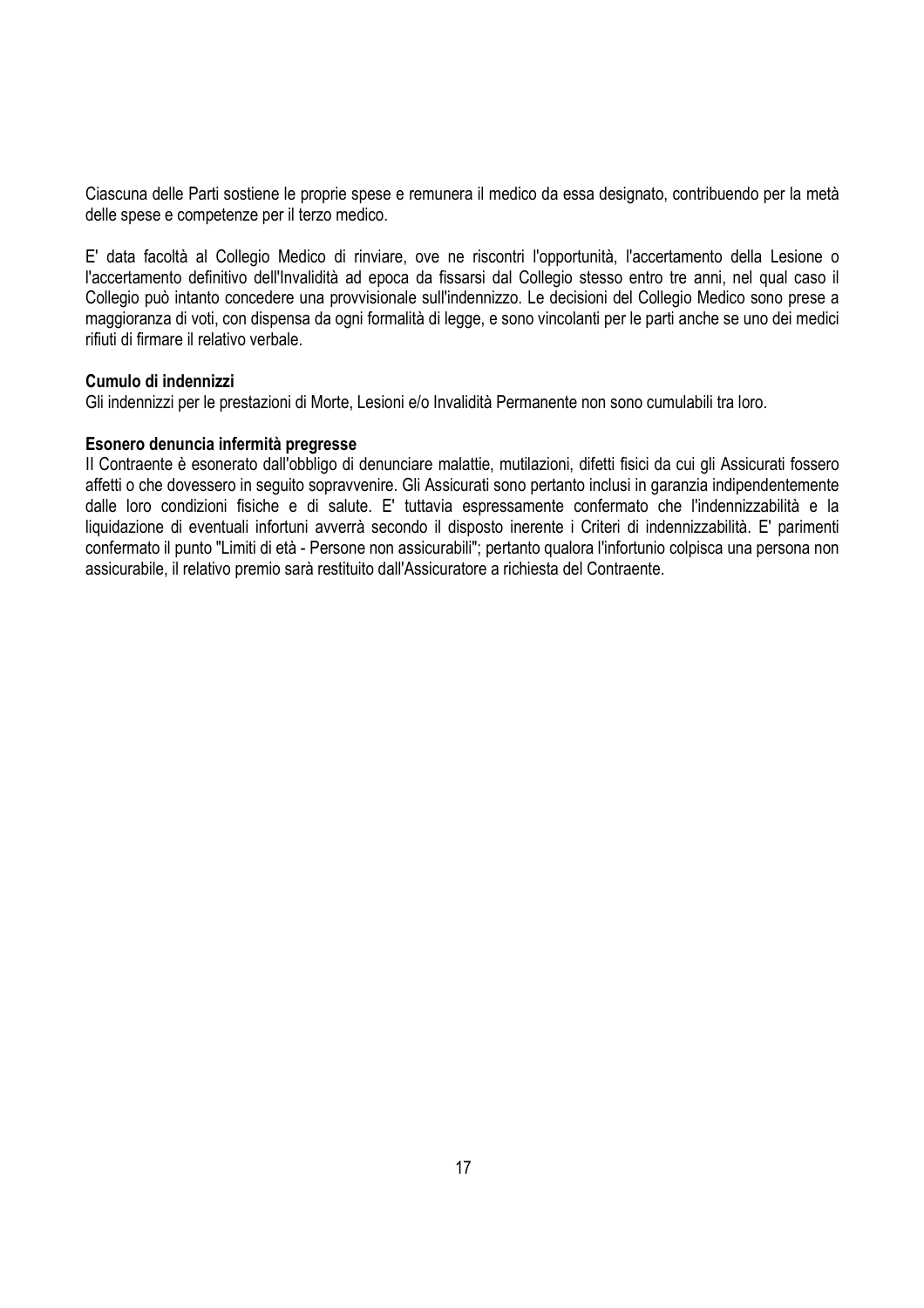# **GARANZIE RESPONSABILITÀ CIVILE VERSO TERZI RESPONSABILITÀ CIVILE VERSO PRESTATORI D'OPERA**

### **Soggetti Assicurati**

La Lega Nazionale Dilettanti, le Società, le Categorie A), B), C),

### **Oggetto dell'Assicurazione**

### **A) Responsabilità Civile verso terzi (R.C.T.)**

L'Assicurazione si obbliga a tenere indenne l'Assicurato di quanto questi sia tenuto a pagare, quale civilmente responsabile ai sensi di legge, a titolo di risarcimento (capitale, interessi e spese) per danni corporali e materiali, involontariamente cagionati a terzi in conseguenza di un fatto accidentale, verificatosi in relazione ai rischi per i quali è stipulata l'assicurazione.

L'Assicurazione vale anche per la responsabilità civile che possa derivare all'Assicurato da fatto doloso delle persone delle quali debba rispondere.

L'Assicurazione è inoltre operante per la responsabilità civile personale dei Presidenti delle Società Sportive e degli Allenatori.

### **B) Responsabilità verso prestatori di lavoro (R.C.O.)**

L'assicuratore si obbliga a tenere indenne l'Assicurato di quanto questi sia tenuto a pagare, a titolo di risarcimento (capitale, interessi e spese), quale civilmente responsabile:

- ai sensi degli Art. 10 e 11 del D.P.R. 30 giugno 1965 n° 1124, e successive modificazioni, integrazioni ed interpretazioni per gli infortuni sofferti da prestatori di lavoro da lui dipendenti addetti alle attività per le quali è prestata l'Assicurazione;
- per erogazioni di somme eccedenti l'indennità liquidata dall'INAIL, che l'Assicurato sia condannato a pagare in sede di giudizio ai dipendenti infortunati, di cui al precedente punto a), o agli aventi causa;
- ai sensi del Codice Civile per danni non rientranti nella disciplina del D.P.R. 30 giugno 1965 n° 1124, cagionati ai dipendenti, di cui al precedente punto a), per morte e lesioni personali dalle quali sia derivata un'invalidità permanente.

L'assicurazione R.C.O. è efficace alla condizione che, al momento del sinistro, l'Assicurato sia in regola con gli obblighi dell'assicurazione di legge. L'assicurazione conserva tuttavia la propria validità, anche se l'Assicurato non è in regola con gli obblighi di cui sopra in quanto ciò derivi da inesatta od erronea interpretazione delle norme di legge vigenti in materia o da involontaria omissione della segnalazione preventiva di nuove posizioni INAIL.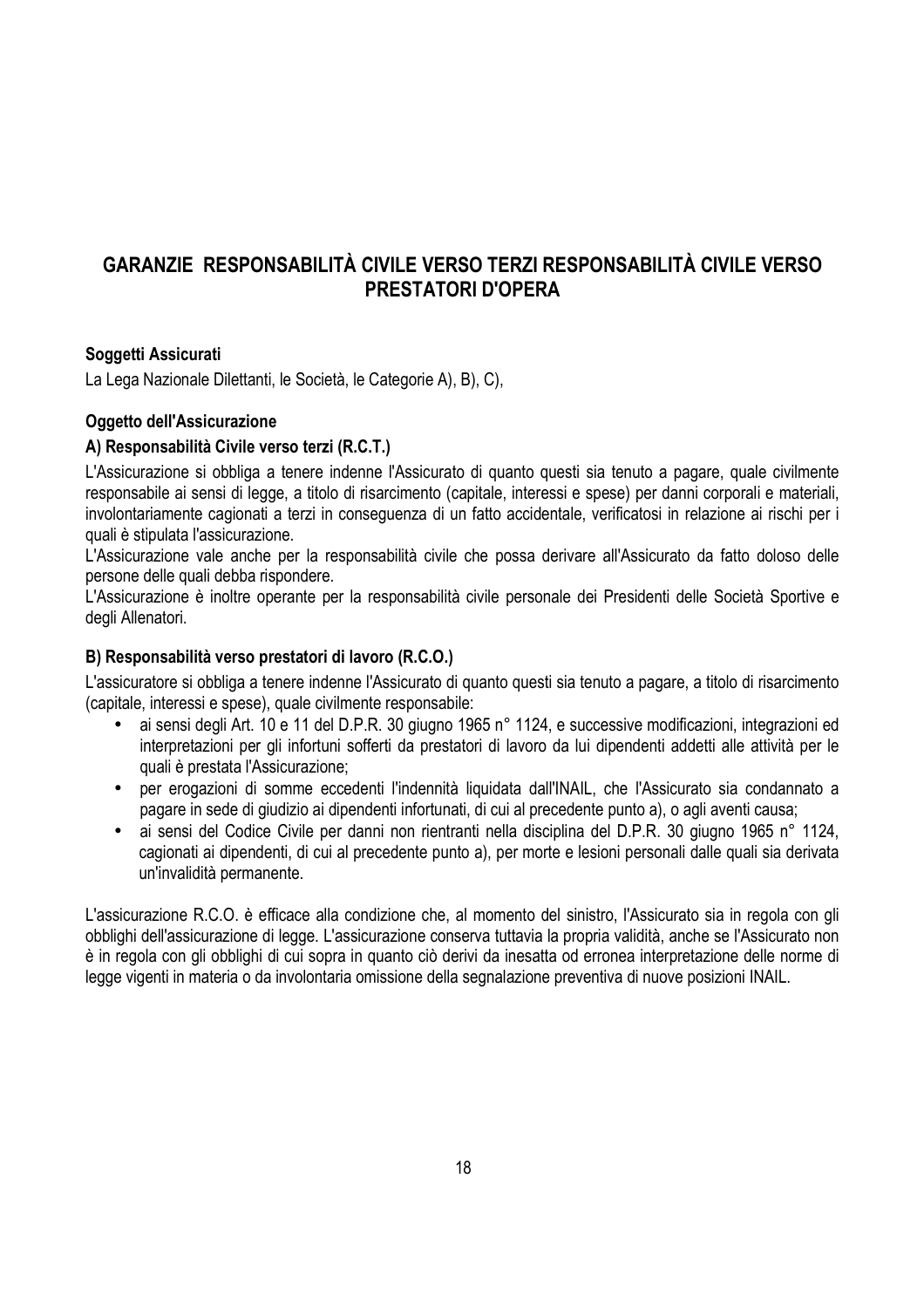### **Esonero denuncia posizioni INAIL**

L'Assicurato è esonerato dall'obbligo di denunciare le posizioni assicurative accese presso l'INAIL, fermo l'obbligo - in sede di regolazione del premio - di comunicare il numero degli assicurati tesserati.

### **D) Assicurazione Responsabilità Civile Personale del Calciatore (R.C.P.C.)**

L'Assicuratore si obbliga a tenere indenne il calciatore delle somme che egli sia tenuto a pagare ad altri calciatori a titolo di risarcimento (capitali, interessi e spese) per morte e lesioni derivanti da fasi di gioco. La garanzia è operante sempreché:

- II sinistro si sia verificato durante lo svolgimento di una fase di gioco e solo in occasione di gare ufficiali e/o amichevoli fra squadre appartenenti alla Federazione Italiana Giuoco Calcio (per gare ufficiali si intendono quelle di campionato, torneo, amichevole purché preventivamente autorizzata dal competente Comitato della F.I.G.C.);
- II sinistro abbia come conseguenza morte o lesioni personali gravi o gravissime, così come definiti dall'art. 583 C.P .; risultanti in una invalidità permanente pari o superiore al 3%;
- La responsabilità del calciatore sia accertata con sentenza passata in giudicato.

### **Rischi Compresi**

La seguente elencazione dei rischi coperti dalla presente polizza si intende formulata a titolo puramente esemplificativo e non limitativo.

**A)** Si intende assicurata la responsabilità derivante all'Assicurato, anche in semplice qualità di committente quando l'esecuzione delle sotto riportate attività sia affidata a terzi, per:

- I rischi derivanti dalla proprietà, uso, esercizio e conduzione degli impianti, le installazioni, le attrezzature e tutto il materiale necessario per lo svolgimento delle attività assicurate, comprese apparecchiature per la produzione e/o riproduzione audio-televisiva in genere;
- Proprietà, custodia installazione e manutenzione di insegne, cartelli, striscioni;
- Tutti i rischi finalizzati a soddisfare le esigenze gestionali interne dell'Assicurato quali, a titolo puramente esemplificativo e non limitativo, servizio di pulizia e vigilanza, attività dopolavoristiche e ricreative e gestionali del CRAL aziendale, operazioni di rifornimento e consegna, esercizio di mense e spacci aziendali, compresa la proprietà e/o gestione di distributori automatici di bevande e simili, organizzazione e partecipazione a manifestazioni sportive e non (convegni, esposizioni, meeting, congressi etc.), compreso l'allestimento e lo smontaggio di stand, meeting point.

Servizi d'ordine, di mascheraggio, di biglietteria, di vigilanza, di pronto intervento e pronto soccorso, in occasione di manifestazioni ed incontri sportivi, compresi i danni derivanti dalla omessa o tardiva richiesta della Forza Pubblica alle Autorità competenti, sempreché lo svolgimento della manifestazione fosse comunque segnalato alle Autorità competenti e dalle stesse autorizzato;

• Esecuzione di lavoro ed attività complementari e/o accessori necessari e previsti per lo svolgimento delle attività assicurate;

**B)** L'assicurazione comprende la responsabilità civile derivante all'Assicurato dalla somministrazione di alimentari, e si estende anche alla R.C. derivante all'Assicurato ai sensi di legge, per danni provocati a terzi dai prodotti dopo la somministrazione e vendita. Per questa specifica estensione di garanzia, valgono anche le seguenti norme: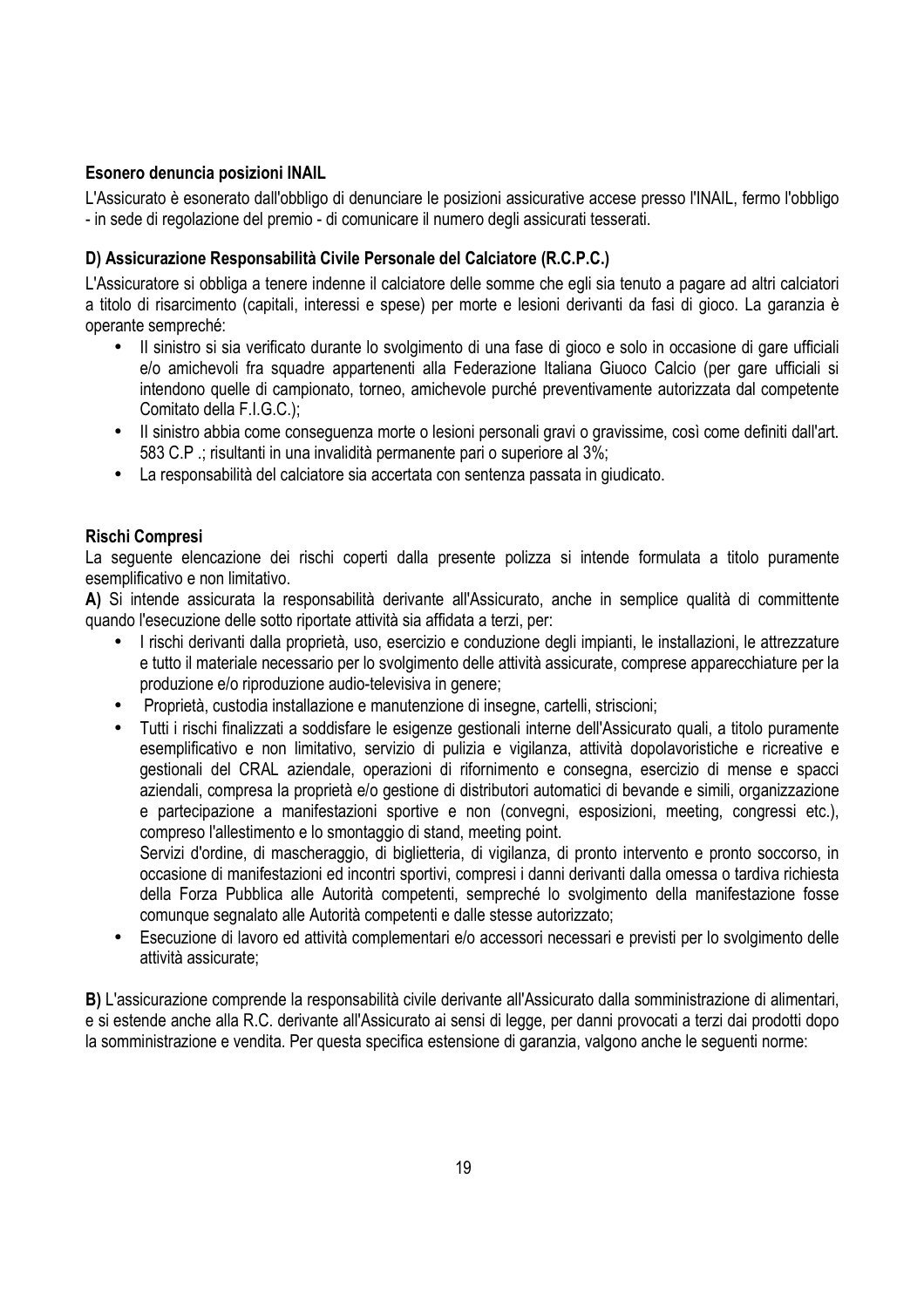- L'assicurazione è operante solo per i danni provocati da prodotti non fabbricati dall'Assicurato e comunque non contrassegnati da marchio proprio dell'Assicurato stesso;
- la garanzia vale sempreché la somministrazione o vendita ed il danno siano avvenuti durante il periodo di validità dell'assicurazione;
- II massimale per sinistro rappresenta anche la massima esposizione dell'Assicuratore per anno assicurativo.

Sono pertanto esclusi dalla garanzia:

- Le spese di rimpiazzo del prodotto o di sue parti e le spese di riparazione o gli importi pari al controvalore del prodotto;
- Le spese e gli oneri per il ritiro dal mercato dei prodotti risultanti difettosi o presunti tali;
- I danni derivanti dalla mancata rispondenza dei prodotti all'uso ed alle necessità cui sono destinati, ma sono tuttavia compresi i danni materiali o corporali che derivino dagli effetti pregiudizievoli dei prodotti stessi.

In caso di controversia sugli scopi e finalità per i quali siano state assunte tali sostante, si farà riferimento al verdetto degli Organismi di Giustizia Sportiva competenti (Commissioni Giudicanti di primo grado, Commissioni d'Appello Federale ed eventualmente Corti Federali in ultimo grado). In ogni caso ed indipendentemente dalle finalità con cui sono state somministrate tali sostanze, è comunque garantita la responsabilità personale derivante al Presidente e/o altro legale rappresentante della Società Sportiva quando sia riconosciuta, in sede giudiziaria, la loro assoluta estraneità e non conoscenza del fatto illecito.

**C)** L'assicurazione comprende la responsabilità civile dell'Assicurato per danni subiti da:

- Veicoli in consegna e/o custodia all'Assicurato;
- Cose trovate sui veicoli sopraindicati.

La garanzia di cui al presente punto C) viene prestata con l'applicazione di una franchigia assoluta di €. 350,00 per ogni veicolo danneggiato e/o per le cose trovate sullo stesso; si conferma che restano comunque esclusi i danni da furto, nonché i danni subiti da veicoli comunque in uso all'Assicurato.

Nel caso di danni ad autovetture di proprietà di arbitri e giudici di linea, la garanzia è operante purché gli stessi si siano attenuti alle disposizioni in vigore, in materia di consegna del mezzo ai dirigenti della Società Sportiva. La presente garanzia è prestata con una franchigia fissa di €. 350,00 e con limite per sinistro e per anno assicurativo di €. 51.646,00.

- **D)** Si intende compresa in garanzia, a parziale deroga di quanto previsto al punto "Esclusioni" dalle Condizioni Generali e Particolari di Assicurazione, la responsabilità civile derivante all'Assicurato per:
	- danni a cose altrui derivanti da incendio di cose di proprietà dell'Assicurato, o dallo stesso detenute (fino ad un limite massimo di €. 517,00);
	- danni derivanti da interruzioni o sospensioni totali o parziali di attività industriali, commerciali, sportive, agricole o di servizi (fino ad un limite massimo di €. 51.646,00 - per sinistro), quando conseguenti a sinistro indennizzabile ai sensi di polizza.
- **E)** L'Assicurazione comprende i rischi derivanti dalla conduzione, manutenzione, riparazione e, quando ne sia proprietario l'Assicurato, della proprietà dei fabbricati e impianti, in cui si svolge l'attività dell'Assicurato, compresi impianti sportivi (tribune, stadi, palazzetti, etc.).

La garanzia è inoltre prestata per la Responsabilità Civile conseguente alla esecuzione e/o committenza di lavori di ordinaria manutenzione, nonché alla committenza di lavori di straordinaria manutenzione, innovazioni, ampliamenti, sopraelevazioni e demolizioni.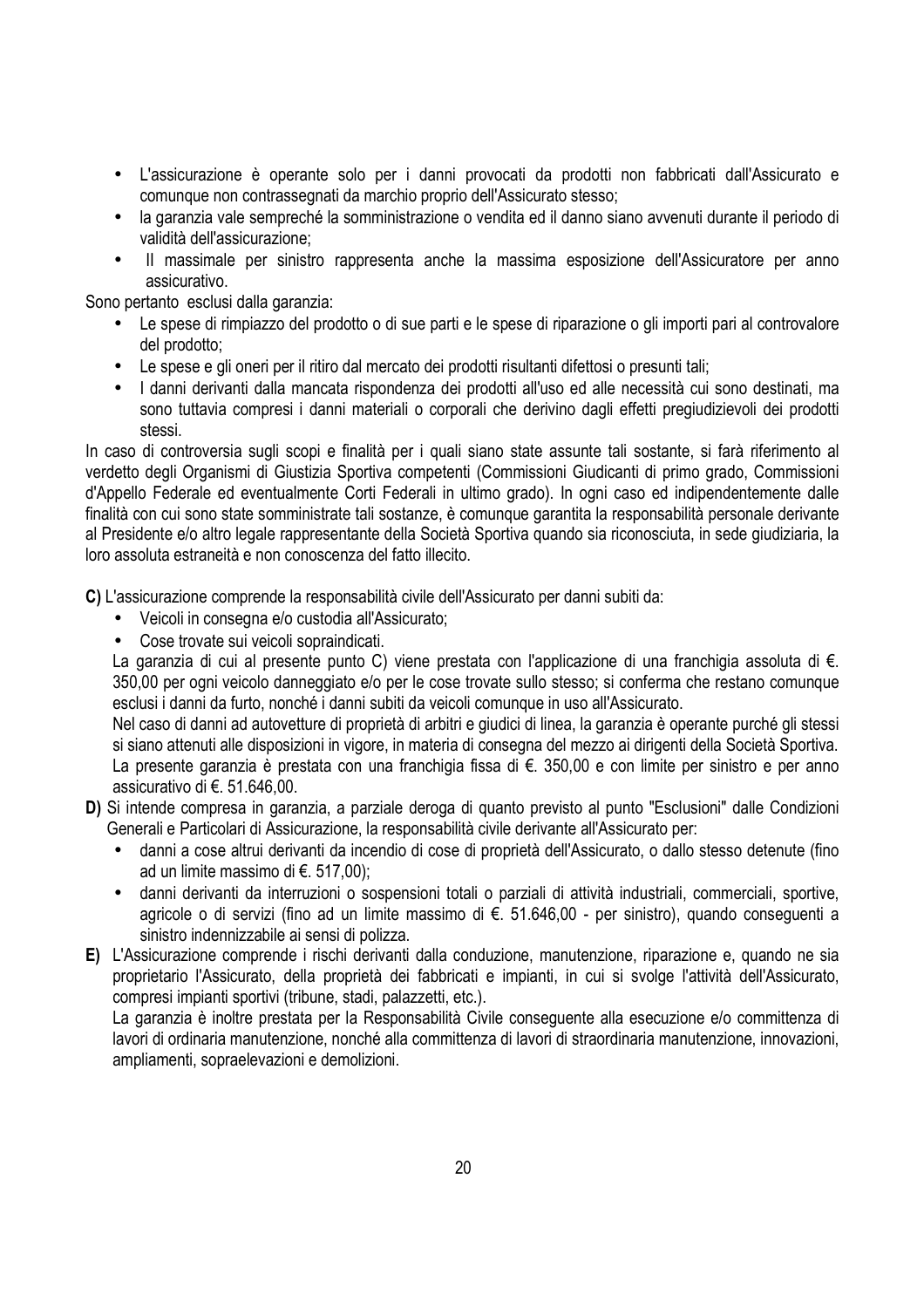**F)** L'Assicurazione comprende la responsabilità civile degli Assicurati per azioni di rivalsa esperite dall'INPS ai sensi dell'art. 14 della Legge 12/6/1984 n° 222.

**G)** L'Assicurazione comprende la responsabilità civile degli Assicurati nel caso di morte o lesioni personali cagionate a terzi in occasione di rapine, atti di teppismo e vandalismo.

**H)** L'Assicurazione è estesa alla responsabilità civile derivante all'Assicurato dall'organizzazione di Tornei, esibizioni, incontri e manifestazioni, sportive e non, in genere.

La garanzia comprende i rischi relativi ad attività di montaggio, smontaggio e preparazione delle attrezzature necessario per le manifestazioni assicurate.

La garanzia non è operante per manifestazioni che prevedano l'uso di veicoli a motore, di animali, di aeromobili, ed imbarcazioni a motore; per i rischi derivanti da fuochi d'artificio e gare di tiro, per la responsabilità civile personale dei gestori di attrazioni, attività e giochi che partecipino alla manifestazione a titolo commerciale.

### **Delimitazione dell'Assicurazione**

Ai fini dell'Assicurazione R.C.T., sono considerati terzi rispetto all'assicurato tutte le persone fisiche e/o giuridiche con la sola esclusione dei legali rappresentanti del Contraente.

### **Esclusioni**

L'Assicurazione non copre i danni:

- da furto;
- da circolazione su strade di uso pubblico o su aree a questa equiparate di veicoli a motore,nonché da navigazione di natanti a motore e da impiego di aeromobili;
- da impiego di veicoli a motore, macchinari od impianti che siano condotti od azionati da persona non abilitata a norma delle disposizioni in vigore;
- a cose che l'Assicurato abbia in consegna e custodia o detenga a qualsiasi titolo ed a quelle trasportate, rimorchiate, sollevate, caricate o scaricate;
- derivanti da interruzioni o sospensioni totali o parziali di attività industriali, commerciali, agricole o di servizi;
- di qualsiasi natura e da qualunque causa determinati, conseguenti ad inquinamento dell'atmosfera, inquinamento, infiltrazione, contaminazione di acque, terreni o colture; interruzioni, impoverimento o deviazione di sorgenti e di corsi d'acqua; alterazioni od impoverimento di falde acquifere, di giacimenti minerari ed in genere di quanto trovasi nel sottosuolo suscettibile di sfruttamento;
- di qualsiasi natura derivanti da amianto e da campi elettromagnetici.

### **Precisazioni ed estensioni varie di garanzia**

L'Assicurazione vale per la responsabilità civile dell'Assicurato e degli Associati per danni cagionati a terzi. L'Assicurazione vale anche per la responsabilità civile che possa derivare agli Assicurati da fatto doloso di tutte le persone delle quali debbano rispondere a norma di legge. Gli Associati sono considerati terzi con esclusione dei danni che possono cagionarsi fra loro.

L'Assicurazione comprende la responsabilità civile derivante alle Società per fatto: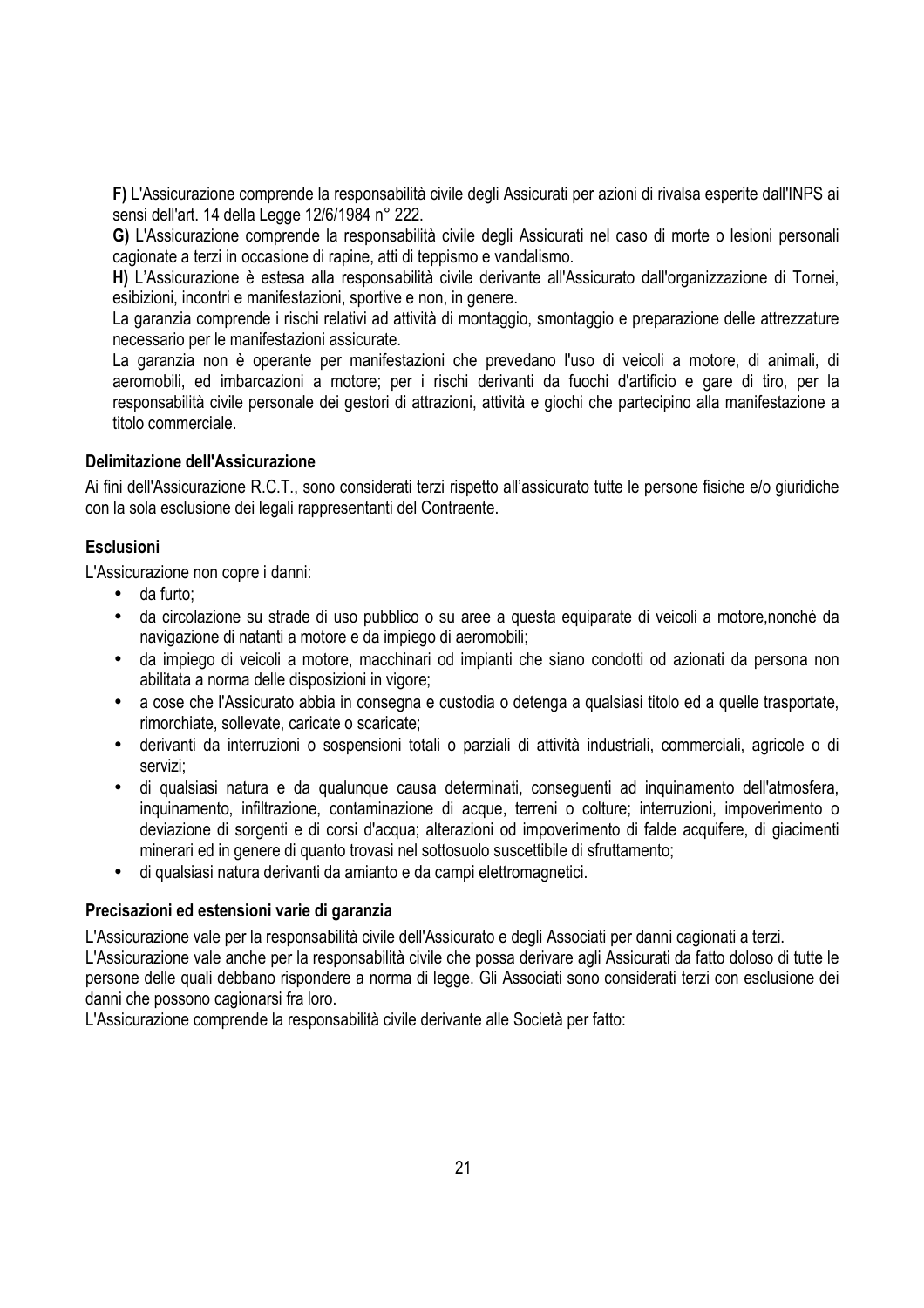- di soggetti, non in rapporto di dipendenza con la Società assicurata, ne ricomprendibili nella definizione di Ausiliari, di cui l'Assicurato stesso si avvalga nella realizzazione dell'attività oggetto della garanzia;
- dei medici sociali, esclusivamente quando esercitano la loro professione per conto delle Società stesse.

La garanzia comprende anche i rischi derivanti dall'esercizio delle attrezzature e degli impianti (compreso stadio e relative tribune) e del materiale necessario per lo svolgimento della disciplina sportiva.

La garanzia non è operante nel caso in cui siano ammesse a prendere parte alla disciplina sportiva persone non associate.

Sono esclusi i danni alle persone, cagionati alle Società Sportive dai propri sostenitori, ai manti erbosi, comunque subiti da oggetti (comprese autovetture) di spettatori in genere, di dirigenti di Società Sportive o di calciatori.

### **Gestione delle Vertenze di danno - Spese Legali**

La difesa contro le pretese ed azioni dei danneggiati spetta esclusivamente all'Assicuratore, il quale agisce in qualsiasi sede o modo in nome dell'Assicurato, che è tenuto a prestare la sua collaborazione. Le spese sostenute per resistere all'azione dei danneggiati sono a carico dell'Assicuratore nei limiti stabiliti dall'art. 1917 del Codice Civile.

Le spese di difesa nel processo penale sono anch'esse a carico dell'Assicuratore; peraltro ove l'interesse di questo cessi durante lo svolgimento di tale processo, le anzidette spese rimangono a carico dell'Assicuratore fino ad esaurimento del giudizio nel grado in cui questo si trova. L'Assicuratore non riconosce spese da essa non autorizzate.

### **Rinuncia al diritto di rivalsa**

L'Assicuratore rinuncia al diritto di rivalsa e surrogazione in favore dei dipendenti dell'Assicurato, della L.N.D. e sue Associate.

### **Massimali di Garanzia**

La garanzia è prestata fino alla concorrenza massima complessiva per capitali, interessi e spese di:

### **Responsabilità Civile verso Terzi**

€. 5.164.569,00 per ogni sinistro, ma con limiti;

€. 5.164.569,00 per ogni persona deceduta che abbia subito lesioni personali;

€. 5.164.569,00 per danneggiamenti a cose, anche se appartenenti a più persone.

### **Responsabilità Civile verso Prestatori d'opera**

€. 5.164.569,00 per ogni sinistro ma con il limite di

€. 516.457,00 per ogni persona deceduta che abbia subito lesioni personali.

### **Responsabilità Civile Personale del Calciatore**

€. 50.000, 00 per ogni sinistro.

### **Franchigia**

Per danni a cose, la garanzia è prestata con una franchigia fissa di € 350,00 per sinistro.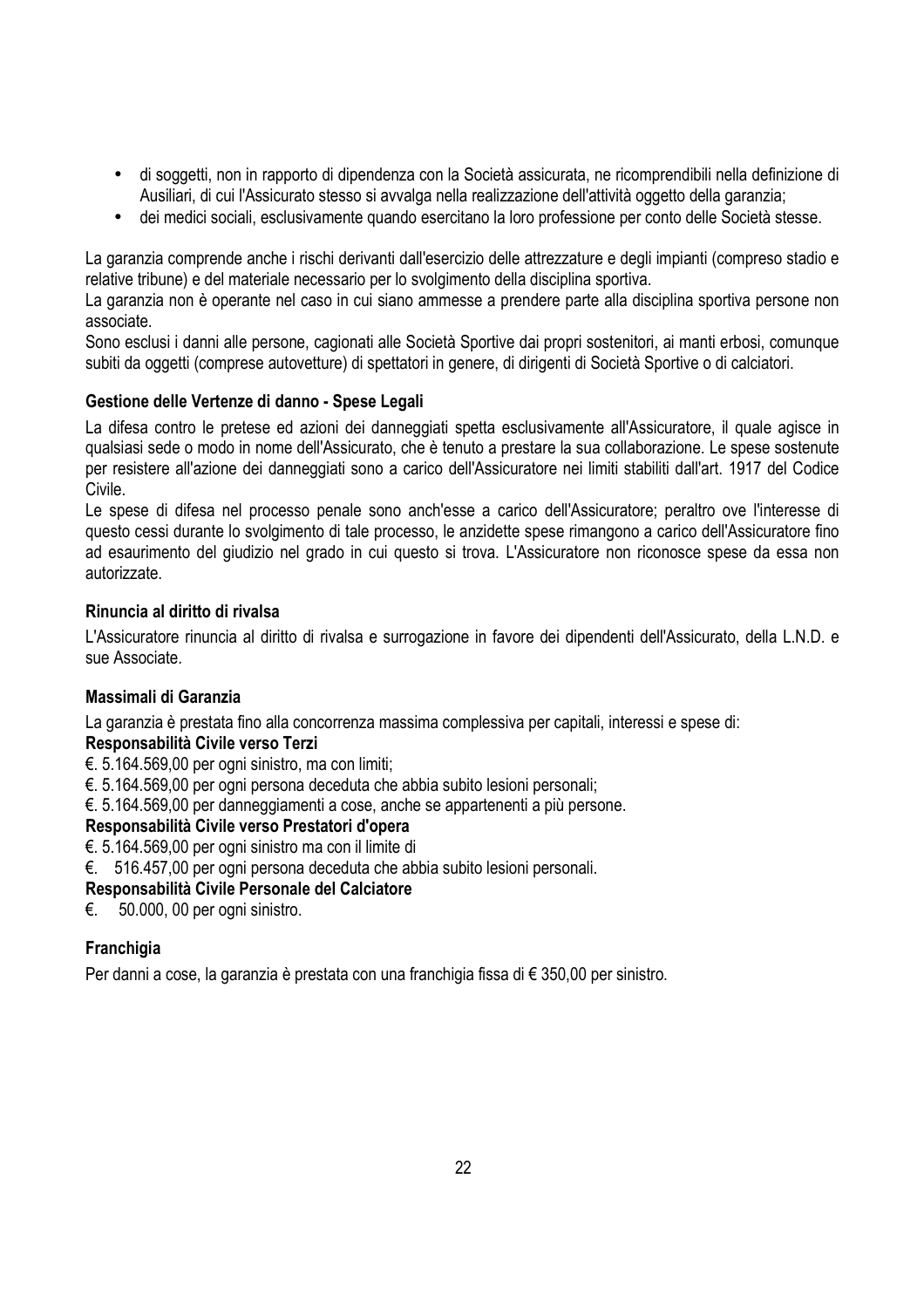## **GARANZIE ASSISTENZA**

### **NORME CHE REGOLANO L'ASSICURAZIONE DI ASSISTENZA**

### **Persone Assicurate**

Categorie A), B), C),

### **Oggetto dell'Assicurazione**

La Società fornisce le prestazioni di assistenza di cui ai successivi articoli, entro i limiti di polizza, qualora l'Assicurato si venga a trovare in difficoltà a seguito di un di un infortunio durante la partecipazione ad attività sportive in qualità di tesserato della LND.

### **Efficacia e durata delle prestazioni di Assistenza**

Per ogni singolo viaggio all'Estero, durante il periodo di validità della polizza, le prestazioni di assistenza decorrono dalle ore 00:00 del giorno di partenza e cessano alle ore 24:00 del giorno del rientro in Italia. Fermo restando che la durata massima della copertura/permanenza è di 30 giorni consecutivi.

### **Massima Esposizione**

In caso di sinistro catastrofale che coinvolga una pluralità di assicurati le spese di intervento della Società non potranno essere superiori a €. 400.000,00.

#### **Centrale Operativa**

La centrale operativa è a disposizione dell'Assicurato per fornire pronta assistenza mediante Linea Verde dedicata, 24 ore su 24 e 7 giorni su 7.

Numero verde **800.450.130**

### Dall'estero **+39 02 58286788**

Per i servizi di consulenza o informazioni, qualora non fosse possibile prestare assistenza immediatamente, l'Assicurato sarà richiamato entro le successive 8 ore lavorative.

### **PRESTAZIONI DI ASSISTENZA**

#### **Validità territoriale delle Garanzie prestate**

Le garanzie di cui ai successivi articoli 87 e 88 hanno validità sul territorio Italiano, mentre le altre hanno validità all'esterno del territorio italiano

### **Assistenza notturna in caso di ricovero**

Qualora l'Assicurato, ricoverato presso un Istituto di Cura a seguito di infortunio, necessiti di assistenza specializzata, la Centrale Operativa provvederà a reperire ed inviare personale infermieristico o socioassistenziale presso la struttura dove è ricoverato. La ricerca e selezione saranno effettuate in base alla tipologia del problema dell'Assicurato secondo il parere dell'equipe medica della Centrale Operativa in accordo con il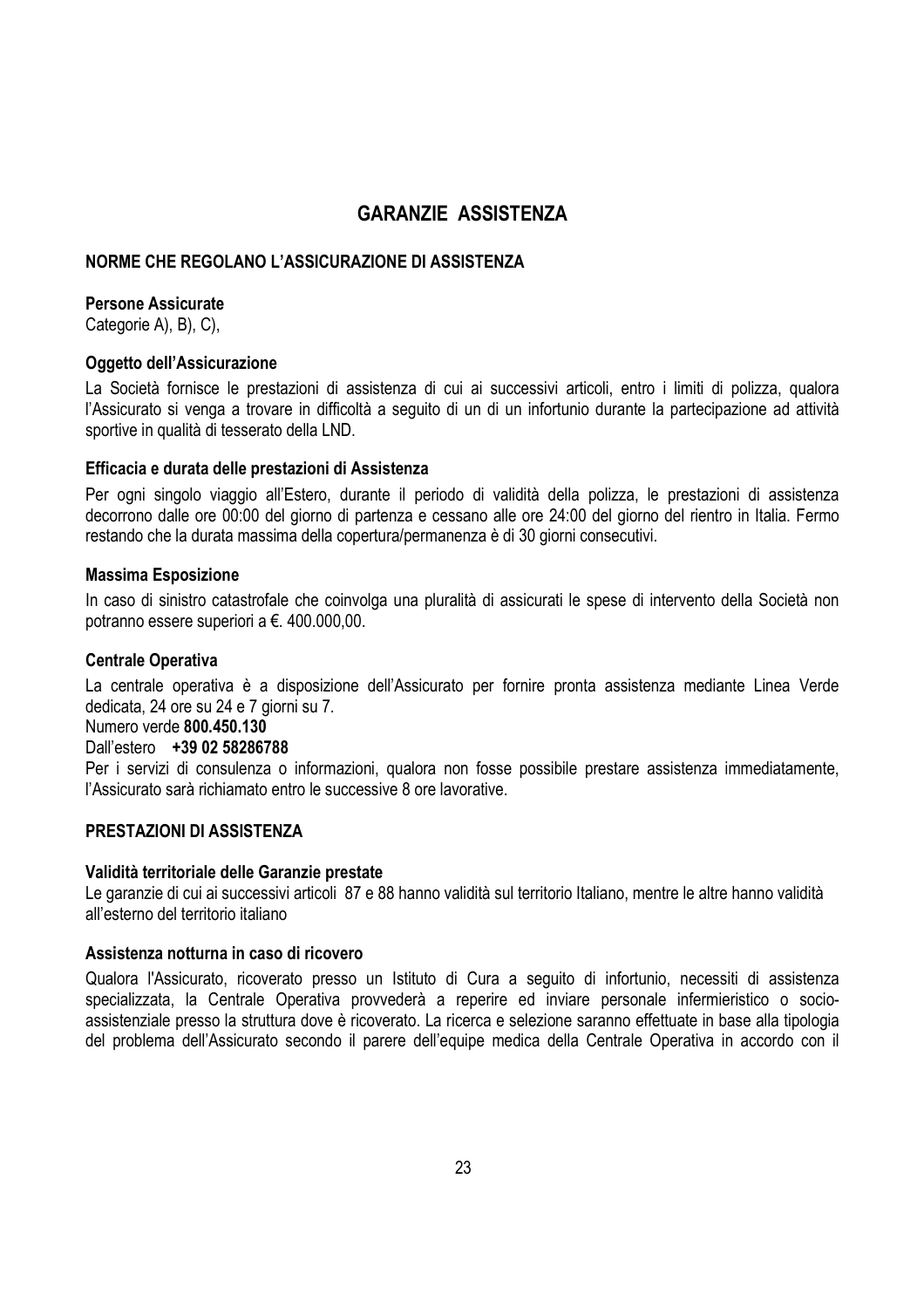medico curante. Per ciascun anno di validità della polizza le prestazioni di cui al presente punto sono erogate senza alcun costo aggiuntivo a carico dell'Assicurato fino ad un massimo di 3 volte per Assicurato e di 24 ore lavorative per sinistro, con il limite di Euro 40,00 per ora.

### **Rientro dell'Assicurato Convalescente dopo le cure**

Qualora l'Assicurato, ancorché convalescente a seguito di infortunio, sia dimesso dall'istituto di cura presso il quale era ricoverato ma non sia in grado di rientrare autonomamente alla propria residenza, potrà richiedere alla Centrale operativa l'organizzazione del suo trasferimento. Il trasporto potrà essere effettuato con i mezzi e nei tempi ritenuti più idonei dai medici della Centrale Operativa dopo il consulto con i medici dell'ospedale, utilizzando:

- l'aereo di linea in classe economica, se necessario con posto barellato;
- il treno in prima classe e, occorrendo, il vagone letto;
- l'autoambulanza.

Se le circostanze lo richiederanno la Società metterà a disposizione un accompagnatore. Per ciascun anno di validità della polizza le prestazioni di cui al presente punto sono erogate senza alcun costo aggiuntivo a carico dell'Assicurato fino ad un massimo di 3 volte per Assicurato e di Euro 520,00 per sinistro.

### **Consulenza medica telefonica**

Qualora, a seguito di infortunio, l'Assicurato necessiti di una consulenza medica, può mettersi in contatto direttamente, o tramite il proprio medico curante, con i medici della Centrale Operativa, che valuteranno quale sia la prestazione più opportuna da fornire.

#### **Reperimento ed invio di un medico nei casi di urgenza**

Qualora poi dai primi dati risultanti dal contatto telefonico il servizio medico della Centrale Operativa giudicasse necessario l'intervento di un medico, provvederà ad inviare un medico generico sul posto tenendo a proprio carico il relativo costo. Qualora nessuno dei medici convenzionati della Società fosse immediatamente disponibile e/o qualora le circostanze lo rendessero necessario, la Società potrà organizzare, in alternativa e in accordo con l'Assicurato, il suo trasferimento in ambulanza presso il pronto soccorso più vicino. Anche in questo caso il costo resta a carico della Società.

#### **Trasferimento Sanitario in un centro Ospedaliero attrezzato**

Qualora l'Assicurato a seguito di infortunio sia affetto da una patologia ritenuta non curabile nell'ambito dell'organizzazione ospedaliera dove è stato ricoverato, per caratteristiche obiettivamente accertate dai medici della Centrale Operativa previa analisi del quadro clinico e d'intesa con il medico curante, la Centrale Operativa provvederà ad:

- individuare, tenuto conto delle disponibilità esistenti, l'istituto di cura più vicino e ritenuto attrezzato per la patologia dell'Assicurato;
- organizzare il trasporto dell'Assicurato con il mezzo più idoneo alle sue condizioni:
	- aereo sanitario;
	- aereo di linea, classe economica, eventualmente barellato, treno prima classe e, occorrendo, il vagone letto, autoambulanza, senza limiti di percorso,
- assistere l'Assicurato durante il trasporto con il personale medico o paramedico se ritenuto necessario dai medici della Centrale Operativa.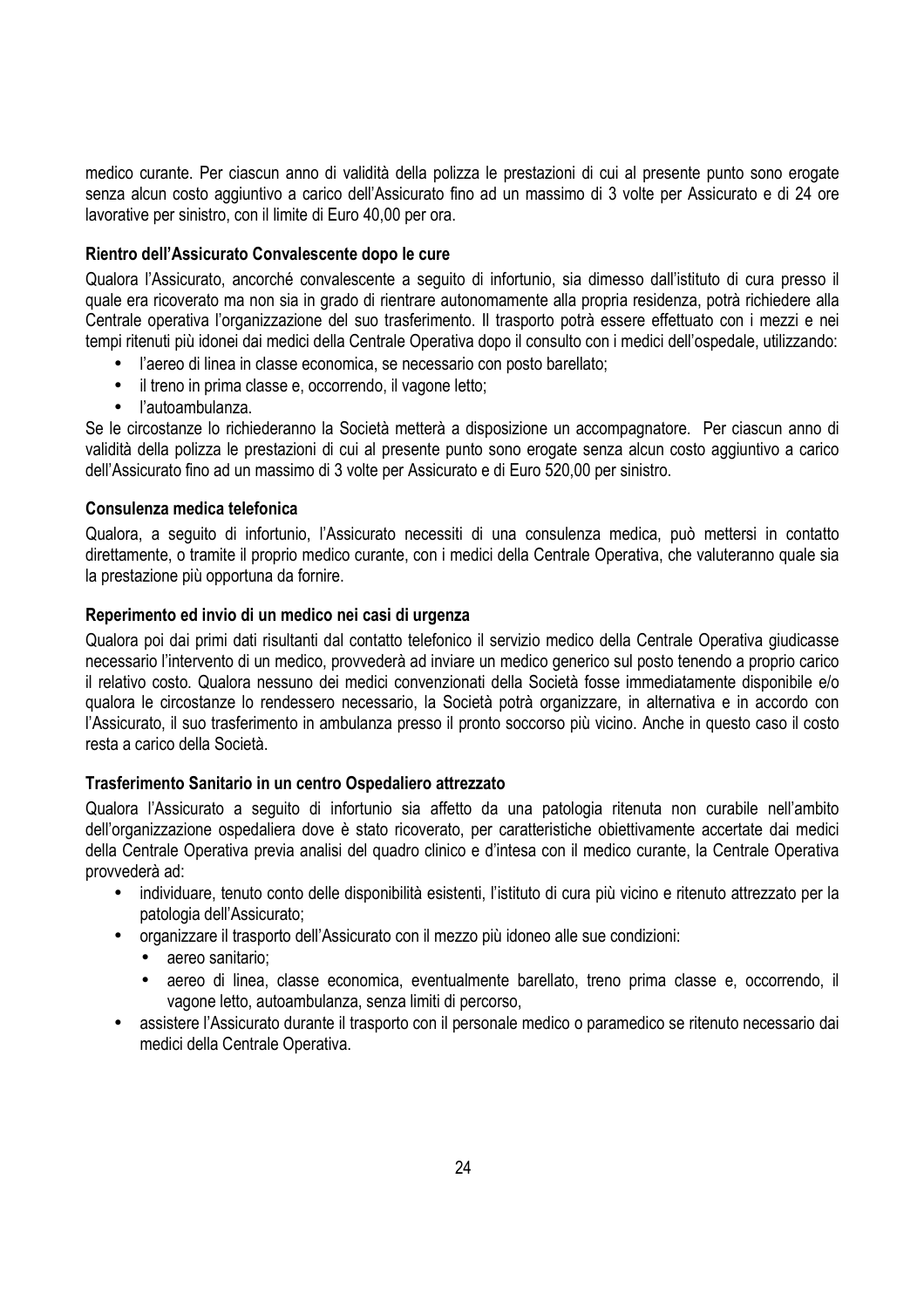Non danno luogo alla prestazione le lesioni che a giudizio dei medici possono essere curate presso l'unità ospedaliera presso cui l'Assicurato è stato ricoverato, nonché le terapie riabilitative, le malattie infettive e ogni altra patologia nel caso in cui il trasporto implichi violazione di norme nazionali o internazionali.

### **Collegamento continuo con il Centro Ospedaliero**

Durante il Ricovero dell'Assicurato sono attivati i contatti telefonici con la struttura ospedaliera e la famiglia per fornire ogni utile notizia clinica.

### **Interprete**

La Centrale Operativa in caso di necessità conseguente a ricovero ospedaliero all'estero, e limitatamente ai paesi ove esistano propri corrispondenti, organizzerà il reperimento di un interprete e la Società se ne assumerà il costo sino ad otto ore lavorative.

### **Trasmissione Messaggi urgenti**

La Centrale Operativa, in caso di necessità conseguente a ricovero all'estero, provvederà all'inoltro di messaggi urgenti a persone residenti in Italia.

### **Rimpatrio Sanitario dal Centro Ospedaliero Attrezzato**

Qualora l'Assicurato convalescente venga dimesso dal centro ospedaliero presso il quale era ricoverato, e non sia in grado di rientrare autonomamente in Italia presso la propria residenza o presso un altro centro medico per la continuazione delle cure, la Centrale Operativa provvederà ad organizzare il suo rientro con il mezzo che i medici della Centrale Operativa stessa riterranno più idoneo alle condizioni dell'Assicurato:

- aereo di linea, classe economica, eventualmente barellato;
- treno, prima classe, e, occorrendo, il vagone letto;
- autoambulanza, senza limiti di percorso.

Il trasporto è interamente organizzato dalla Centrale Operativa ed effettuato a spese della Società, inclusa l'assistenza medica infermieristica durante il viaggio, se ritenuta necessaria dai medici della stessa.

#### **Obbligo dell'Assicurato in Caso di Sinistro**

Per ogni richiesta di assistenza l'Assicurato dovrà contattare al momento dell'insorgere della necessità, e comunque non oltre 3 giorni dal verificarsi del sinistro, la Centrale Operativa della Società al numero verde **800.450.130**.

Nel caso in cui sia impossibile telefonare, inviare un fax al numero: **06 84833198**.

La Centrale Operativa è in funzione 24 ore su 24 per accogliere le richieste. Inoltre dovrà qualificarsi come Assicurato "LND" e comunicare:

- cognome e nome;
- prestazione richiesta ;
- suo indirizzo o recapito temporaneo;
- numero di telefono al quale essere contattato.

Resta inteso che qualora la persona fisica titolare dei diritti derivanti dal contratto, sia nell'oggettiva e comprovata impossibilità di denunciare il sinistro, dovrà farlo non appena ne sarà in grado.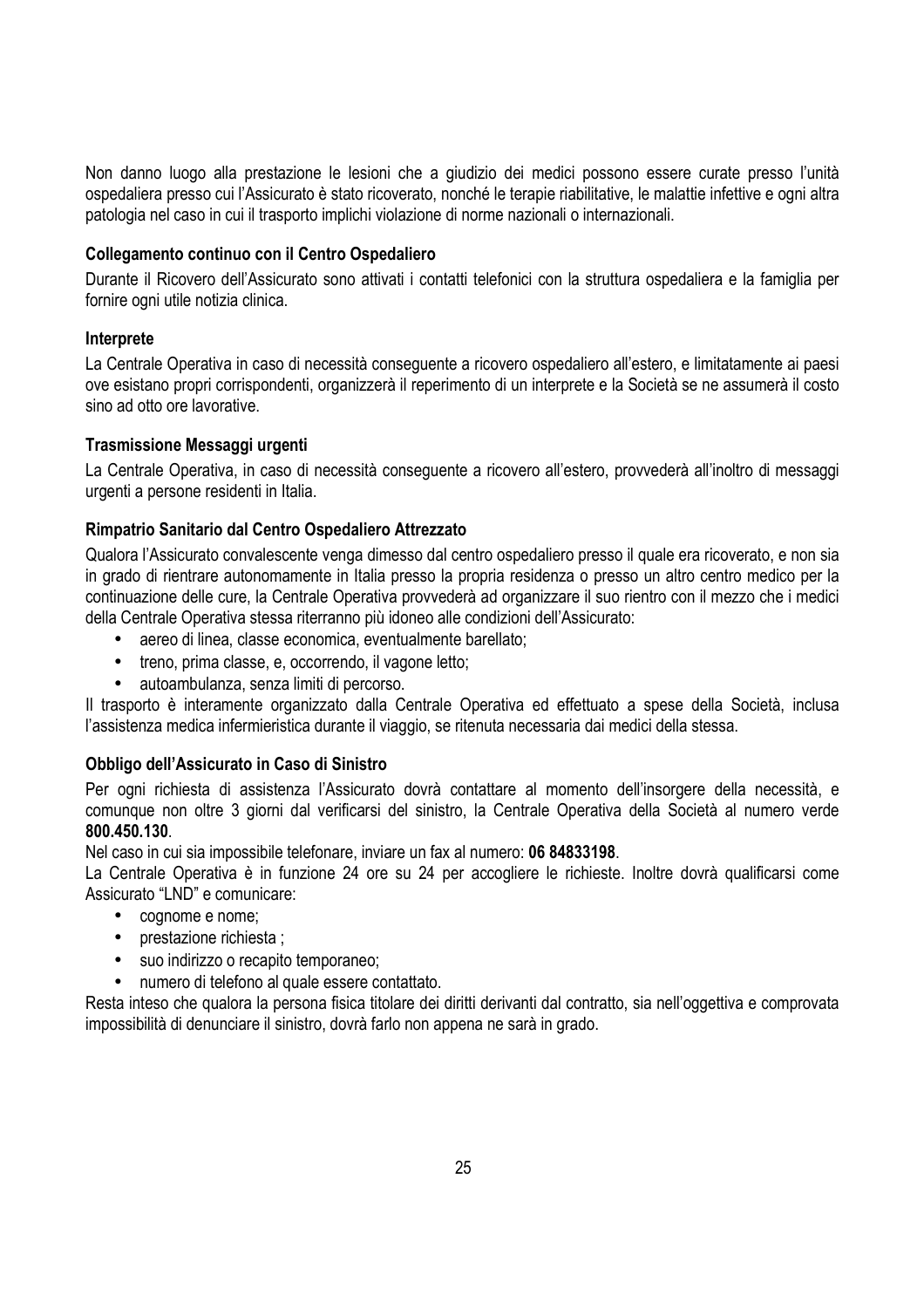### **Trasmissione dei dati**

Al fine di consentire l'attivazione dei servizi da parte della centrale Operativa, al momento dell'entrata in vigore della copertura, la Contraente provvederà a comunicare su supporto informatico predefinito (nome e cognome, società sportiva di appartenenza, numero tessera LND, data partenza, data rientro) l'elenco di tutti gli Assicurati che parteciperanno alla trasferta/viaggio all'estero.

# **GARANZIE TUTELA LEGALE**

### **CONDIZIONI DI ASSICURAZIONE**

### **Persone assicurate**

Sono soggetti dell'assicurazione tutti i calciatori, allenatori, tecnici, massaggiatori e Presidenti o legali rappresentanti delle Società affiliate alla L.N.D..

### **Oggetto dell'Assicurazione**

L'Assicuratore si obbliga ad assumere in proprio, alle Condizioni della presente Polizza e nei limiti di indennizzo assicurati, le spese legali e peritali che l'Assicurato debba sostenere nella tutela dei propri diritti ed interessi per assistere, in procedimenti civili o penali, sia in sede giudiziale che stragiudiziale in controversie relative a fatti ed atti connessi allo svolgimento dell'attività assicurata sul campo da gioco od entro il limite dell'impianto sportivo o luogo di svolgimento dell'attività stessa, anche se conseguenti a comportamenti caratterizzati da colpa grave.

### **Validità Temporale dell'Assicurazione**

L'assicurazione è prestata per i fatti che si verificano, per la prima volta, durante il periodo di validità della presente polizza, per i quali l'azione di tutela si inizia nel medesimo periodo.

#### **Limiti di Indennizzo**

La garanzia è prestata sino alla concorrenza di €. 20.000,00 per Assicurato e per sinistro, senza limite per anno assicurativo.

### **Esclusioni**

L'assicurazione non è operante per le controversie aventi ad oggetto:

- Violazioni civili o penali relativi a rapporti con imprese di assicurazione ed Istituti od Enti di assistenza e previdenza;
- Fatti originati dalla circolazione di veicoli a motore;
- Violazioni civili o penali derivanti da fatto doloso dell'Assicurato;
- Vertenza in materia amministrativa;
- Pagamento di multe, ammende e sanzioni in genere;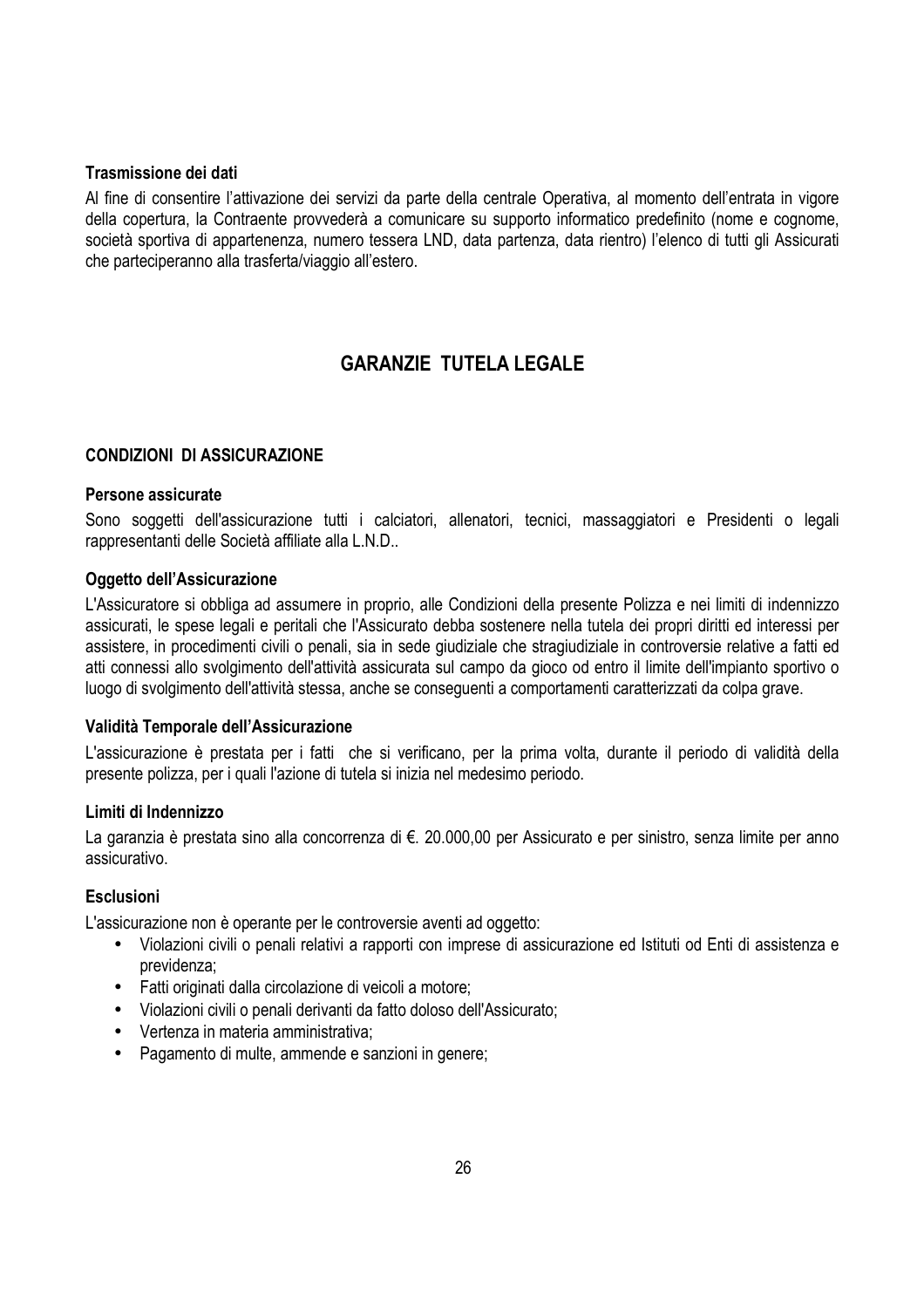• Per qualsiasi spesa originata dalla costituzione di parte civile quando l'Assicurato viene perseguito in sede penale.

### **Gestione delle Vertenze di danno – Libera scelta del Legale e del Perito**

L'Assicurato è tenuto a denunciare all'Assicuratore eventuali sinistri non appena abbia avuto la possibilità e, comunque entro 30 giorni da quando ne sia venuto a conoscenza. In ogni caso deve, pena la decadenza del diritto alla garanzia assicurativa, fare pervenire all'Assicuratore la notizia di ogni atto a Lui notificato entro 30 (trenta) giorni dalla data della notifica stessa. Contemporaneamente con la denuncia, l'Assicurato ha diritto di indicare un unico Legale, residente nel luogo ove ha sede l'Ufficio Giudiziario competente per la controversia, segnalandone il nominativo all'Assicuratore, che assumerà a proprio carico le spese relative. In caso di omissione di tale indicazione, l'Assicuratore si intende delegato a provvedere direttamente alla nomina di un Legale al quale l'Assicurato deve conferire il proprio mandato. L'Assicurato ha comunque il diritto di scegliere liberamente il proprio Legale nel caso di conflitto

di interessi con l'Assicuratore.

Pena la decadenza dal diritto al rimborso, l'Assicurato non può dare corso ad azioni, ne raggiungere accordi, ne addivenire, direttamente con la Controparte, ad alcuna transazione della vertenza, sia in sede stragiudiziale che giudiziale, senza preventiva autorizzazione dell'Assicuratore, pena il rimborso delle spese, competenze ed onorari sostenuti dall'Assicurato stesso. L'Assicuratore non è responsabile dell'operato di Legali e di Periti.

### **Recupero di Somme**

Tutte le somme comunque liquidate in caso di soccombenza della Controparte a titolo di capitale ed interessi, spettano integralmente all'Assicurato. Gli onorari, le competenze e le spese recuperate dall'Assicurato in sede giudiziale o concordate in via transattiva spettano invece all'Assicuratore che le ha sostenute o anticipate.

### **Penale Doloso**

L'assicurazione è estesa alla difesa in procedimenti penali per i delitti dolosi conclusisi con proscioglimento o assoluzione, con decisione passata in giudicato; restano esclusi i casi di estinzione del reato per qualsiasi causa. Esclusivamente per i procedimenti di cui alla presente estensione, l'Assicuratore provvede al rimborso delle spese sostenute quando la sentenza sia passata in giudicato.

### **Presenza di Garanzia di Responsabilità Civile**

Qualora l'Assicurato abbia in corso una polizza contro la Responsabilità Civile, si da atto che la presente assicurazione viene prestata per l'eccedenza rispetto a quanto indennizzato dalla predetta polizza a titolo spese di resistenza (art. 1917 Cod. Civ.) e fino a concorrenza dei massimali pattuiti.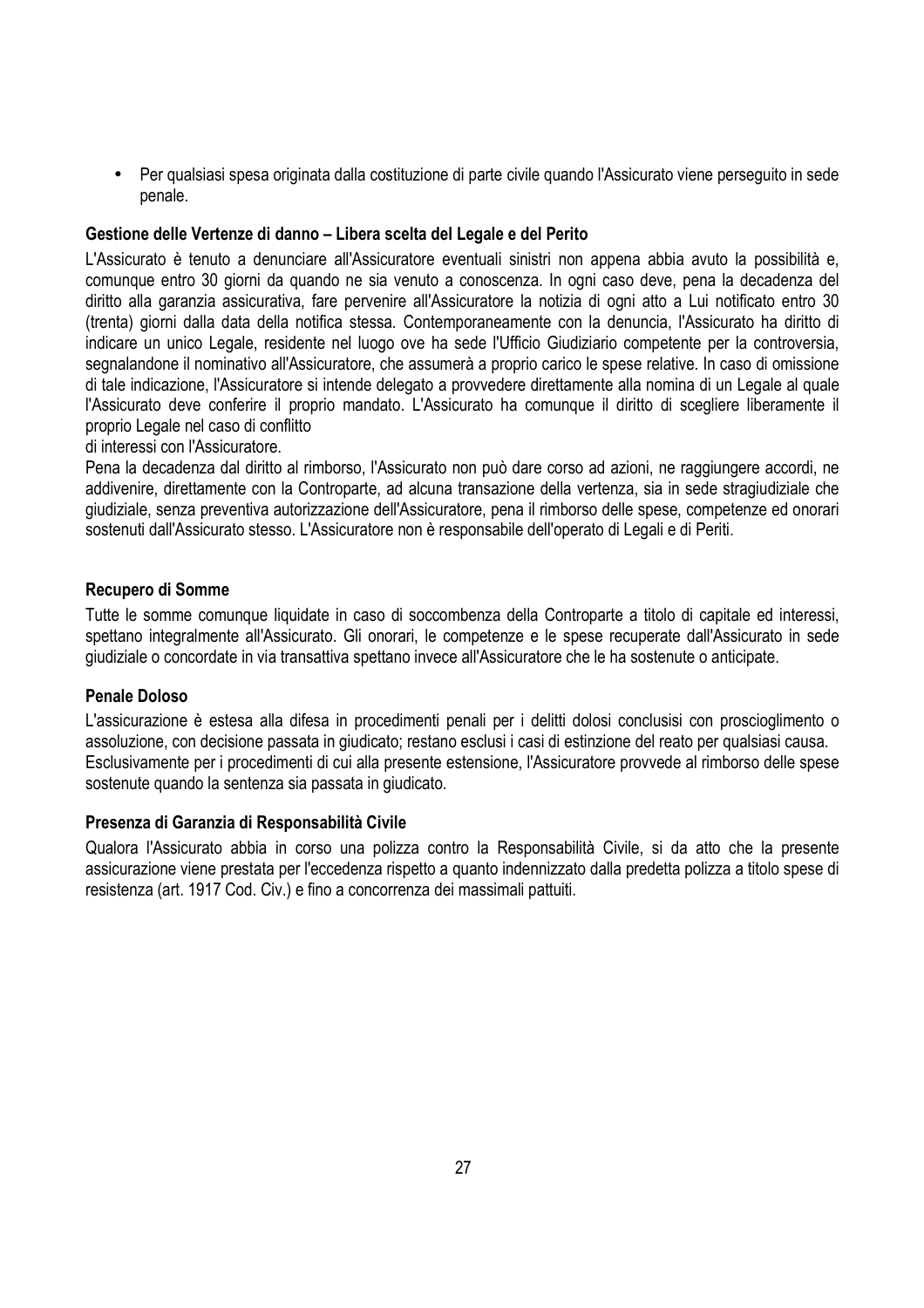| <b>TIPOLOGIA DI LESIONE</b>                                                                                          |            |  |
|----------------------------------------------------------------------------------------------------------------------|------------|--|
| <b>LESIONI APPARATO SCHELETRICO</b>                                                                                  |            |  |
| <b>CRANIO</b>                                                                                                        |            |  |
| FRATTURA OSSO FRONTALE O OCCIPITALE O PARIETALE O TEMPORALE O LINEE DI FRATTURA<br>INTERESSANTI TRA LORO TALI OSSA   | € 861,11   |  |
| FRATTURA SFENOIDE                                                                                                    | € 620,80   |  |
| FRA TTURA OSSO ZIGOMATICO O MASCELLARE O PALA TINO O LINEE DI FRA TTURA INTERESSANTI<br>TRA LORO TALI OSSA           | € 371,99   |  |
| FRATTURA LEFORT Iº (dístacco dell'arcata dentaria superiore dal mascellare)                                          | € 544,00   |  |
| FRATTURA LEFORT IIº O IIIº (non cumulabili tra loro né con LEFORT Iº)                                                | € 952,00   |  |
| FRATTURA ETMOIDE                                                                                                     | € 393,79   |  |
| FRATTURA OSSO LACRIMALE 0 JOIDEO 0 VOMERE (non cumulabíle)                                                           | € 272,00   |  |
| FRATTURA OSSA NASALI                                                                                                 | € 300,77   |  |
| FRATTURA MANDIBOLARE(PER LATO)                                                                                       | € 331,61   |  |
| LACERAZIONE DEL TIMPANO DA BAROTRAUMA                                                                                | € 680,00   |  |
| TRAUMA CRANICO COMMOTIVO CON FOCOLAI CONTUSIVI A LIVELLO CEREBRALE                                                   | € 987,64   |  |
| <b>COLONNA VERTEBRALE</b>                                                                                            |            |  |
| <b>TRATTO CERVICALE</b>                                                                                              |            |  |
| FRATTURA CORPO IIIº-IVº-Vº-VIº-VIIº VERTEBRA (PER OGNI VERTEBRA)                                                     | € 816,00   |  |
| FRATTURA PROCESSO SPINOSO O PROCESSI TRASVERSI IIIº-IVº-Vº-VIº-VIIº VERTEBRA (PER OGNI<br><b>VERTEBRA)</b>           | € 272,00   |  |
| FRATTURA CORPO O PROCESSO TRASVERSO O PROCESSO SPINOSO IIº VERTEBRA                                                  | € 1.088,00 |  |
| FRATTURA ARCO ANTERIORE O ARCO POSTERIORE O MASSE LATERALI (PROCESSO TRASVERSO O<br>PROCESSI ARTICOLARI) Iº VERTEBRA | € 8.000,00 |  |
| <b>TRATTO DORSALE</b>                                                                                                |            |  |
| FRATTURA DEL CORPO DALLA Iº ALLA XIº VERTEBRA (PER OGNI VERTEBRA)                                                    | € 544,00   |  |
| FRATTURA DEL CORPO XIIº VERTEBRA                                                                                     | € 1.088,00 |  |
| FRATTURA PROCESSO SPINOSO O PROCESSI TRASVERSI DALLA Iº ALLA XIIº VERTEBRA (PER OGNI<br>VERTEBRA)                    | € 126,81   |  |
| <b>TRATTO LOMBARE</b>                                                                                                |            |  |
| FRATTURA CORPO (PER OGNI VERTEBRA)                                                                                   | € 1.088,00 |  |
| FRATTURA PROCESSO SPINOSO O PROCESSI TRASVERSI DALLA Iº ALLA Vº VERTEBRA (PER OGNI<br>VERTEBRA)                      | € 152,67   |  |
| <b>OSSO SACRO</b>                                                                                                    |            |  |
| FRATTURA CORPI VERTEBRALI O BASE O ALI O PROCESSI ARTICOLARI O APICE O CRESTE SPINALI                                | € 544,00   |  |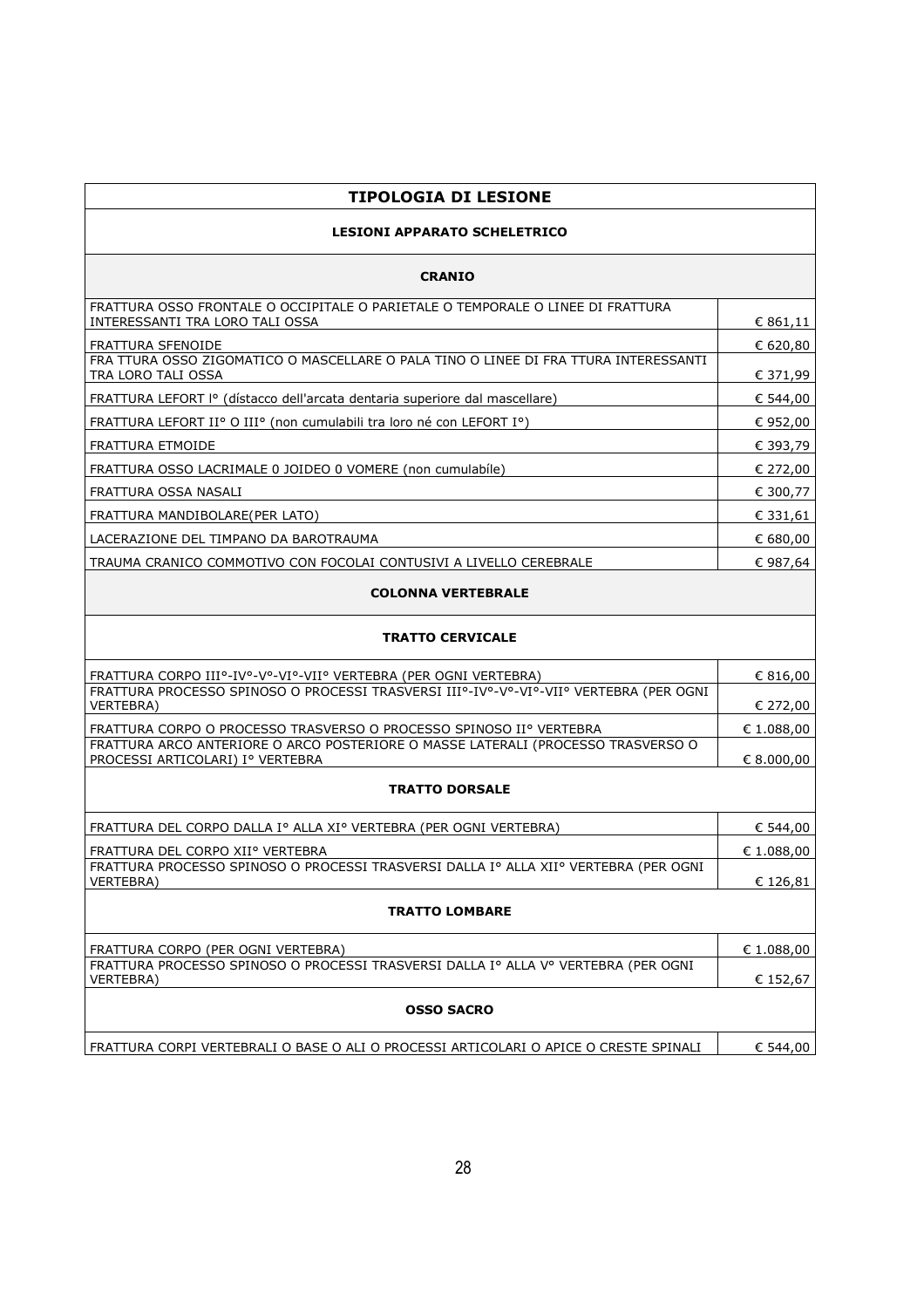| <b>COCCIGE</b>                                                                                                    |              |
|-------------------------------------------------------------------------------------------------------------------|--------------|
| FRATTURA CORPI O BASE O CORNA O PROCESSI TRASVERSI O APICE                                                        | € 544,00     |
| <b>BACINO</b>                                                                                                     |              |
| FRATTURA ALI ILIACHE O BRANCA ILEO-ISCHIO-PUBICA (DI UN LATO) O DEL PUBE                                          | € 346,87     |
| FRATTURA ACETABOLARE(PER LATO)                                                                                    | € 816,00     |
| <b>TORACE</b>                                                                                                     |              |
| FRATTURA CLAVICOLA(PER LATO)                                                                                      | € 531,86     |
| FRATTURA STERNO                                                                                                   | € 272,00     |
| FRATTURA DI UNA COSTA(COMPOSTA)                                                                                   | € 41,88      |
| FRATTURA DI UNA COSTA(SCOMPOSTA)                                                                                  | € 115,00     |
| FRATTURA SCAPOLA(PER LATO)                                                                                        | € 368,45     |
| PNEUMOTORACE DA BAROTRAUMA                                                                                        | € 816,00     |
| PNEUMOPERICARDIO DA BAROTRAUMA                                                                                    | $E$ 8.000,00 |
| <b>ARTO SUPERIORE (DX o SX)</b>                                                                                   |              |
| <b>BRACCIO</b>                                                                                                    |              |
| FRATTURA DIAFISARIA OMERALE                                                                                       | € 388,11     |
| FRATTURA EPIFISI PROSSIMALE O SUPERIORE OMERALE (DELIMITATA DAL COLLO CHIRURGICO)                                 | € 746,54     |
| FRATTURA EPIFISI DISTALE O INFERIORE OMERALE (DELIMITATA DALLA LINEA IDEALE CHE UNISCE<br>TROCLEA E CAPITELLO)    | € 766,54     |
| <b>AVAMBRACCIO</b>                                                                                                |              |
| FRATTURA DIAFISARIA RADIALE                                                                                       | € 225,48     |
| FRATTURA EPIFISI PROSSIMALE RADIO(FRATTURA TUBEROSITA' RADIALE O CAPITELLO O COLLO O<br>CIRCONFERENZA ARTICOLARE) | € 496,07     |
| FRATTURA EPIFISI DISTALE RADIO(FACCIA ARTICOLARE CARPICA O PROCESSO STILOIDEO O<br>INCISURA ULNARE)               | € 494,94     |
| FRATTURA DIAFISARIA ULNARE                                                                                        | € 252,60     |
| FRATTURA EPIFISI PROSSIMALE ULNA (OLECRANO O PROCESSO CORONOIDEO O INCISURA<br>SEMILUNARE E RADIALE)              | € 492,85     |
| FRATTURA EPIFISI DISTALE (CAPITELLO O CIRCONFERENZA ARTICOLARE O PROCESSO STILOIDEO)                              | € 489,62     |
| FRATTURA BIOSSEA RADIO E ULNA COMPOSTA                                                                            | €475,00      |
| FRATTURA BIOSSEA RADIO E ULNA SCOMPOSTA                                                                           | € 613,13     |
| <b>POLSO E MANO</b>                                                                                               |              |
| FRATTURA SCAFOIDE                                                                                                 | € 606,89     |
| FRATTURA SEMILUNARE                                                                                               | € 408,00     |
| FRATTURA PIRAMIDALE                                                                                               | € 243,37     |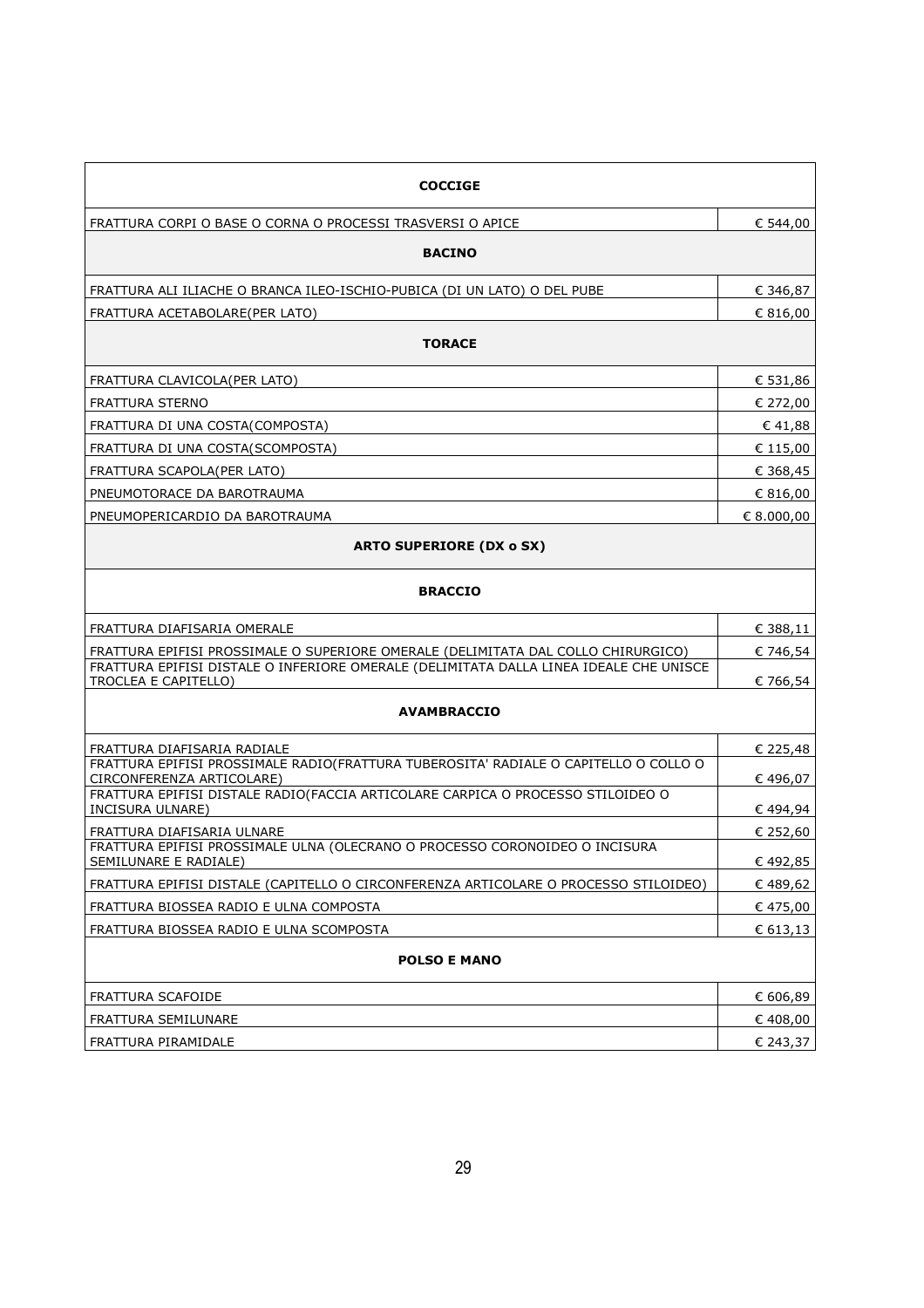| FRATTURA PISIFORME                                                                                                                                                                                      | € 136,00                   |
|---------------------------------------------------------------------------------------------------------------------------------------------------------------------------------------------------------|----------------------------|
| FRA TTURA TRAPEZIO                                                                                                                                                                                      | € 272,00                   |
| FRATTURA TRAPEZOIDE                                                                                                                                                                                     | € 272,00                   |
| FRATTURA CAPITATO                                                                                                                                                                                       | € 272,00                   |
| FRATTURA UNCINATO                                                                                                                                                                                       | € 272,00                   |
| FRATTURA Iº METACARPALE                                                                                                                                                                                 | € 766,67                   |
| FRATTURA IIº O IIIº O IVº O Vº METACARPALE                                                                                                                                                              | € 313,51                   |
| SINDROME DA TUNNEL CARPALE O M. DI DUPUYTREN (trattato chirurgicamente)                                                                                                                                 | € 544,00                   |
| <b>FRATTURA PRIMA FALANGE DITA</b>                                                                                                                                                                      |                            |
| POLLICE                                                                                                                                                                                                 | € 504,13                   |
| <b>INDICE</b>                                                                                                                                                                                           | € 355,83                   |
| MEDIO                                                                                                                                                                                                   | € 371,79                   |
| ANULARE                                                                                                                                                                                                 | € 251,93                   |
| MIGNOLO                                                                                                                                                                                                 | € 369,42                   |
| <b>FRATTURA SECONDA FALANGE DITA</b>                                                                                                                                                                    |                            |
|                                                                                                                                                                                                         |                            |
| POLLICE                                                                                                                                                                                                 | € 358,00                   |
| <b>INDICE</b>                                                                                                                                                                                           | € 286,76                   |
| MEDIO                                                                                                                                                                                                   | € 253,48                   |
| ANULARE                                                                                                                                                                                                 | € 86,46                    |
| MIGNOLO                                                                                                                                                                                                 | € 229,05                   |
| <b>FRATTURA TERZA FALANGE DITA</b>                                                                                                                                                                      |                            |
| <b>INDICE</b>                                                                                                                                                                                           | € 235,00                   |
| MEDIO                                                                                                                                                                                                   | € 90,18                    |
| ANULARE                                                                                                                                                                                                 | € 89,93                    |
| MIGNOLO                                                                                                                                                                                                 | € 270,06                   |
| <b>ARTO INFERIORE(DX o SX)</b>                                                                                                                                                                          |                            |
| <b>FRATTURA FEMORE</b>                                                                                                                                                                                  |                            |
|                                                                                                                                                                                                         |                            |
| DIAFISARIA                                                                                                                                                                                              | € 769,77                   |
| EPIFISI PROSSIMALE (Delimitata dal collo chirurgico)<br>EPIFISI DISTALE (Delimitata da una linea ideale che congiunge i due epicondili attraverso la fossa<br>intercondiloidea e quella sopratrocleare) | $E$ 8.000,00<br>E 8.000,00 |
| FRATTURA ROTULA                                                                                                                                                                                         | € 504,22                   |
| <b>FRATTURA TIBIA</b>                                                                                                                                                                                   |                            |
| DIAFISARIA                                                                                                                                                                                              | € 377,18                   |
|                                                                                                                                                                                                         |                            |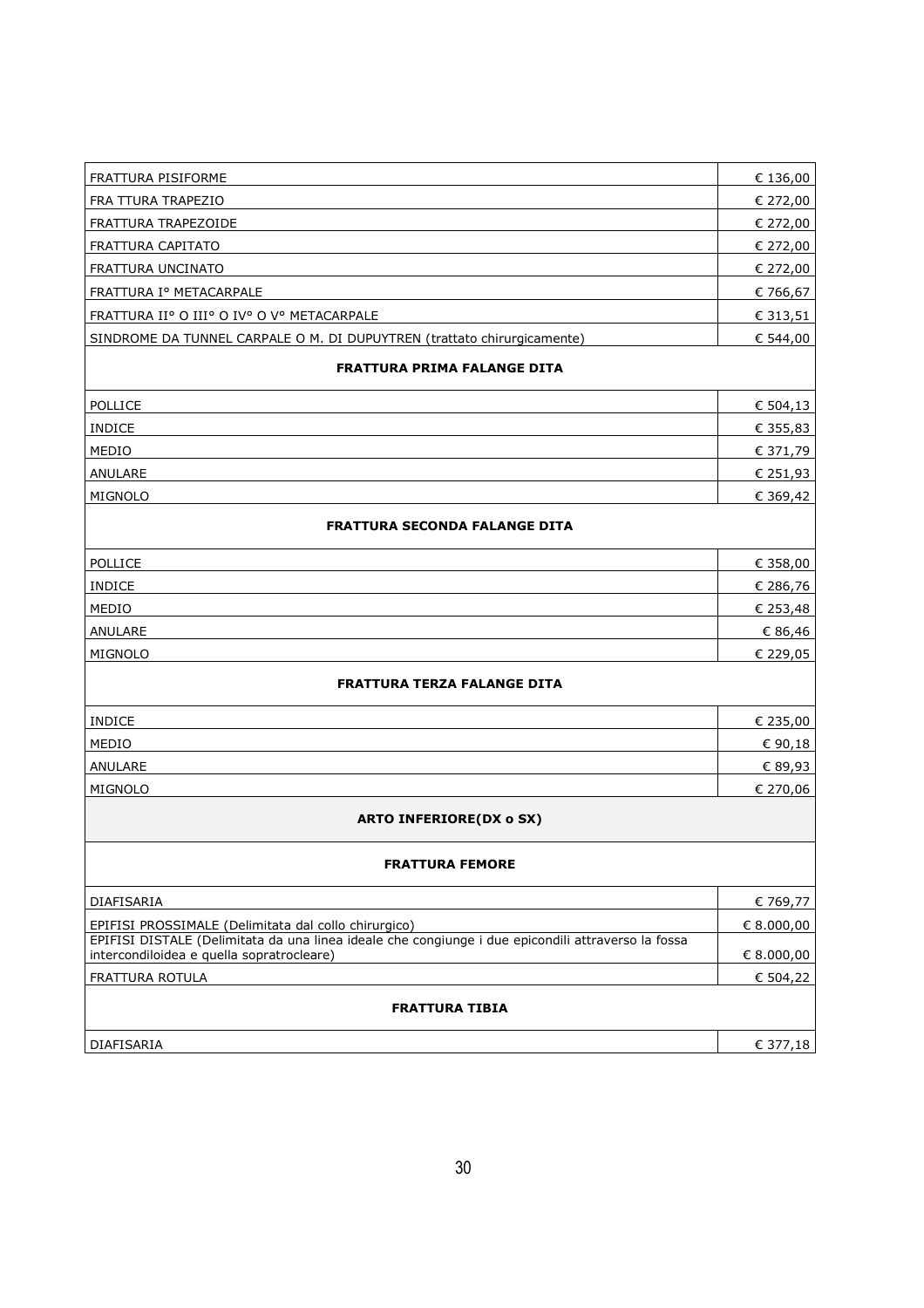| ESTREMITA'SUPERIORE (eminenza intercondiloidea o faccette articolari superiori o condili o faccette<br>articolare fibulare) | € 618,99 |  |
|-----------------------------------------------------------------------------------------------------------------------------|----------|--|
| ESTREMITA' INFERIORE (malleolo mediale o faccetta articolare inferiore)                                                     | € 638,01 |  |
|                                                                                                                             |          |  |
| <b>FRATTURA PERONE</b>                                                                                                      |          |  |
| DIAFISARIA                                                                                                                  | € 251,32 |  |
| ESTREMRTA' SUPERIORE (capitello o faccetta articolare tibiale)                                                              | € 361,59 |  |
| ESTREMITA' INFERIORE (malleolo laterale o faccetta articolare)                                                              | € 512,68 |  |
| FRATTURA BIOSSEA TIBIA E PERONE COMPOSTA                                                                                    | € 676,39 |  |
| FRATTURA BIOSSEA TIBIA E PERONE SCOMPOSTA                                                                                   | € 728,51 |  |
| <b>PIEDE</b>                                                                                                                |          |  |
|                                                                                                                             |          |  |
| <b>TARSO</b>                                                                                                                |          |  |
| FRATTURA ASTRAGALO                                                                                                          | € 706,17 |  |
| FRATTURA CALCAGNO                                                                                                           | € 866,81 |  |
| FRATTURA SCAFOIDE                                                                                                           | € 376,82 |  |
| FRATTURA CUBOIDE                                                                                                            | € 505,56 |  |
| FRATTURA CUNEIFORME                                                                                                         | € 121,06 |  |
| <b>METATARSI</b>                                                                                                            |          |  |
| FRATTURA Iº METATARSALE<br>€ 462,74                                                                                         |          |  |
| FRATTURA IIº O IIIº O IVº O Vº METATARSALE                                                                                  | € 203,45 |  |
| <b>FALANGI</b>                                                                                                              |          |  |
| FRATTURA ALLUCE (Iº o IIº Falange)                                                                                          | € 288,42 |  |
| FRATTURA Iº o IIº o IIIº FALANGE DI OGNI ALTRO DITO DEL PIEDE                                                               | € 110,96 |  |
|                                                                                                                             |          |  |
| <b>LESIONI DENTARIE</b>                                                                                                     |          |  |
| ROTTURA INCISIVO CENTRALE SUPERIORE (per ogni dente)                                                                        | € 66,58  |  |
| ROTTURA INCISIVO CENTRALE INFERIORE (per ogni dente)                                                                        | € 16,18  |  |
| ROTTURA INCISIVO LATERALE (per ogni dente)                                                                                  | €46,23   |  |
| ROTTURA CANINI (per ogni dente)                                                                                             | € 117,85 |  |
| ROTTURA PRIMI PREMOLARI (per ogni dente)                                                                                    | € 46,69  |  |
| ROTTURA SECONDI PREMOLARI (per ogni dente)                                                                                  | € 93,21  |  |
| ROTTURA PRIMI MOLARI (per ogni dente)                                                                                       | € 157,78 |  |
| ROTTURA SECONDI MOLARI (per ogni dente)                                                                                     | €99,82   |  |
| ROTTURA TERZO MOLARE SUPERIORE                                                                                              | € 34,00  |  |
| ROTTURA TERZO MOLARE INFERIORE                                                                                              | € 57,57  |  |
|                                                                                                                             |          |  |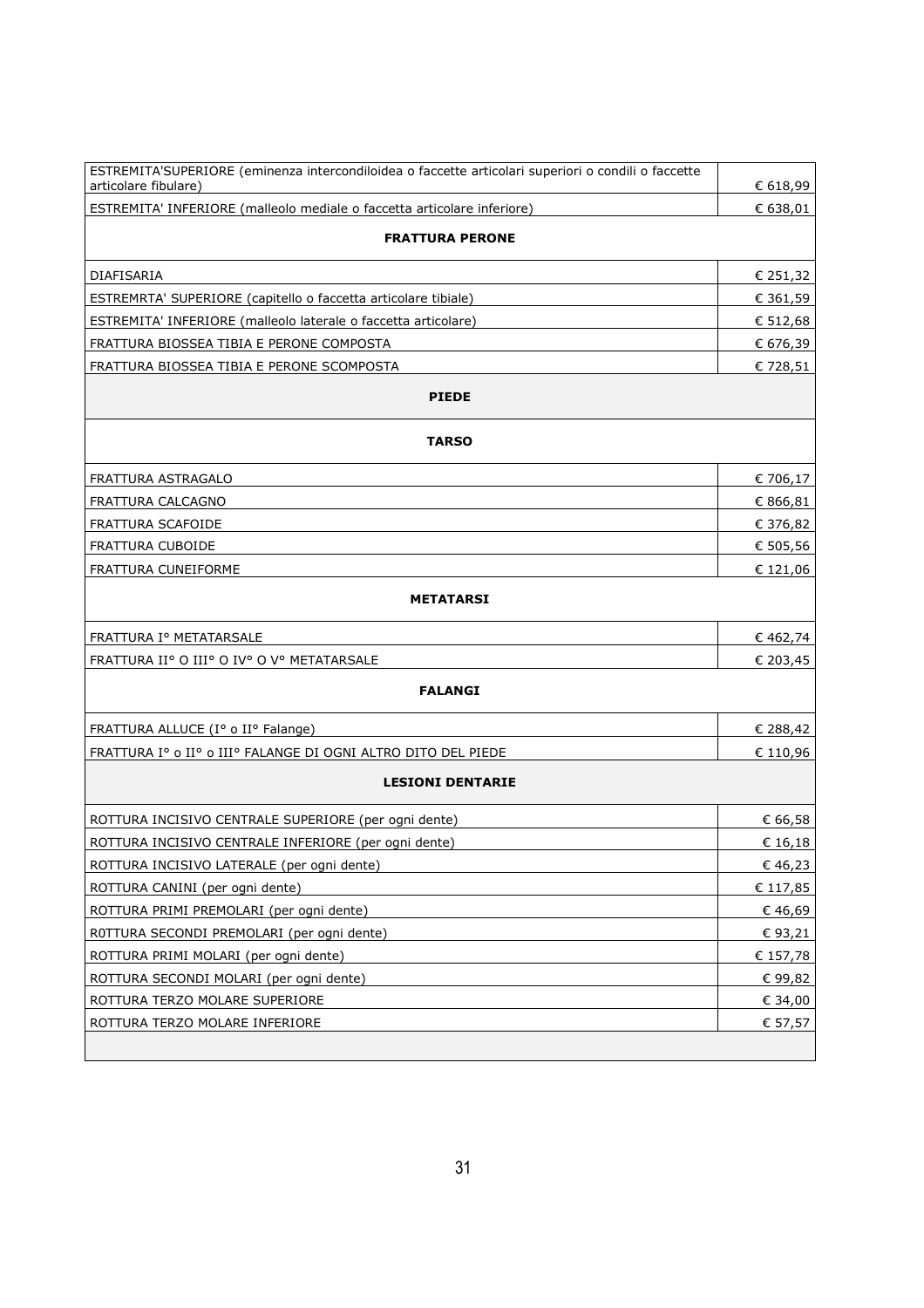| <b>LESIONI PARTICOLARI</b>                                                                                                |              |
|---------------------------------------------------------------------------------------------------------------------------|--------------|
| ASPORTAZIONE CHIRURGICA DI PARTE DI TECA CRANICA                                                                          | € 1.088,00   |
| ROTTURA MILZA CON SPLENECTOMIA                                                                                            | € 8.000,00   |
| ROTTURA RENE CON NEFRECTOMIA                                                                                              | € 12.000,00  |
| ESITI EPATECTOMIA (oltre un terzo del parenchima)                                                                         | € 8.000,00   |
| GASRTRORESEZIONE ESTESA (oltre la metà) o GASTRECTOMIA TOTALE                                                             | €45.000,00   |
| RESEZIONE DEL TENUE (fino al 70% con conservazione valvola ileo-cecale) -non cumulabile-                                  | € 18.000,00  |
| RESEZIONE DEL TENUE (oltre il 70% con coinvolgimento valvola ileo-cecale) --non cumulabile-                               | €40.000,00   |
| RESEZIONE PARZIALE DEL COLON CON INTEGRITA'DEL RETTO -non cumulabile-                                                     | € 12.000,00  |
| COLECTOMIA TOTALE -non cumulabile-                                                                                        | € 32.000,00  |
| AMPUTAZIONE ADDOMINO-PERINEALE E ANO PRETERNATURALE -non cumulabile-                                                      | € 100.000,00 |
| COLECISTECTOMIA -non cumulabile-                                                                                          | € 680,00     |
| SAFENECTOMIA MONOLATERALE O EMORROIDECTOMIA                                                                               | € 544,00     |
| SAFENECTOMIA BILATERALE (non cumulabile)                                                                                  | € 816,00     |
| EPATITI TOSSICHE O INFETTIVE (con test enzimatici e sieroproteici alterati e con bilirubinemia oltre i<br>valori normali) | € 8.000,00   |
| PORTATORE A SINTOMATICO A NTICORPO POSMVO (HIV +)                                                                         | € 544,00     |
| PANCREATECTOMIA SUBTOTALE (oltre la metà) O TOTALE -non cumulabile-                                                       | €45.000,00   |
| ERNIA CRURALE O IPOIEPIGASTRICA O OMBELICALE O DIAFRAMMATICA (trattate chirurgicamente)                                   | €408,00      |
| ERNIA INGUINALE (trattata chirurgicamente)                                                                                | € 680,00     |
| LOBECTOMIA POLMONARE                                                                                                      | € 12.000,00  |
| PNEUMONECTOMIA                                                                                                            | € 24.000,00  |
| PROTESI SU AORTA TORACICA                                                                                                 | € 16.000,00  |
| PROTESI SU AORTA ADDOMINALE                                                                                               | € 12.000,00  |
| PERDITA ANATOMICA DI UN GLOBO OCULARE                                                                                     | € 35.000,00  |
| CECITA' MONOLATERALE (Perdita irreversibile non inferiore a 9/10 di visus)                                                | € 26.000,00  |
| PERDITA TOTALE DELLA FACOLTA' VISIVA DI AMBEDUE GLI OCCHI                                                                 | € 100.000,00 |
| SORDITA' COMPLETA UNILATERALE                                                                                             | € 9.600,00   |
| SORDITA' COMPLETA BILATERALE                                                                                              | €40.000,00   |
| PERDITA NASO (oltre i due terzi)                                                                                          | € 24.000,00  |
| CORDECTOMIA                                                                                                               | € 12.000,00  |
| EMILARINGECTOMIA                                                                                                          | € 20.000,00  |
| LARINGECTOMIA                                                                                                             | €45.000,00   |
| PERDITA LINGUA (oltre i due terzi)                                                                                        | € 100.000,00 |
| PERDITA COMPLETA DI UN PADIGLIONE AURICOLARE                                                                              | € 1.088,00   |
| PERDITA COMPLETA DI ENTRAMBI I PADIGLIONI AURICOLARI                                                                      | € 12.000,00  |
| ERNIA DISCALE DA SFORZO (unica o plurima-trattata/e chirurgicamente)                                                      | € 1.088,00   |
| ROTTURA SOTTOCUTANEA TENDINE D'ACHILLE (trattata chirurgicamente)                                                         | € 473,78     |
| PROTESI D'ANCA (non cumulabile)                                                                                           | € 16.000,00  |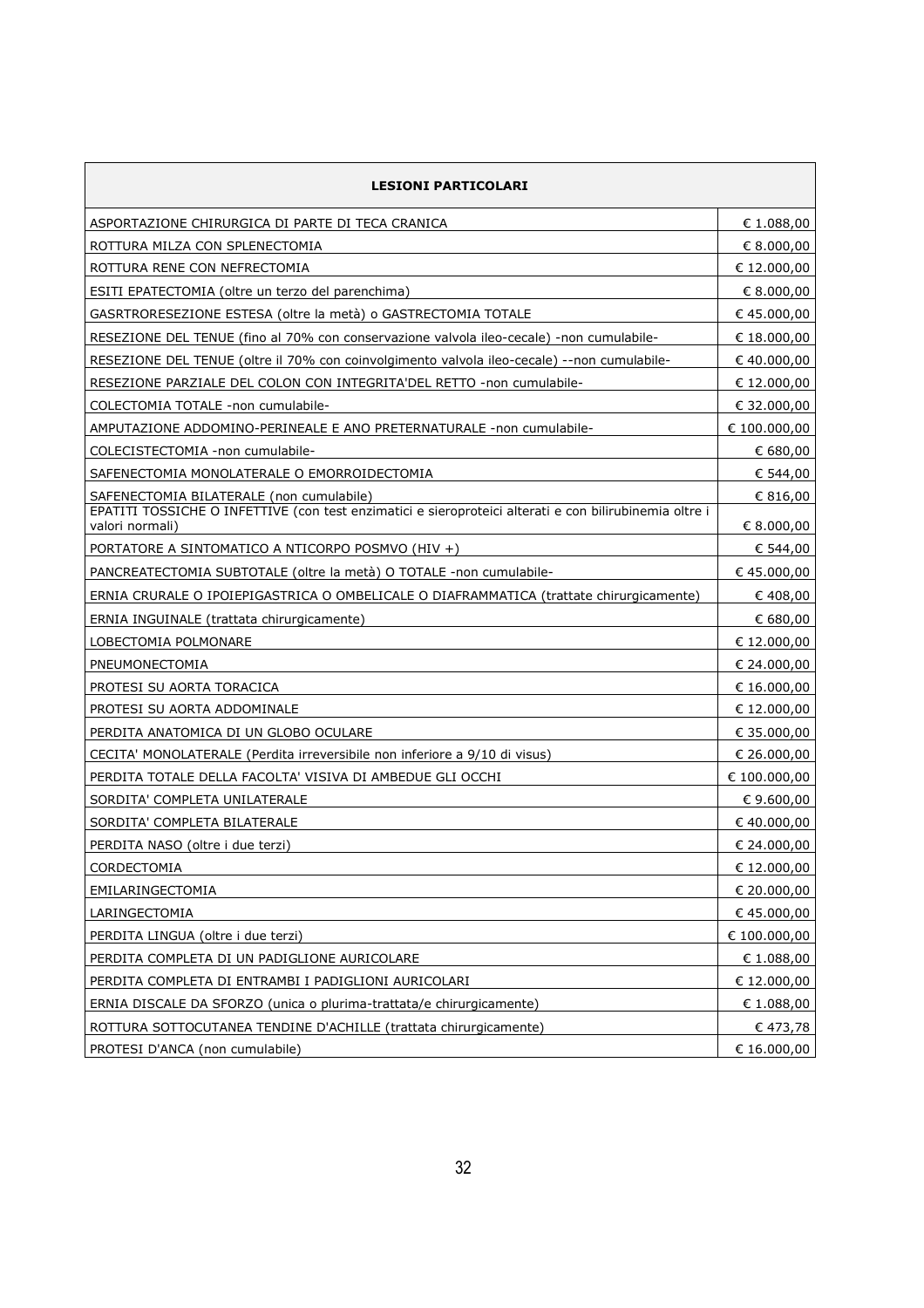| PROTESI DI GINOCCHIO (non cumulabile)                                                  | € 20.000,00   |
|----------------------------------------------------------------------------------------|---------------|
| PATELLECTOMIA TOTALE                                                                   | € 8.000,00    |
| PATELLECTOMIA PARZIALE                                                                 | € 544,00      |
| PERDITA ANATOMICA DI UN TESTICOLO                                                      | € 680,00      |
| PERDITA ANATOMICA DEI DUE TESTICOLI                                                    | € 20.000,00   |
| PERDITA ANATOMICA DEL PENE                                                             | € 24.000,00   |
| ISTERECTOMIA (non cumulabile)                                                          | € 16.000,00   |
| ISTEROANNESSIECTOMIA BILATERALE                                                        | € 24.000,00   |
| OVARIECTOMIA O SALPINGECTOMIA MONOLATERALE                                             | € 680,00      |
| USTIONI ESTESE A PIU' DEL 25% DELLA SUPERFICIE CORPOREA (Documentate fotograficamente) | € 24.000,00   |
| PTOSI PALPEBRALE                                                                       | € 680,00      |
| EVIRAZIONE COMPLETA                                                                    | € 40.000,00   |
| PERDITA DEL PENE                                                                       | € 28.000,00   |
| IMPOSSIBILITÀ ALL'EREZIONE                                                             | € 20.000,00   |
| CASTRAZIONE                                                                            | $E$ 20.000,00 |

#### **LESIONI MUSCOLO-TENDINEE**

| ROTTURA DELLA CUFFIA DEI ROTATORI (trattata chirurgicamente) -non cumulabile-                                           |            |  |
|-------------------------------------------------------------------------------------------------------------------------|------------|--|
| ROTTURA DEL TENDINE DISTALE DEL BICIPITE BRACHIALE (trattata chirurgicamente)                                           |            |  |
| ROTTURA DEL TENDINE PROSSIMALE DEL BICIPITE BRACHIALE (trattata chirurgicamente)                                        | € 952,00   |  |
| ROTTURA DEI TENDINI DELLE DITA DI UNA MANO (trattata chirurgicamente) -valore massimo per<br>ogni dito-                 | € 347,03   |  |
| ROTTURA DEI TENDINI DEL QUADRICIPITE FEMORALE (trattata chirurgicamente) -non cumulabile-                               | € 816,00   |  |
| LUSSAZIONE ARTICOLAZIONE TEMPORO-MANDIBOLARE (Documentata radiologicamente)                                             | € 544,00   |  |
| LUSSAZIONE RECIDIVANTE GLENO-OMERALE (trattata chirurgicamente)                                                         | € 872,31   |  |
| LUSSAZIONE GLENO-OMERALE (evidenziata radiologicamente)                                                                 | € 648,29   |  |
| LUSSAZIONE STERNO-CLAVEARE (trattata chirurgicamente)                                                                   | €408,00    |  |
| LUSSAZIONE ACROMION-CLAVEARE (trattata chirurgicamente)                                                                 | € 493,71   |  |
| LUSSAZIONE GOMITO (evidenziata radiologicamente)                                                                        | € 732,37   |  |
| LUSSAZIONE RADIO-CARPICA (trattata chirurgicamente)-non cumulabile-                                                     | € 680,00   |  |
| LUSSAZIONE MF O IF 2º - 3º - 4º - 5º DITO DELLA MANO (evidenziata radiologicamente)-valore<br>massimo per ogni dito-    | € 275,83   |  |
| LUSSAZIONE MF O IF POLLICE (trattata chirurgicamente)                                                                   | € 544,00   |  |
| LUSSAZIONE D'ANCA (Documentata radiologicamente)                                                                        | € 8.000,00 |  |
| LUSSAZIONE METATARSO-FALANGEA O IF DELL'ALLUCE (Documentata radiologicamente)                                           | € 235,14   |  |
| LUSSAZIONE METATARSO-FALANGEA O IF IIº O IIIº O IVº O Vº DITO DEL PIEDE (Documentata<br>radiologicamente)               | € 136,00   |  |
| LESIONE DEI LEGAMENTI COLLATERALI DEL GINOCCHIO (trattata chirurgicamente)                                              | € 594,76   |  |
| LESIONI DEL CROCIATO ANTERIORE O POSTERIORE O DEL PIATTO TIBIALE (trattate<br>chirurgicamente)-non cumulabili tra loro- | € 857,19   |  |
| LESIONI ISOLATE DELLA CAPSULA O MENISCALI (trattate chirurgicamente) non cumulabili tra loro-                           | € 291,19   |  |
| LESIONE TENDINE ROTULEO (trattata chirurgicamente)                                                                      | € 289,47   |  |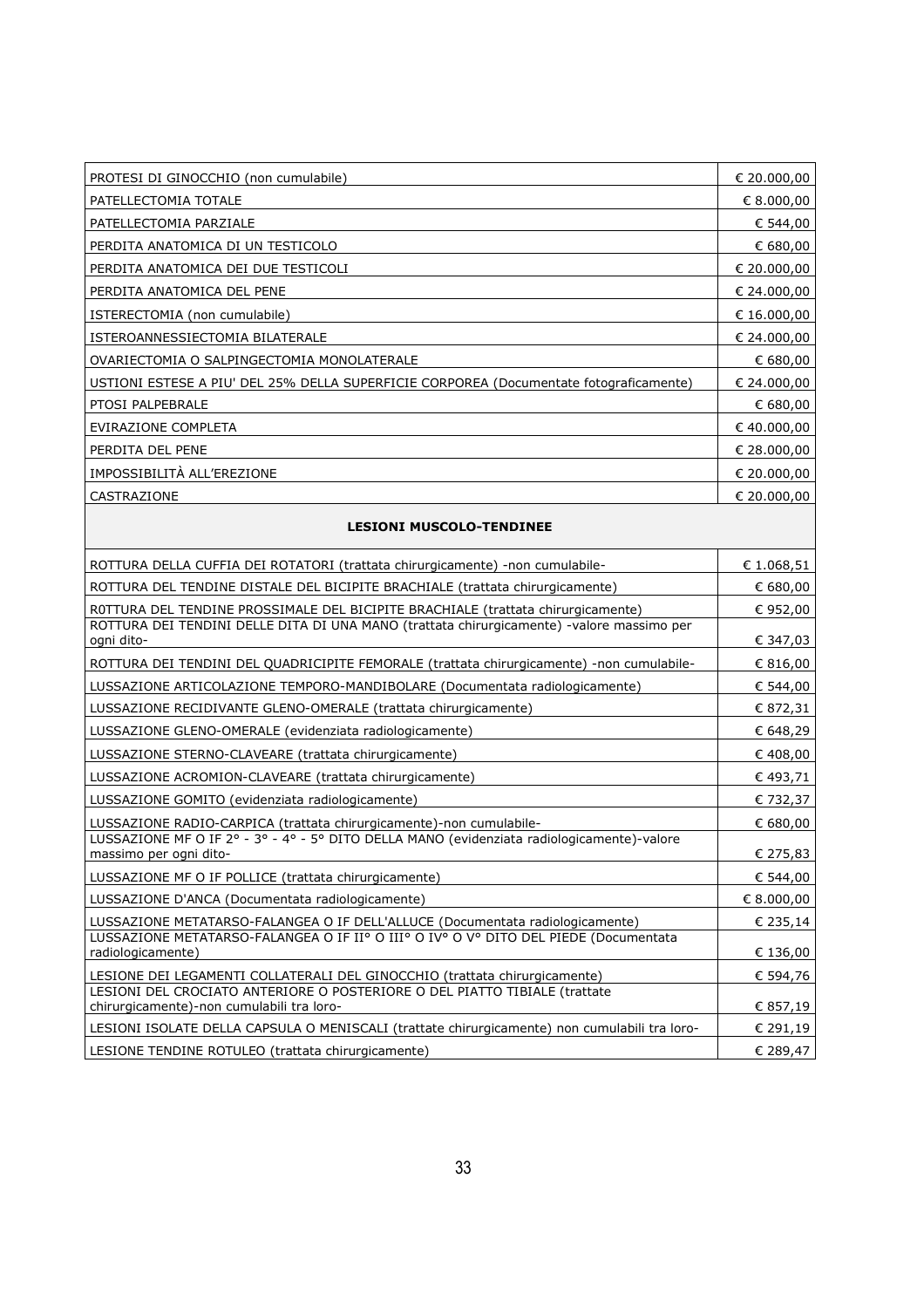| LESIONI CAPSULO-LEGAMENTOSE DELLA TIBIO-PERONEO-ASTRAGALICA (trattate chirurgicamente)<br>non cumulabili tra loro- | € 719,15 |
|--------------------------------------------------------------------------------------------------------------------|----------|
| LUSSAZIONE ULNO CARPICA                                                                                            | € 408,00 |
| LUSSAZIONE ROTULA                                                                                                  | € 372,37 |
| LUSSAZIONE TIBIO TARSICA                                                                                           | € 731,37 |
| LUSSAZIONE VERTEBRALE                                                                                              | € 680.00 |
|                                                                                                                    |          |

#### **AMPUTAZIONI**

| <b>ARTO SUPERIORE</b>                                  |              |  |
|--------------------------------------------------------|--------------|--|
| AMPUTAZIONE OLTRE I DUE TERZI DELL'ARTO SUPERIORE      | € 100.000,00 |  |
| AMPUTAZIONE OLTRE I DUE TERZI DELL'AVAMBRACCIO         | € 100.000,00 |  |
| AMPUTAZIONE DI UNA MANO O DI TUTTE LE DITA DI UNA MANO | € 100.000,00 |  |
| AMPUTAZIONE POLLICE E INDICE E MEDIO E ANULARE         | €41.600,00   |  |
| AMPUTAZIONE POLLICE E INDICE E MEDIO E MIGNOLO         | €46.400,00   |  |
| AMPUTAZIONE POLLICE E INDICE E ANULARE E MIGNOLO       | €44.800,00   |  |
| AMPUTAZIONE POLLICE E MEDIO E ANULARE E MIGNOLO        | € 40.000,00  |  |
| AMPUTAZIONE INDICE E MEDIO E ANULARE E MIGNOLO         | € 35.200,00  |  |
| AMPUTAZIONE POLLICE E INDICE E MEDIO                   | € 36.000,00  |  |
| AMPUTAZIONE POLLICE E INDICE E ANULARE                 | € 33.600,00  |  |
| AMPUTAZIONE POLLICE E INDICE E MIGNOLO                 | € 37.600,00  |  |
| AMPUTAZIONE POLLICE E MEDIO E ANULARE                  | € 30.400,00  |  |
| AMPUTAZIONE POLLICE E MEDIO E MIGNOLO                  | € 34.400,00  |  |
| AMPUTAZIONE POLLICE E ANULARE E MIGNOLO                | € 32.000,00  |  |
| AMPUTAZIONE INDICE E MEDIO E ANULARE                   | € 25.600,00  |  |
| AMPUTAZIONE INDICE E MEDIO E MIGNOLO                   | € 29.600,00  |  |
| AMPUTAZIONE MEDIO E ANULARE E MIGNOLO                  | € 24.000,00  |  |
| AMPUTAZIONE POLLICE E INDICE                           | € 28.000,00  |  |
| AMPUTAZIONE POLLICE E MEDIO                            | € 28.000,00  |  |
| AMPUTAZIONE POLLICE E ANULARE                          | € 22.400,00  |  |
| AMPUTAZIONE POLLICE E MIGNOLO                          | € 26.400,00  |  |
| AMPUTAZIONE INDICE E MEDIO                             | € 19.200,00  |  |
| AMPUTAZIONE INDICE E ANULARE                           | € 17.600,00  |  |
| AMPUTAZIONE INDICE E MIGNOLO                           | € 21.600,00  |  |
| AMPUTAZIONE MEDIO E ANULARE                            | € 14.400,00  |  |
| AMPUTAZIONE MEDIO E MIGNOLO                            | € 18.400,00  |  |
| AMPUTAZIONE ANULARE E MIGNOLO                          | € 16.000,00  |  |
| AMPUTAZIONE OLTRE I DUE TERZI DEL POLLICE              | € 16.000,00  |  |
| AMPUTAZIONE OLTRE I DUE TERZI DELL'INDICE              | € 11.200,00  |  |
| AMPUTAZIONE OLTRE I DUE TERZI DEL MEDIO                | € 8.000,00   |  |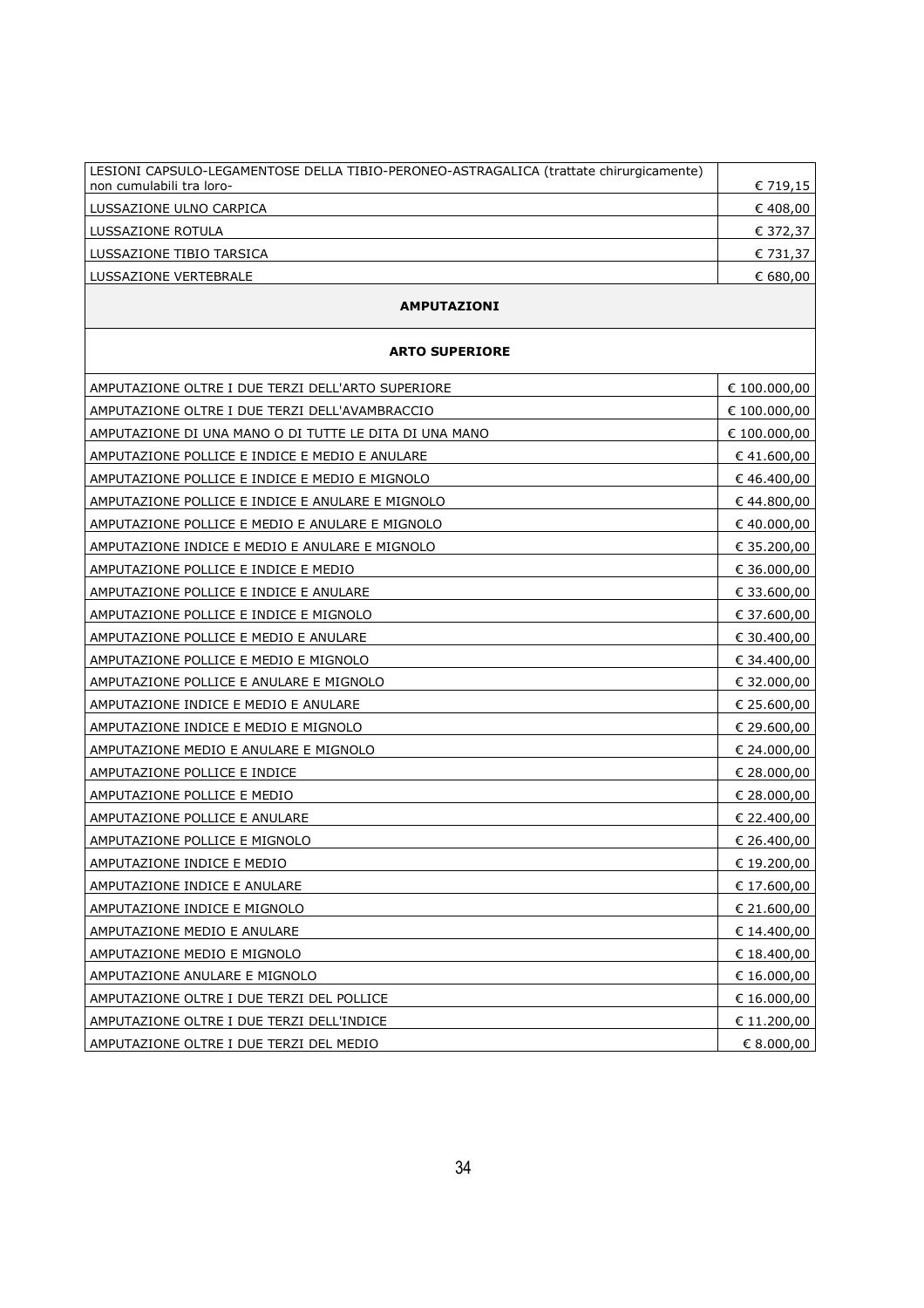| AMPUTAZIONE OLTRE I DUE TERZI DELL'ANULARE                        | € 952,00    |
|-------------------------------------------------------------------|-------------|
| AMPUTAZIONE OLTRE I DUE TERZI DEL MIGNOLO                         | € 9.600,00  |
| AMPUTAZIONE OLTRE I DUE TERZI DELLA FALANGE UNGUEALE DEL POLLICE  | € 10.400,00 |
| AMPUTAZIONE OLTRE I DUE TERZI DELLA FALANGE UNGUEALE DELL'INDICE  | € 680,00    |
| AMPUTAZIONE OLTRE I DUE TERZI DELLA FALANGE UNGUEALE DEL MEDIO    | €476,00     |
| AMPUTAZIONE OLTRE I DUE TERZI DELLA FALANGE UNGUEALE DELL'ANULARE | € 340,00    |
| AMPUTAZIONE OLTRE I DUE TERZI DELLA FALANGE UNGUEALE DEL MIGNOLO  | € 612,00    |
| AMPUTAZIONE DELLA IIº E IIIº FALANGE DELL'INDICE                  | € 8.000,00  |
| AMPUTAZIONE DELLA IIº E IIIº FALANGE DEL MEDIO                    | € 1.088,00  |
| AMPUTAZIONE DELLA IIº E IIIº FALANGE DELL'ANULARE                 | € 816,00    |
| AMPUTAZIONE DELLA IIº E IIIº FALANGE DEL MIGNOLO                  | € 1.224.00  |
|                                                                   |             |

#### **ARTO INFERIORE**

| AMPUTAZIONE OLTRE I DUE TERZI DELL'ARTO INFERIORE (al di sopra della metà della coscia) | € 100.000,00 |
|-----------------------------------------------------------------------------------------|--------------|
| AMPUTAZIONE AL DI SOTTO DELLA META' DELLA COSCIA (ma al di sopra dei ginocchio)         | € 100.000,00 |
| AMPUTAZIONE TOTALE O OLTRE I DUE TERZI DELLA GAMBA (al di sotto dei ginocchio)          | € 100.000,00 |
| AMPUTAZIONE DI GAMBA AL TERZO INFERIORE                                                 | € 40.000,00  |
| PERDITA DI UN PIEDE                                                                     | € 36.000,00  |
| PERDITA DELL'AVAMPIEDE ALLA LINEA TARSO-METATARSALE                                     | € 21.600,00  |
| PERDITA DI AMBEDUE I PIEDI                                                              | € 100.000,00 |
| PERDITA DELL'ALLUCE                                                                     | € 816,00     |
| PERDITA DELLA FALANGE UNGUEALE DELL'ALLUCE                                              | € 408,00     |
| PERDITA DI OGNI ALTRO DITO DEL PIEDE                                                    | € 136,00     |
|                                                                                         |              |

#### **LESIONI SISTEMA NERVOSO PERIFERICO (Permanenti - Stabilizzati)**

#### **ARTO SUPERIORE**

| LESIONE TOTALE PLESSO BRACHIALE                       | € 50.000,00 |  |
|-------------------------------------------------------|-------------|--|
| SINDROME RADICOLARE SUPERIORE TIPO DUCHENNE ERB C5-D1 | € 36.000,00 |  |
| SINDROME RADICOLARE INFERIORE TIPO DEJERINE KLUMPKE   | € 36.000,00 |  |
| PARALISI COMPLETA NERVO ASCELLARE                     | € 14.400,00 |  |
| PARALISI COMPLETA NERVO RADIALE                       | € 28.000,00 |  |
| l PARALISI BASSA NERVO RADIALE                        | € 20.000,00 |  |
| I PARALISI COMPLETA NERVO MEDIANO                     | € 32.000,00 |  |
| PARALISI COMPLETA NERVO ULNA                          | € 20,000,00 |  |
| l PARALISI BASSA NERVO ULNARE                         | € 16.000.00 |  |
| <b>ARTO INFERIORE</b>                                 |             |  |

PARALISI COMPLETA PLESSO LOMBARE D12-L4 <del>€ 28.000,00</del>